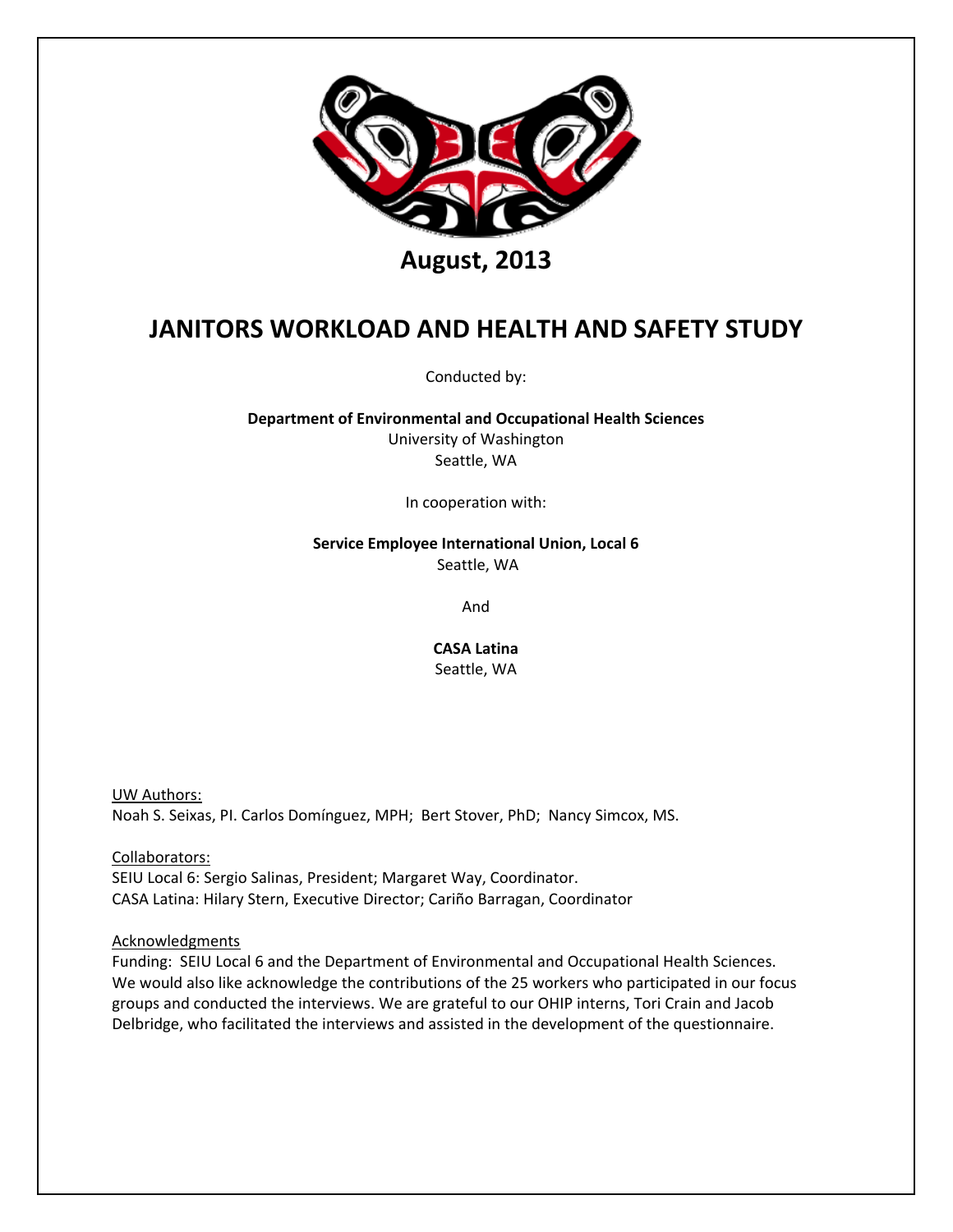# **Contents**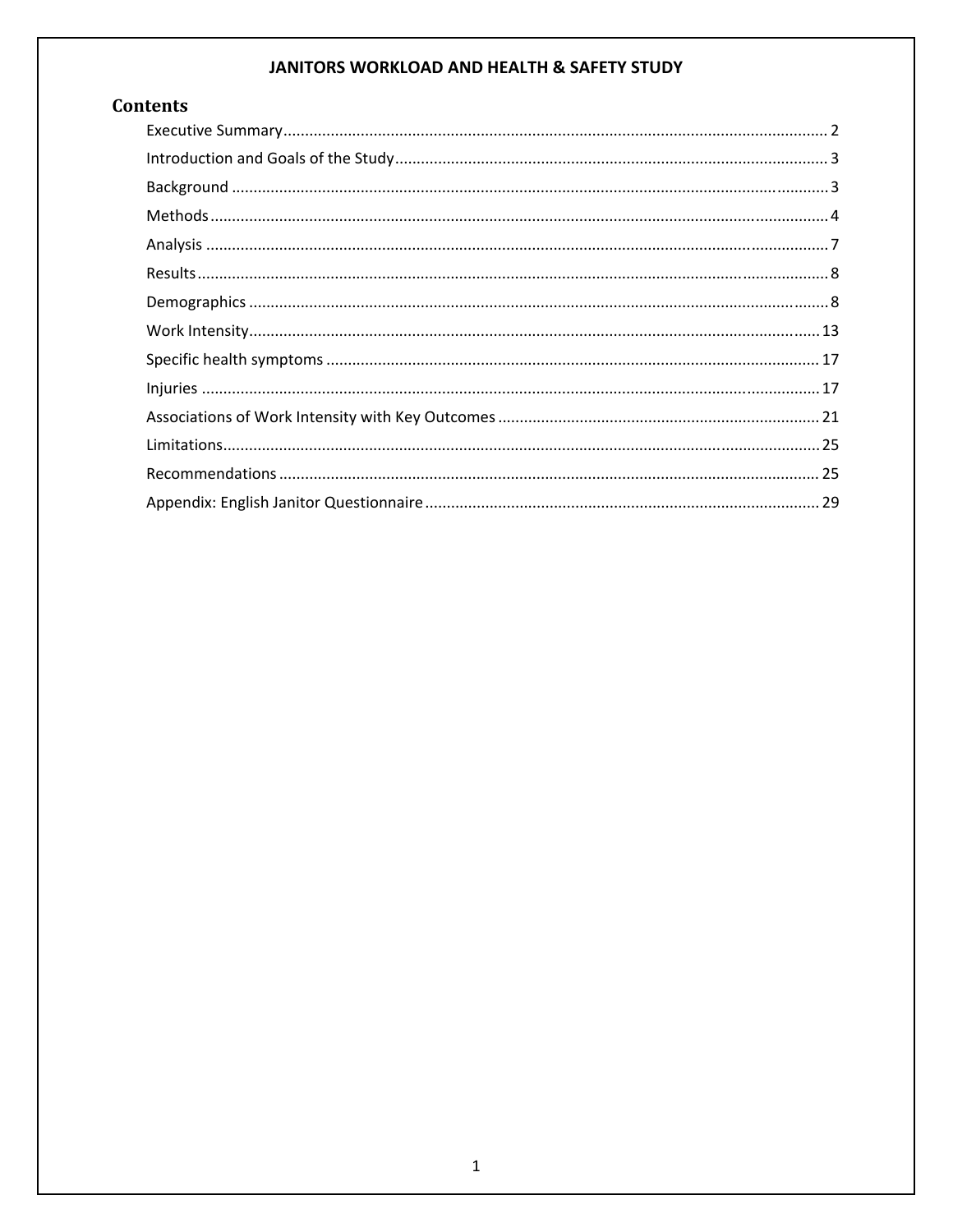#### **Executive Summary**

Janitorial services work is typically labor intensive, demanding high work rate and musculoskeletal loads. In 2010, janitors and cleaners in the United States suffered more than 46,000 workplace injuries resulting in days away from work, and had the 16th highest injury rate of all occupations. Although the literature demonstrates that janitors have numerous exposures to both chemical and physical risks, and have a high rate of injury and illness, there is a paucity of research addressing the relationships between these exposures and health effects, and documenting changes in the industry over time.

This study addressed exposures and health over the past three years of work among union, and non‐ union janitors, and security officers using a cross‐sectional survey methodology. The analysis compares the experience among these three groups, using the security officers as a comparison group with relatively low physical demands at work. In addition, the study looked at changes in key self‐reported exposures and outcomes over the past three years. A range of exposures including musculoskeletal stressors, chemical use, and psychosocial risks and outcomes including injuries, musculoskeletal pain, upper‐extremity disability, pulmonary and dermatological symptoms, and stress was administered by trained worker‐interviewers. A workload scale was developed to assess changes in work intensity over a three‐year period.

Union Janitors reported a higher frequency of pain symptoms in the back, legs, and arms, and showed a clear increase in their frequency over the past three years. A similar but less pronounced trend is seen among the non-union janitors, while no apparent change is seen among the Security Officers. Security Officers do show higher levels of leg pain, consistent with their common standing or walking tasks. Union workers had a 2‐fold higher upper extremity disability status as compared to non‐union and the general population, and a 4‐fold difference compared to the security officers "control" group.

Work intensity was highest among the non-union janitors, but was reported to have increased the most among the union janitors during the past 3 years. There was a strong statistically significant increase in the presence of poor/fair general health, back, leg and arm pain, and work stress with increasing work intensity. This clear trend appears among the union janitors, as well as the whole research sample. These results are highly suggestive that increased workload is contributing to increased rates of injury, illness, musculoskeletal pain and work stress.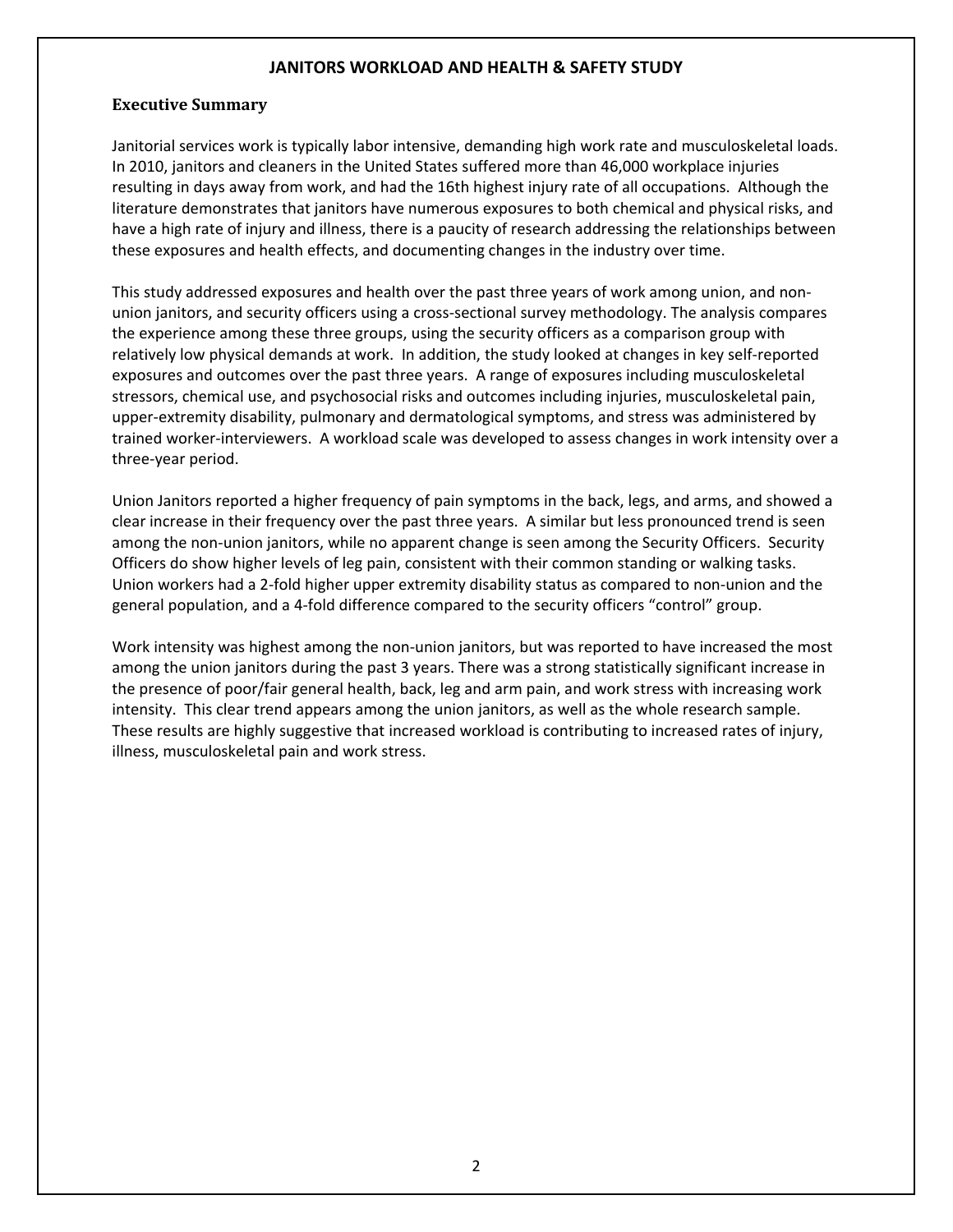#### **Introduction and Goals of the Study**

Over the past several years, janitors represented by SEIU Local 6 have noted increased pressure on the job to complete more work in less time or to cover a given amount of cleaning work with fewer workers. The union believed the work speedup in the cleaning industry may be related to greater job stress, injuries, or health consequences, but had no objective documentation that the speed-up had occurred, or that it had resulted in adverse health and safety consequences. At the same time, non‐union janitors had come to Casa Latina for assistance with increasing frequency of unpaid work and abusive conditions. Local 6 and Casa Latina requested that the UW conduct a study of working conditions and health and injury outcomes to document whether such workload increases had occurred, and if so, what the health and safety implications were for these structural changes in the industry.

The current study of janitors was the result of this effort. A group of key informants from the union and non‐union janitors helped design the study and the specific questions to be asked, and a cadre of workers from each group conducted the interviews. The aims of the study were to evaluate the extent to which the janitors' health is adversely affected by their workloads. In order to evaluate this question, a survey instrument was developed which included information about work pace, and job tasks and demands, psychosocial work conditions, health and injury outcomes, including ergonomic and chemical exposures. In addition to comparing these exposure and health and injury outcomes between the union janitors and non-union janitors conducting similar work, it also compared these experiences with those of union security officers. Security officers were thought to represent a good comparison or control population because of their unionization status, comparable socio‐economic status, work in large buildings in the same area, but with different work exposures and physical demands. In order to evaluate changes in work experience over time, we asked questions for key concerns over each of the past three years.

#### **Background**

Janitors and building cleaning workers held about 2.3 million jobs in 2010 (4% working population). About 32 percent were employed in the services to buildings and dwellings industry, and another 14 percent were employed in elementary and secondary schools. The remainder were employed throughout other industries. (US BLS, 2012)

Cleaning work is typically labor intensive, demanding high cardio‐respiratory output and high musculoskeletal loads (Charles et al. 2009; Zock, 2005). Janitors and cleaners are among the occupations associated with the greatest number of cardiovascular conditions (Leigh & Miller, 1998). Recent studies have quantified tasks and ergonomic exposures to provide insight into the heavy physical demands of custodial work (Village et al., 2009; Cabeccas, 2007; Woods and Bucle, 2006; Zock, 2005; Punnet et al., 2005). The majority of tasks conducted by janitors involve both long‐handled equipment, such as brooms or mops, and the emptying of trash, both of which put janitors at risk for musculoskeletal disorders (Zoch, 2005). A study conducted by Woods and Bucle (2006) found that 74% of cleaners report experiencing aches, pain, and discomfort in the last year, while 23% have missed work due to these conditions. Furthermore, workers who are cleaning are at an increased risk for developing both skin and respiratory illness from the chemicals that are used in cleaning agents (Bello et al., 20010;Jaakola & Jaakola, 2006; Medina‐Ramon, et al. 2005;Arif et al., 2003;Nielsen, 1996). Little information is available regarding psychosocial risks among cleaners, however, a variety of factors exist in the workplace to warrant further investigation, such as working alone, concern for one's safety, and low status job (Huang, et al., 2013; Charles et al., 2009)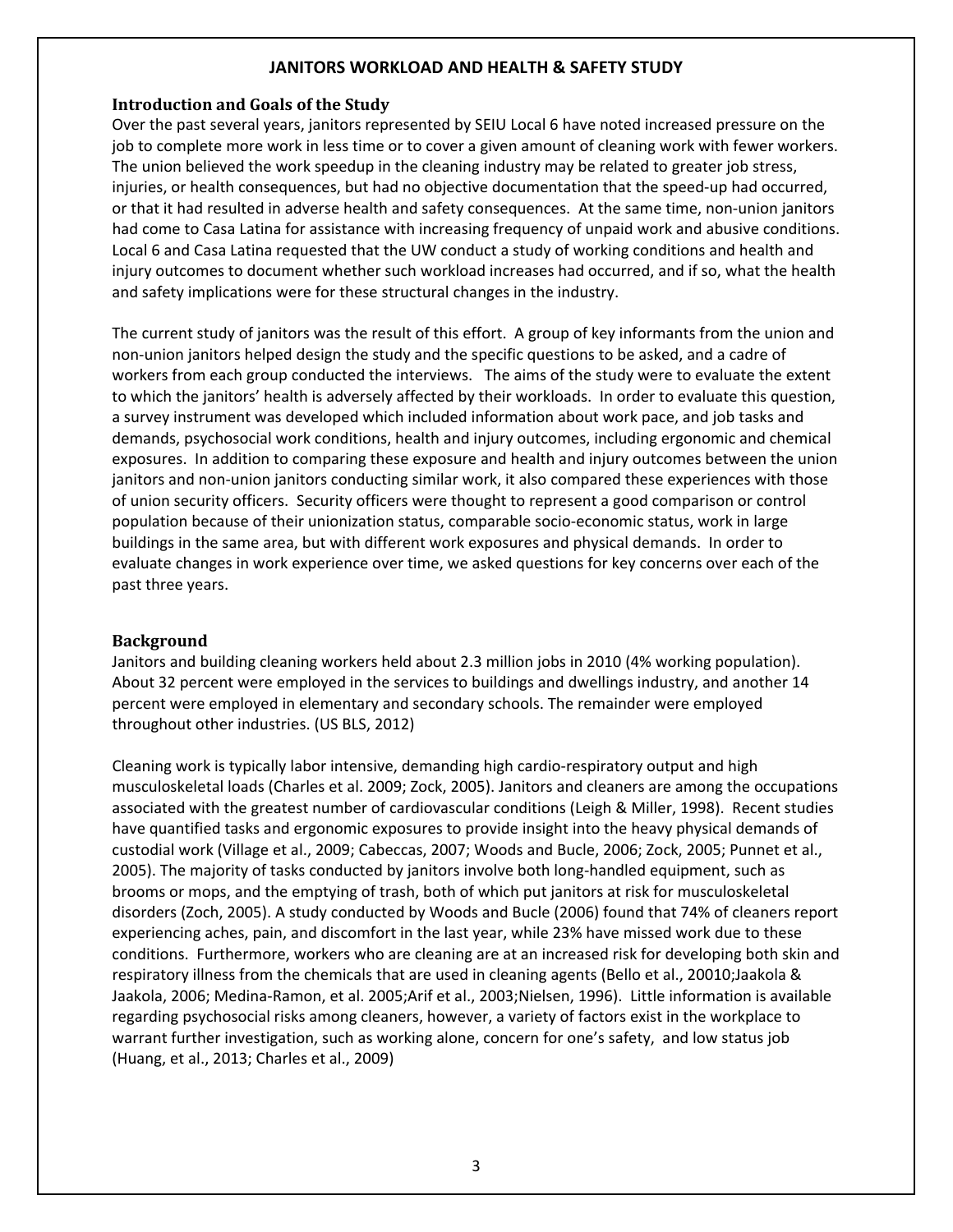Washington State Department of Labor and Industries tracks injuries and illness for insurance purposes and classifies them by the Occupational Injury and Illness Classification System (OIICS). The most frequent work related injuries from accepted worker's compensation claims for janitors and cleaners in Washington from 2007 through 2011 is shown in Table 1, below. The top claim, Overexertion, is defined as usually non-impact, from free bodily motion, excessive physical effort, repetition of a bodily motion, unnatural position, or remaining in the same position over a period of time. Among the most frequent injury types, three are related to musculoskeletal disorders: Overexertion, Bodily reaction, and Repetitive motion. There are limitations to using accepted claims data for indicators of injury incidence including underreporting, aversion to filing worker's compensation claims, and underrepresentation of illness, especially of illness with long latency.

| <b>Injury Type</b>                              | <b>Frequency</b> |
|-------------------------------------------------|------------------|
| Overexertion                                    | 1856             |
| Fall on same level                              | 861              |
| Struck by object                                | 819              |
| <b>Bodily reaction</b>                          | 707              |
| Struck against object                           | 593              |
| Fall to lower level                             | 412              |
| Caustic, noxious, or allergenic substances      | 350              |
| Other events or exposures                       | 345              |
| Contact with objects and equipment, unspecified | 264              |
| Repetitive motion                               | 169              |
| Rubbed or abraded by friction or pressure       | 105              |

**Table 1. Injury Counts by Type for Janitors in Washington 2007‐2011 from accepted Workers' Compensation Claims**

In 2010, janitors and cleaners in the United States suffered more than 46,000 workplace injuries resulting in days away from work, and had the 16th highest injury rate of all occupations (US BLS, 2012). Furthermore, janitors and cleaners are two of the occupations associated with the greatest number of cases of permanent partial disability (Leigh & Miller, 1998). In one study, janitors were paid \$8.35 hourly and earn an average annual income of \$8,684 for cleaning commercial buildings (Kaufman, 2012).

Although the literature demonstrates that janitors have numerous exposures to both chemical and physical risks, and have a high rate of injury and illness, there is a paucity of research addressing the relationships between these exposures and health effects, and documenting changes in the industry over time. As a result, specific directions for intervention to prevent ill health and injury are lacking.

#### **Methods**

The workload study for janitors addressed exposures and health over the past three years of work among union, and non-union janitors, and security officers using a cross-sectional survey methodology. Janitors, regardless of their union affiliation, shared similar work characteristics (e.g., work schedules, tasks, exposures, health concerns, physical demands, and injuries) but differ in terms of pay, work benefits, and job security. Security officers on the other hand shared with janitors the work hours and place of work (e.g., office buildings, shopping malls, movie theaters) but not the specific work tasks and exposures. The analysis compares the experience among these three groups, and looked at changes in key self-reported exposures and outcomes over the past three years. We use the term workload interchangeably with work intensity or work pace, all meaning how hard and fast a worker moves on average across a work‐shift, and would be expected to correlate well with total metabolic output.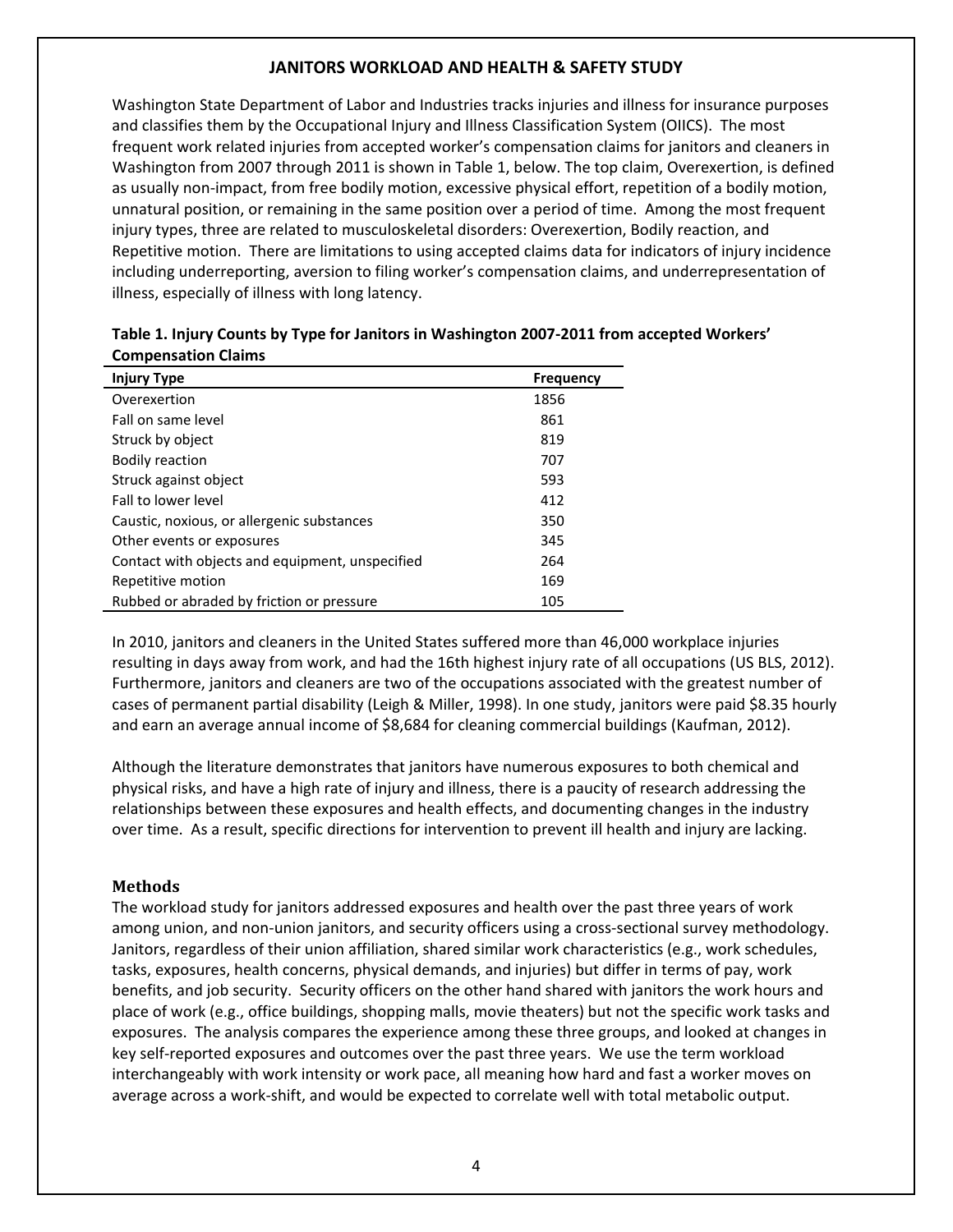#### **Study Development**

During the planning phase, an advisory group was formed among with worker representatives and organizers from SEIU Local 6 and Casa Latina with the research team. The group provided input on the structure of janitorial work, aims of the study, the methodology used, the questionnaire, and helped with interviewer coordination.

The research team developed the questionnaire and tested it for accuracy and content with commercial janitors. In the formative phase of the study, four commercial janitors who were part of the advisory group were recruited as key informants with the purpose to elicit specific information about the characteristics of the typical work activities of janitors, specifically those that describe the type of tasks and time spent during a regular schedule. After incorporating the information generated from the interviews, a draft of the questionnaire was developed. The final version of the questionnaire was translated into Spanish and Vietnamese. Janitors contributed feedback to ascertain completeness of all the specific tasks performed routinely (i.e., mopping, window cleaning, vacuuming, etc.) over a regular eight hour shift, and for language accuracy of the translations. The research team tested the final version by administering the questionnaire among janitors to determine the time of the interview, as well as the accuracy of the professional translations. On average the questionnaire took between 20-30 minutes to complete.

The research team transferred the questionnaire onto tablet computers using Open Data Kit technology (ODK). ODK is a free and open‐source set of tools which help organizations manage mobile data collection. ODK facilitated direct data entry and allowed for data to be sent to a remote server using any WI-FI connection. The use of ODK technology also allowed for establishing restrictions throughout the questionnaire requiring all questions to be answered before moving to the next questions or sections, this assured completeness of the data captured during the interviews. Tracking of the data collected was possible through a remote server that allowed the research team to keep track of the interviews completed by the interviewers.

#### **Training**

We recruited union and non-union janitors and security officers as interviewers. Twenty-two workers received a four-hour training. We trained a total of 15 union janitors, five non-union janitors, and two security officers. Union janitors included two Vietnamese, two Somali, and one Spanish native speaker. All others were English speakers. The training for janitors was delivered in English and translated into Spanish and Vietnamese using simultaneous interpretation. The two security officers were trained on a different date in English. The training structure was the same for both janitors and security officers and included: 1) an overview of the collaboration among the three study partners; 2) the rationale and aims of the study; 3) a review of human subjects research requirements; 4) recruitment and approach of participants; 5) development and content of the questionnaire; and 6) the use of tablets for data collection.

The training included a practice component that gave interviewers a first-hand experience using the questionnaire, as well as practicing saving and sending the collected data after completing questionnaires. In addition, all interviewers were given instructions in how to collect additional comments from participants, and to offer participants a \$20 gift card for completing the questionnaire. The research team made available a kit containing copies of all the training materials, copies of the questionnaires, as well as a Samsung Galaxy Tab 2 tablet.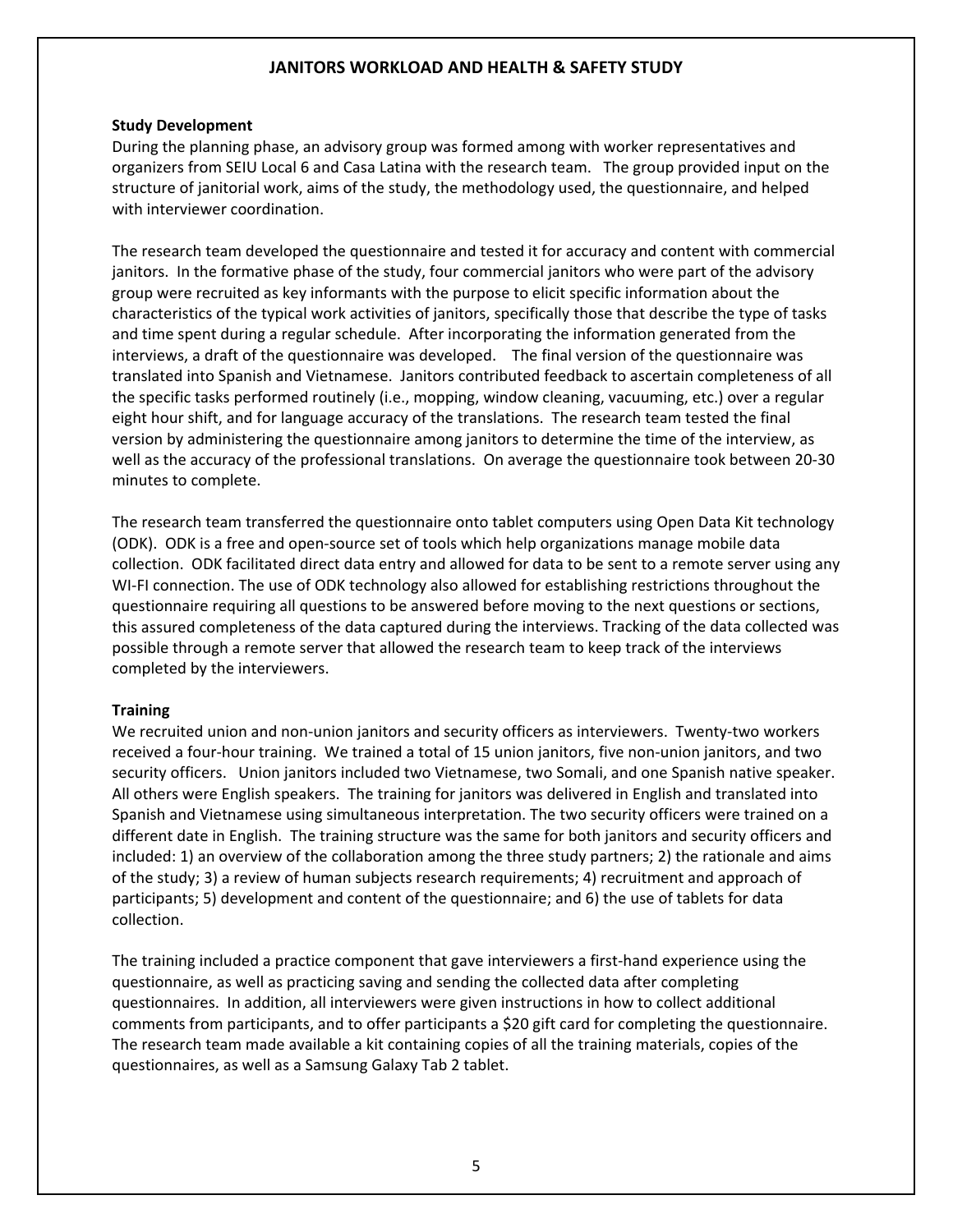#### **Questionnaire**

The questionnaire was designed to measure work‐related exposures by asking janitors to account for all tasks associated with their daily work such and the average time spent performing them during a regular work week (e.g., dusting, window cleaning, polishing, moving furniture, sweeping, buffing floors, vacuuming, trash collection, etc.) The work intensity section ask participants to rank experiences for the past three years using a continuous 10‐point scale (0=sitting to 10= running as fast as you can), as illustrated, below.

#### 20. Please place an X on the line that you think best describes the intensity of your work in a typical week last year.



Chemical exposures were assessed by asking questions about the regular use of chemicals for cleaning during a regular work week. Health, pain and injury‐related questions asked participants to recall experiences in the present, past year and two years prior. For assessing upper extremity disability and symptoms the "Quick DASH" outcome measure standard tool was used. The questionnaire also included a measurement of psychosocial stressors adapted from the Job Content Questionnaire.

The questionnaire contained 126 questions divided into eight sections: 1) General Work Information (e.g., shift hours, type of building, other jobs); 2) Cleaning Tasks (e.g., dusting, window cleaning, pushing, buffing, vacuuming, etc.) ; 3) Work Intensity (e.g., three year comparisons); 4) Chemical Exposures (e.g., cleaning products); 5) Ergonomic Exposures (e.g., lifting, pulling, pushing, etc.); 6) Injuries and Health (e.g., general health, skin conditions, respiratory symptoms, etc.) ; 7) Psychosocial Stressors (e.g., supervisory style, family/work balance, job demands, decision latitude) ; and 8) Demographics.

Key aspects of the questionnaire required recalling work‐related experiences over a period of three years (current year, one year ago, and two years ago). The questions that considered these changes were work intensity, injuries at work, stress at work, pain at work and general overall health). The questionnaire was approved by Institutional Review Board (IRB) at the UW and was designed to be anonymous and confidential. Participants were asked for general demographic information such as age, gender, country of origin, and the highest level of formal schooling completed. The English language version of the questionnaire is attached as an Appendix.

#### **Recruitment**

The union janitors were identified through their union organization. All Somali participants were interviewed by native Somali speakers, but the English language questionnaire was used. Union janitors were either interviewed at their workplaces during working hours or during off hours at different locations including the Union offices.

Recruitment of non‐union janitors was coordinated by staff at Casa Latina, with assistance of non‐union janitors associated with Casa Latina. They were recruited at multiple locations and all interviews were scheduled during off hours and conducted by native Spanish speaker interviewers. Recruiting non-union janitors was challenging and time consuming. Unlike union janitors, recruitment for this group required interviewers to develop a strategy for recruiting potential janitors that involved traveling to multiple locations throughout the city at different hours of the day. The outreach effort led interviewers to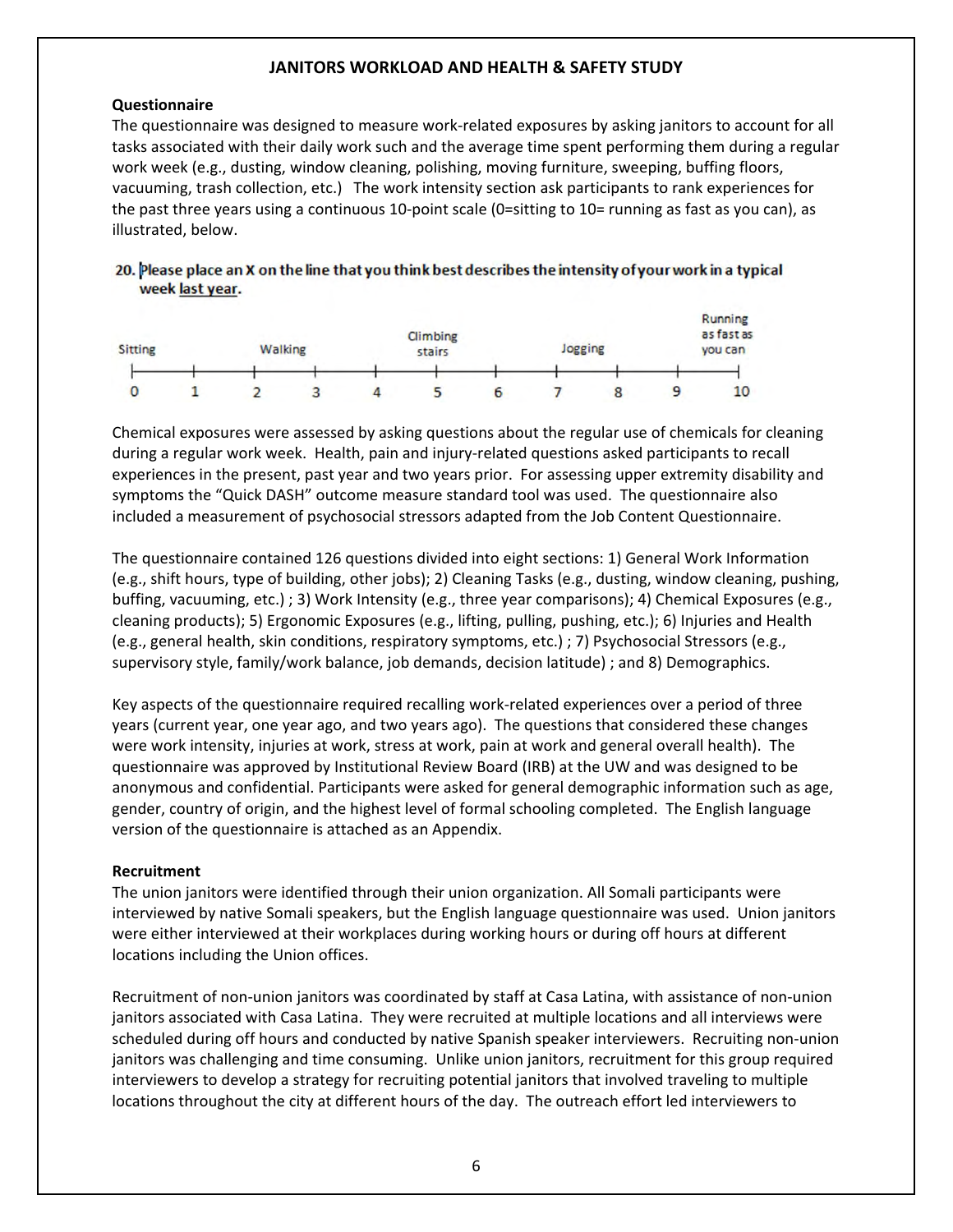places such as shopping malls movie theaters, office buildings, and large chain stores. The participants were identified through leads as an unintended snowball sampling generated from personal acquaintances, but in many instances, participants provided leads that helped contact fellow janitors.

Security officers were selected from the union roster to participate in the study. Interviewers identified and contacted peers from the list of union members. Most participants were interviewed at their work site during working hours in the evening, and at the union offices during off hours.

#### **Interviews**

The questionnaire was administered by interviewers after explaining in detail the background and aims of the study. A copy of the IRB informed consent statement was given to participants after agreeing to participate in the study. All participants were offered a \$20 gift card at the end of the interview. The questionnaire was administered in three languages, but the consent information and consent form was done in English. Union janitors' interviews were completed within a three month period. Although the start of security guard interviews was delayed by contract negotiations, they were completed within a month of beginning the interviews.

The completion the non-union janitors' interviews took four months due to the challenges presented by the outreach effort. Participants were selected according to language groups, interviews were carried in the language of preference. Additional comments by participants were documented in a separate form, there were only a few extra comments provided, mostly in Spanish. Tracking of the interviews and a tracking report shared with the Union was performed daily.

#### **Tracking and support**

Tracking of data collection progress was done using ODK technology installed in a portable tablet that allows the capturing and sending of the completed data to a central server. The research team's access to a remote server provided all the information required for tracking, such as the date, time and the unique identifier of the tablet and user. After the completion of the study all tablets were returned to the research team.

Coordination and feedback to the research team was provided by a designated contact partner at the union and non‐profit locations. Daily communication with partners provided real‐time feedback on completeness of the data collected and allowed for troubleshooting any problems encountered with the use of the tablets. In a few occasions the research team had to meet in person with interviewers to provide technical support.

#### **Analysis**

The three language‐specific datasets were merged and data were checked for completeness and out of range values. Primary results compared the three study groups. Security guards were not asked about specific tasks or ergonomic and chemical exposures because it was assumed that they would have completely different tasks, and minimal exposures, and so these sections are only presented for the two janitors groups. Categorical responses were generally made binary and presented as the number and percent positive. Some categorical questions used the midpoint of the category to calculate a numeric response, and were presented as means and standard deviations. Several scales combined the responses to multiple related questions and a summary score (e.g., mean) or percent of highest possible score was presented as a continuous variable.

The association between work intensity and selected outcomes was conducted by stratifying by tertiles of the work intensity scale, and evaluating the trend in outcome frequency across these groups. Additional analysis of work intensity includes the recoding of work intensity and other variables using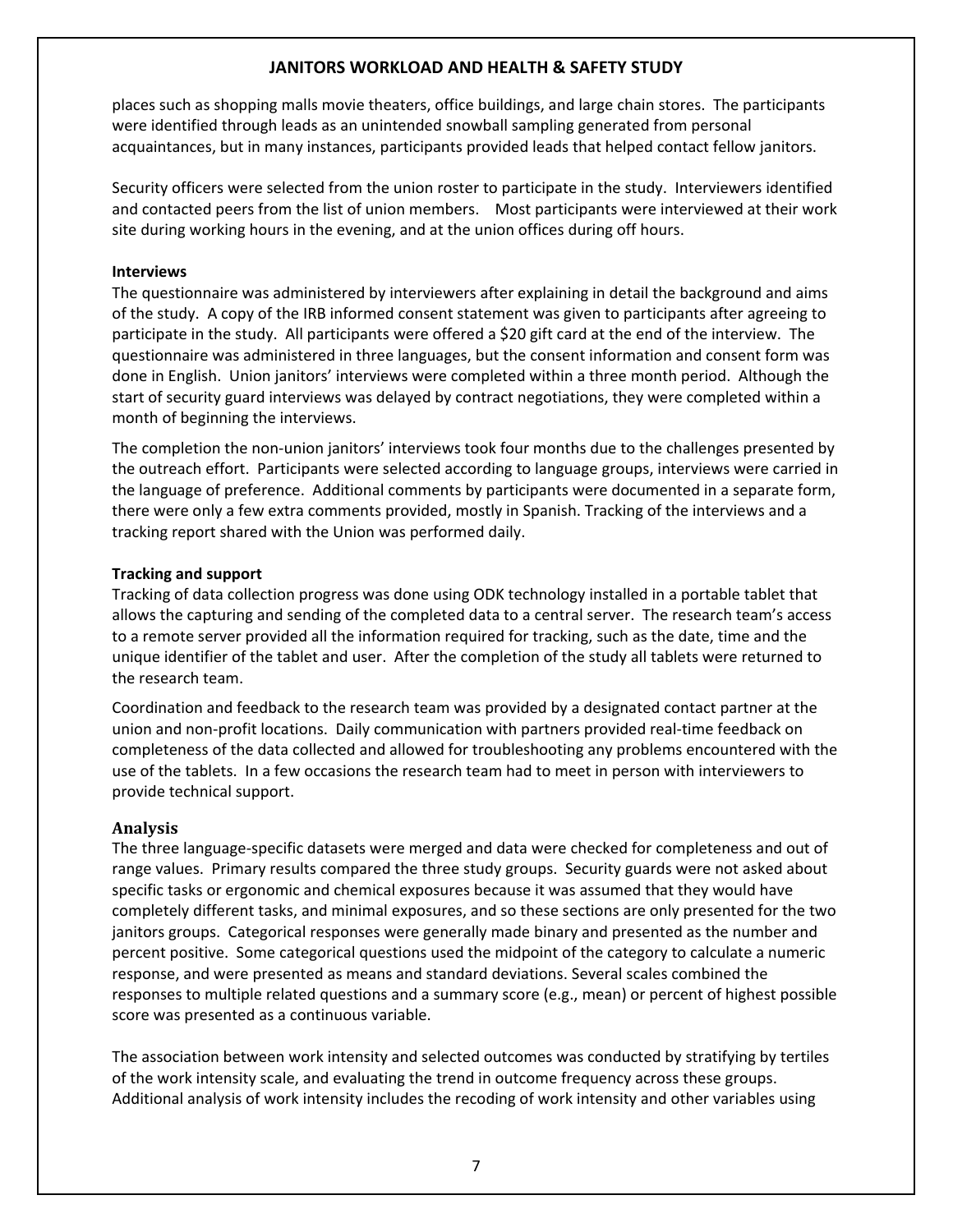the median score as the cut-point or dichotomizing categorical variables. Prevalence ratios were used to assess the likelihood of subjects experiencing negative outcomes or poor working environments being associated with high work intensity.

#### **Results**

#### **Demographics**

Two hundred seventy six union janitors, 78 non‐union janitors and 76 security officers were interviewed for the study. Table 1 presents their demographic characteristics. Both groups of janitors were about half female in contrast to the 91% male population of the security workers. The non-union janitors were about 7 years younger (mean age 36 +9) than union janitors (mean age 43 +13) and 3 years younger than security workers (mean age  $39 + 13$ ). The oldest worker interviewed was an 80 year old union janitor.

While all groups had a high proportion of high school graduation, 75% for non-union, 61% for union, and 82% for security. However, the security workers had a higher rate of college of trade school education with 48% compared to 4% and 16% for non-union and union janitors respectively.

Overall the workers in this project were from 33 countries with the largest number from Mexico. Among non-union janitors 82% were from Mexico, 5% from El Salvador, 4% from Honduras and other countries represented less than 3% and only one reporting being born in the US. For union janitors, 15% were born in the US, 22% were from Somalia, 20% from Mexico, 18% from the USA, 15% from Ethiopia and less than 6% from any other country. Over 80% of security workers were born in the USA. Nonunion and union janitors have lived in the USA for just over 12 years on average with non‐union workers living in the USA for about 1 month longer. Only 18% of security workers were foreign born and they have lived in the USA for an average of 13 years. Non-union and union janitors were not as comfortable speaking English, 69% and 59%, respectively, compared to security workers where 92 % were very comfortable speaking English.

To provide some assessment of the financial pressure under which the three groups worked, the number of individuals living in the respondents' household and the number of residents with jobs was assessed. Table 2 gives the mean (SD) residents and workers by group, and further stratified by gender, nativity and education. Non‐union janitors had the highest number of residents per household and the highest number of workers within each household. If one calculates the number of residents supported by each worker (number of residents divided by number of workers in household), the union janitors are supporting the highest number (2.1 residents/worker), followed by non‐union janitors (1.8 residents/worker) and security officers (1.6 residents/worker).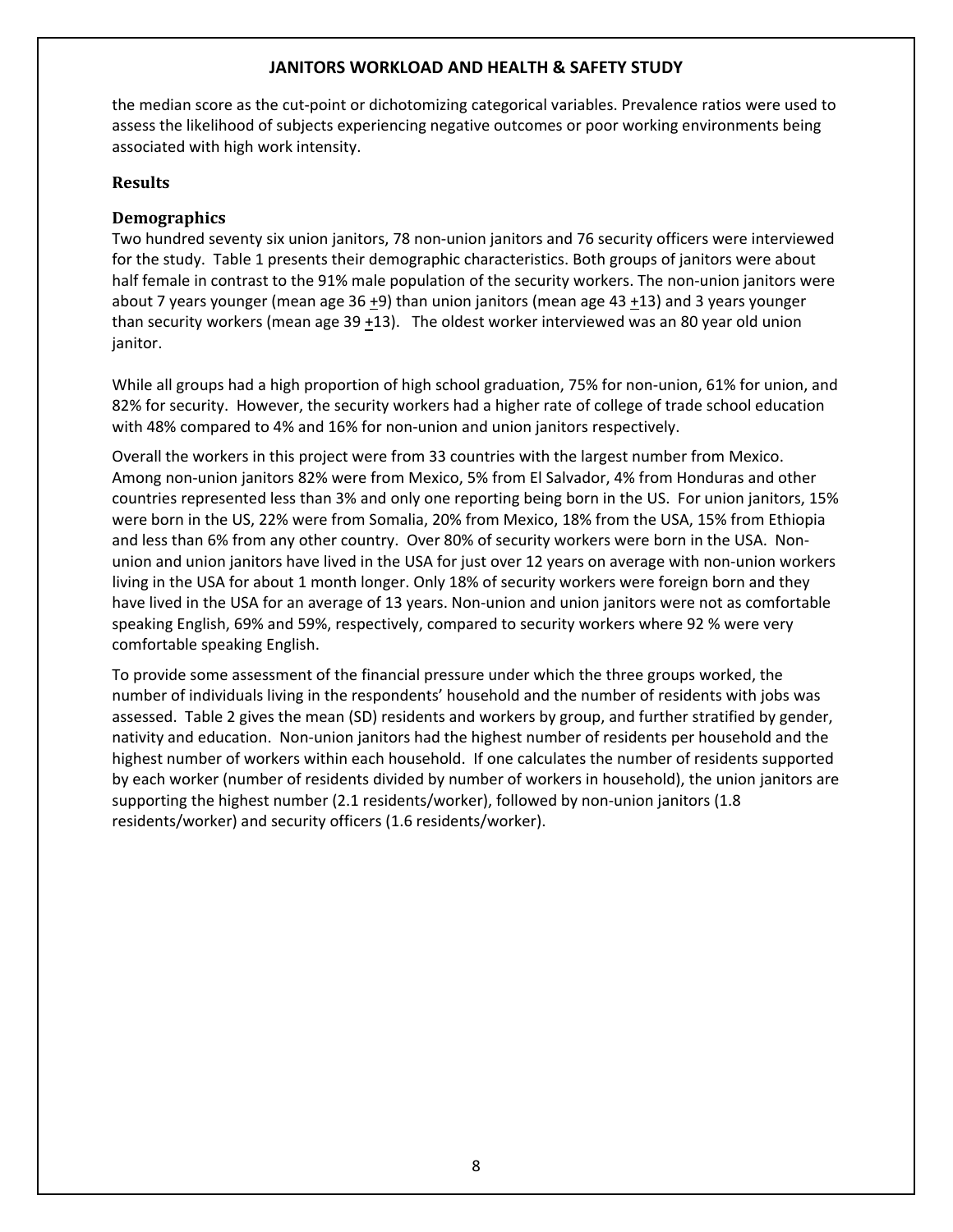|                                               | Non-Union Janitor            | Union Janitor | <b>Security Officers</b> |
|-----------------------------------------------|------------------------------|---------------|--------------------------|
| Number of workers                             | 78                           | 276           | 76                       |
| Age, mean (SD)                                | 36(9)                        | 43 (13)       | 39 (13)                  |
| Gender (% male)                               | 47%                          | 50%           | 91%                      |
| Education                                     |                              |               |                          |
| Less than Highschool                          | 26%                          | 39%           | 17%                      |
| Highschool graduate                           | 71%                          | 45%           | 34%                      |
| College or Trade                              | 4%                           | 16%           | 48%                      |
| Language                                      |                              |               |                          |
| English                                       | 4%                           | 81%           | 100%                     |
| Spanish                                       | 95%                          | 10%           | 0%                       |
| Vietnamese                                    | 1%                           | 8%            | 0%                       |
| Other                                         | 0%                           | 1%            | 0%                       |
| Speaking English                              |                              |               |                          |
| Not at all, somewhat                          | 69%                          | 59%           | 3%                       |
| Comfortable                                   | 24%                          | 22%           | 5%                       |
| Very comfortable                              | 6%                           | 19%           | 92%                      |
| Years in the USA (if foreign born), mean (SD) | 12.4(6.1)                    | 12.2(7.2)     | 13.4 (10.2)              |
| Country of Origin                             |                              |               |                          |
| <b>USA</b>                                    | $\mathbf{1}$                 | 42            | 62                       |
| Mexico                                        | 64                           | 56            | -                        |
| Somalia                                       | $\qquad \qquad \blacksquare$ | 60            | 1                        |
| Ethiopia                                      | $\overline{\phantom{a}}$     | 40            |                          |
| El Salvador                                   | 4                            | 16            |                          |
| Vietnam                                       |                              | 20            |                          |
| Other                                         | 9                            | 42            | 13                       |

#### **Table 1. Worker Characteristics**

*SD:* Standard Deviation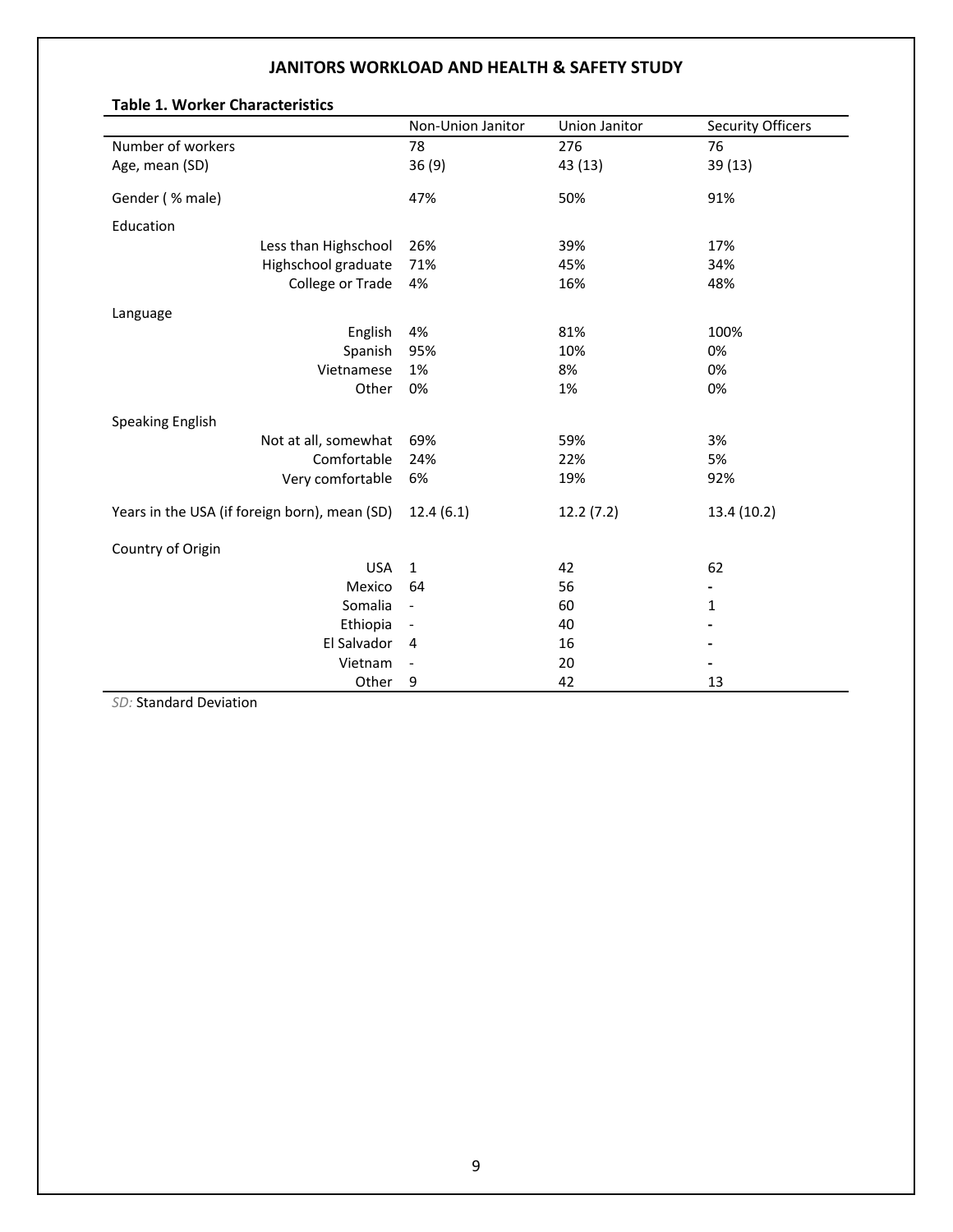#### **Table 2. Worker Household Characteristics**

|                                            | <b>Non-Union</b> | <b>Union</b> | <b>Security</b> | <b>All Worker</b> |
|--------------------------------------------|------------------|--------------|-----------------|-------------------|
|                                            | Janitor          | Janitor      | <b>Officers</b> | <b>Groups</b>     |
| Number in household, All mean (SD)         | 4.26(1.39)       | 3.86(1.87)   | 2.28(1.56)      | 3.65(1.86)        |
| Number in household, Male                  | 4.28(1.49)       | 3.66(1.89)   | 2.17(1.52)      | 3.33(1.89)        |
| Number in household, Female                | 4.24(1.32)       | 4.06(1.83)   | 3.29(1.70)      | 4.07(1.73)        |
|                                            |                  |              |                 |                   |
| Number in household, US born               | $3.00(-)$        | 2.55(2.03)   | 2.24(1.60)      | 2.37(1.78)        |
| Number in household, Foreign born          | 4.28(1.39)       | 4.09(1.74)   | 2.43(1.45)      | 4.07(1.69)        |
|                                            |                  |              |                 |                   |
| Number in household, < HS education        | 4.50(1.43)       | 3.90(1.80)   | $-(-)$          | 3.99(1.76)        |
| Number in household, High School education | 4.20(1.41)       | 4.00(1.75)   | 2.54(1.20)      | 3.95(1.66)        |
| Number in household, > HS education        | 3.67(0.58)       | 3.37(2.26)   | 2.22(1.63)      | 2.72(1.96)        |
|                                            |                  |              |                 |                   |
| Jobs in household, All                     | 2.42(0.99)       | 1.84(1.16)   | 1.47(0.62)      | 1.88(1.09)        |
| Jobs in household, Male                    | 2.53(1.06)       | 1.64(1.10)   | 1.42(0.58)      | 1.71(1.03)        |
| Jobs in household, Female                  | 2.32(0.93)       | 2.05(1.19)   | 2.00(0.82)      | 2.11(1.13)        |
|                                            |                  |              |                 |                   |
| Jobs in household, US born                 | $1.00(-)$        | 1.31(0.64)   | 1.47(0.62)      |                   |
| Jobs in household, Foreign born            | 2.43(0.98)       | 1.94(1.21)   | 1.50(0.65)      |                   |
|                                            |                  |              |                 |                   |
| Jobs in household, < HS education          | 2.40(0.94)       | 1.75(1.11)   | $-(-)$          | 1.86(1.11)        |
| Jobs in household, High School education   | 2.44(1.02)       | 1.92(1.22)   | 1.80(0.73)      | 2.06(1.16)        |
| Jobs in household, > HS education          | 2.00(1.00)       | 1.77(1.09)   | 1.41(0.59)      | 1.57(0.84)        |

#### **Work Characteristics and Tasks**

General characteristics of work are given in Table 3 and time spent in specific tasks in Table 4 for the two janitor groups. On average, union janitors have been in the trade for about twice as long as their nonunion counterparts, with security officers intermediate (average of 6 years). For all workers a small proportion worked multiple jobs between 8 and 10%, they also work a similar number of hours per week between 35 and 40. There was little difference between hours worked and hours paid, with nonunion janitors suggesting that they were paid for slightly more hours than they worked. As an indicator of work pressure, we also asked about the frequency with which workers skipped scheduled breaks or lunch. Union janitors skipped their break most frequently with 58% skipping their break daily or weekly. Comparatively 32% of non‐union janitors skipped their break at least weekly, and for security workers 22%.

#### **Table 3. Work characteristics**

|                           | <b>Non-Union Janitor</b> | <b>Union Janitor</b> | <b>Security Officers</b> |
|---------------------------|--------------------------|----------------------|--------------------------|
| Number of workers         | 78                       | 276                  | 76                       |
|                           | mean (SD)                | mean (SD)            | mean (SD)                |
| Years in trade            | 4.0(3.5)                 | 7.9(6.7)             | 6.1(4.2)                 |
| Hours worked              | 34.01 (10.63)            | 38.07 (7.50)         | 40.49 (8.86)             |
| Hours paid                | 34.63 (11.20)            | 38.09 (7.86)         | 40.38 (8.81)             |
| Skip Breaks* n (%)        |                          |                      |                          |
| Never                     | 53 (68%)                 | 95 (35%)             | 56 (74%)                 |
| Monthly                   | 0                        | 20 (7%)              | 3(4%)                    |
| Weekly                    | 15 (19%)                 | 87 (32%)             | 8(11%)                   |
| Daily                     | 10 (13%)                 | 73 (27%)             | 9(12%)                   |
| Work multiple jobs, n (%) | 7 (9%)                   | 22 (8%)              | 8(10%)                   |

\*The survey asked, "How often do you skip breaks or lunch because otherwise you will not get your work done?"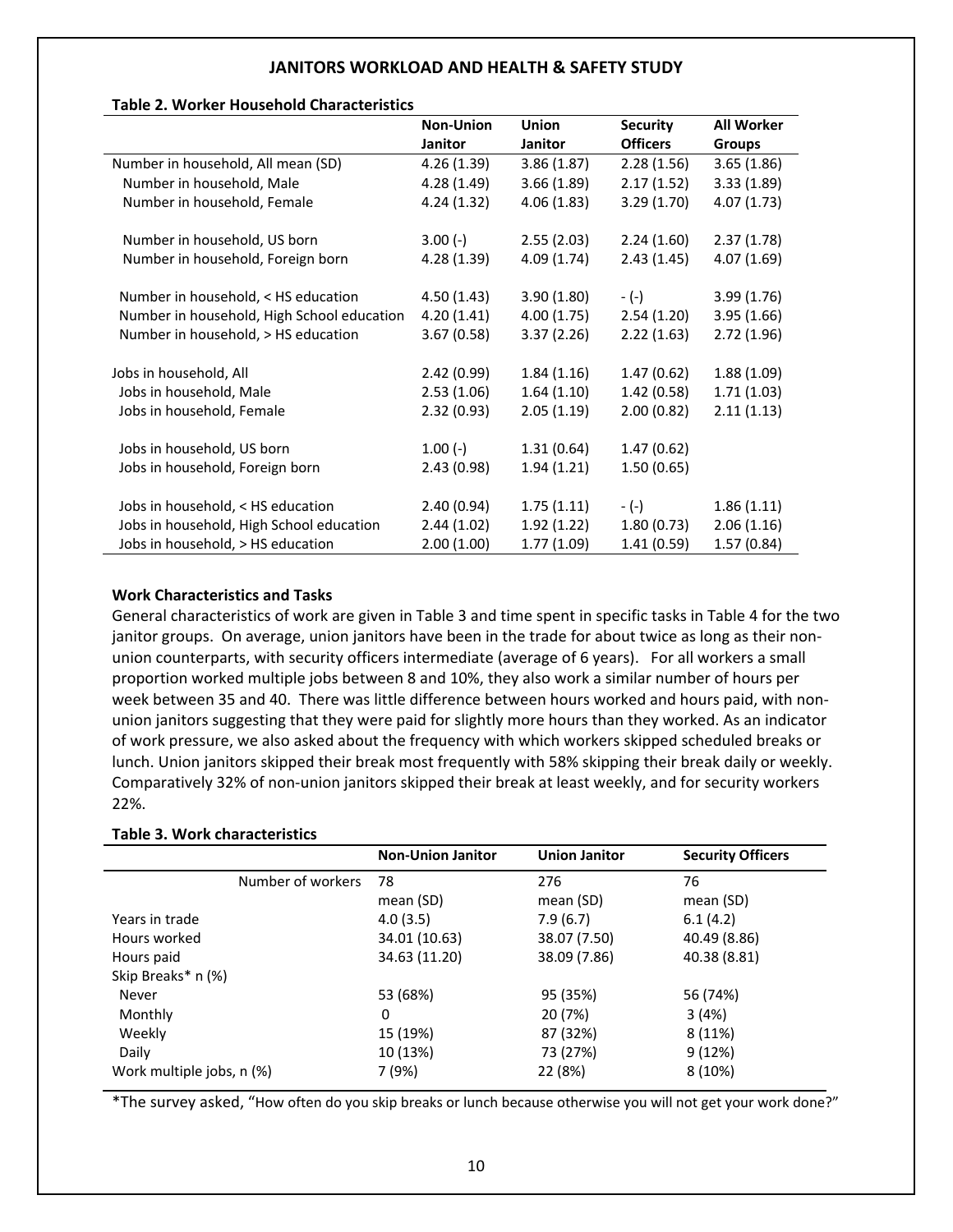|                                         | <b>Non-Union Janitor</b> | <b>Union Janitor</b> | Chemically   |
|-----------------------------------------|--------------------------|----------------------|--------------|
|                                         |                          |                      | exposed task |
| Number of workers                       | 78                       | 271-276              |              |
| Tasks                                   | mean (SD)                | mean (SD)            |              |
| <b>Dusting</b>                          | 2.58(1.93)               | 4.64(5.52)           |              |
| Window                                  | 2.58(2.74)               | 2.46(3.72)           | Yes          |
| Polish                                  | 0.90(1.54)               | 2.89(3.57)           |              |
| White board                             | 0.27(0.86)               | 1.94(3.65)           | <b>Yes</b>   |
| Clean furniture                         | 3.02(3.21)               | 4.78 (5.55)          | <b>Yes</b>   |
| Moving furniture                        | 1.08(3.55)               | 2.46(5.11)           |              |
| Sweeping/Mopping                        | 4.58(5.13)               | 7.67 (7.94)          | <b>Yes</b>   |
| <b>Buffing Floor</b>                    | 1.27(2.79)               | 1.08(3.53)           |              |
| Carpet Shampoo                          | 1.75(6.12)               | 0.51(2.64)           | <b>Yes</b>   |
| Vacuuming                               | 4.42 (5.70)              | 8.18(8.57)           |              |
| Trash Only                              | 2.44(2.24)               | 7.54(8.79)           |              |
| <b>Collecting Trash/Recycle/Compost</b> | 1.44(3.95)               | 6.46(7.76)           |              |
| Sorting Trash/Recycle/Compost           | 0.44(1.26)               | 2.29(4.28)           |              |
| <b>Bathrooms</b>                        | 4.50(5.50)               | 6.26(8.73)           | Yes          |
| Floor Stripping/Waxing                  | 0.50(1.46)               | 0.90(3.38)           | Yes          |
| Office Kitchen                          | 1.21(2.70)               | 4.07 (6.40)          |              |

#### **Table 4. Time (hours) in last week spent on specific tasks**

The most common tasks were vacuuming, trash and recycling work, sweeping and mopping, and bathroom cleaning. Union janitors tended to report more task‐specific time overall.

Of the 16 tasks asked about, 7 are considered chemically exposed. The chemically exposed tasks are cleaning windows, cleaning white boards, cleaning furniture, sweeping and mopping, carpet shampooing, cleaning bathrooms, and floor stripping. On average the percent of total task time that is spent in chemically exposed tasks by non-union janitors was 54% (SD 19%) and union janitors reporting 40% (SD 19%).

The percent of time spent by task and janitor group is shown in Figure 1. For both janitor groups combined the most common chemically exposed tasks are: sweeping and mopping 13% (SD 12) of total task time, cleaning bathrooms 11% (SD 14), cleaning furniture 8% (SD 9), cleaning windows 5% (SD 5), with the other tasks representing less that 3% of task time.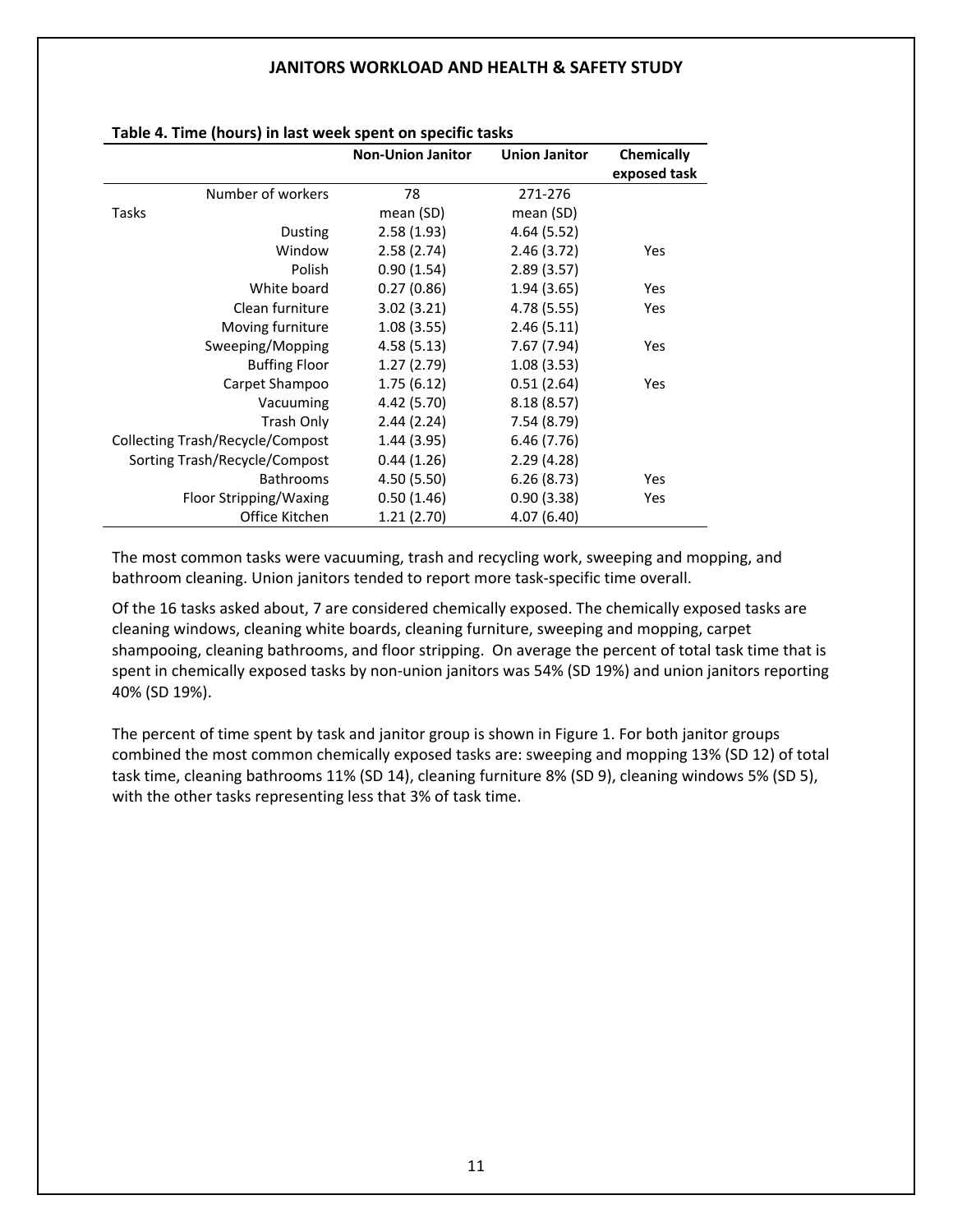#### **Figure 1 Chemical Exposure by Janitor Group**



#### **Table 5. Glove and Mask use**

|                        | Non-Union Janitor | Union Janitor |
|------------------------|-------------------|---------------|
| Use gloves             |                   |               |
| Never, n (%)           | 3(3.8)            | 18 (6.5)      |
| Some time              | 9(11.5)           | 18(6.5)       |
| Most time              | 13 (16.7)         | 27(9.8)       |
| Always                 | 53 (67.9)         | 212 (77.1)    |
| Missing                | 0                 | 1             |
| If yes, are they Latex |                   |               |
| Yes                    | 69 (93.2)         | 160 (82.1)    |
| No                     | 5(6.8)            | 35 (17.9)     |
| Missing                | 1                 | 63            |
| Use mask               |                   |               |
| Never                  | 72 (92.3)         | 187 (68.0)    |
| Some time              | 5(6.4)            | 59 (21.5)     |
| Most time              | 1(1.3)            | 17(6.2)       |
| Always                 | 0(0.0)            | 12 (4.4)      |
| Missing                | 0                 | 1             |
| If yes, mask type      |                   |               |
| Dust                   | 5(83.3)           | 88 (91.7)     |
| N-95, duckbill         | 1(16.7)           | 6(6.3)        |
| Respirator             | 0                 | 1(1.0)        |
| <b>Bandana</b>         | 0                 | 1(1.0)        |

Survey questions are: In the last week, how often did you use gloves when you were cleaning or disinfecting surfaces?

In the last week, how often did you use a face mask, respirator, or bandana when you were cleaning or disinfecting surfaces?

Glove usage was common while cleaning or disinfecting surfaces, with 85% of non‐union workers and 87% of union janitors using them most of the time, or more (Table 5). However respiratory protection was rarely used, with 8% of non-union and 32% of union janitors using them at least some of the time.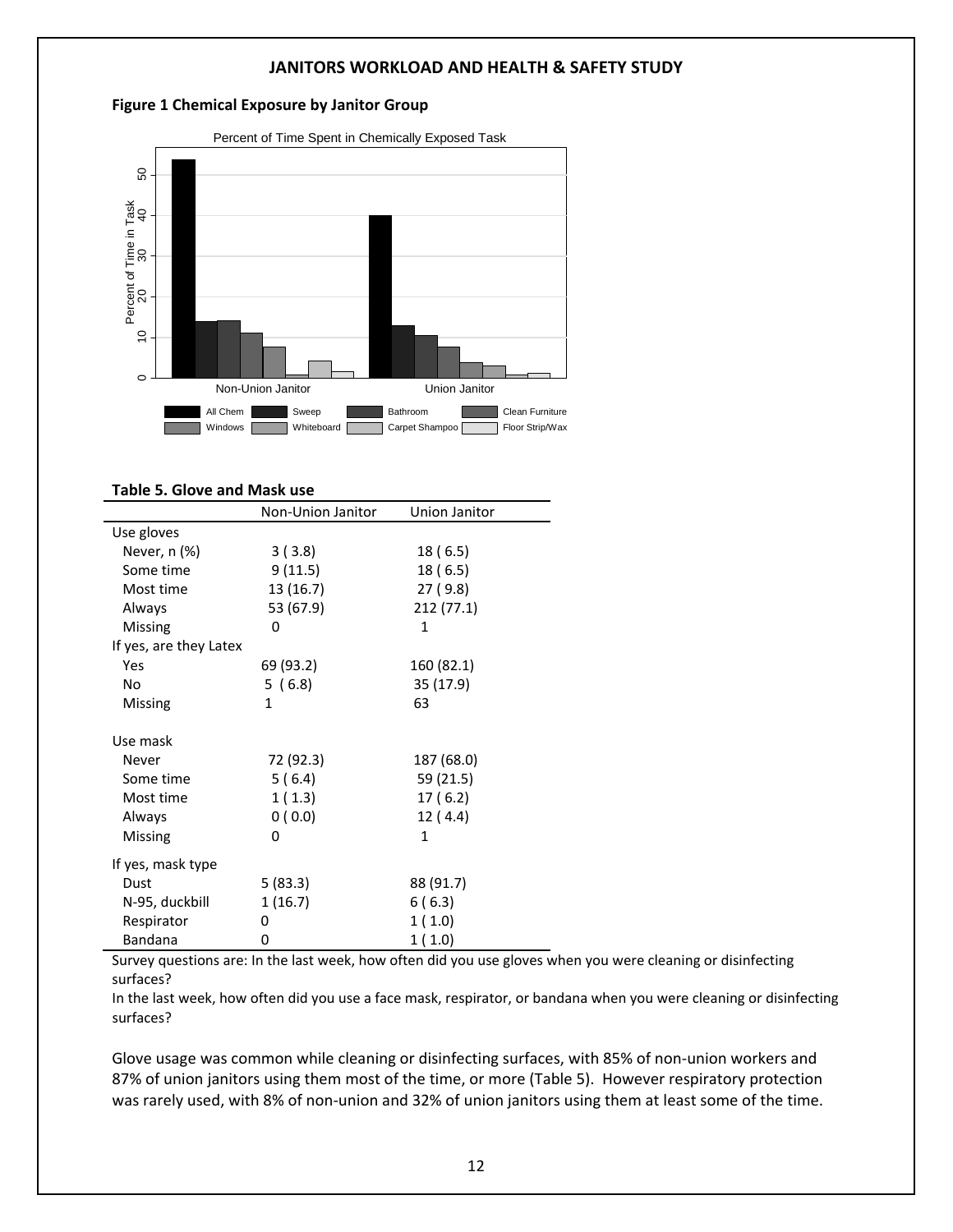Table 6 reports the types of building in which the two groups of janitors worked. Because many workers reported working in multiple types of building, these data are difficult to interpret. However, union janitors were almost uniformly working in offices, while non-union janitors worked in many different settings, including hospitals, construction sites, etc.

|  |  |  |  | <b>Table 6. Type of Building</b> |  |
|--|--|--|--|----------------------------------|--|
|--|--|--|--|----------------------------------|--|

|                             | Non-Union Janitor | Union Janitor |
|-----------------------------|-------------------|---------------|
| Office                      | 12(15)            | 228 (82.6)    |
| Large retail                | 14 (18)           | 7(2.5)        |
| <b>Educational building</b> | 3(3.8)            | 4(1.4)        |
| Hospital                    | 8(10.3)           | 2(0.7)        |
| <b>Construction sites</b>   | 9(11.5)           | 1(0.4)        |
| Parking lots                | 2(2.6)            | 0(0.0)        |
| Other                       | 11(14.1)          | 6(2.2)        |
| Mulitple                    | 11(14.1)          | 13(4.7)       |
| Missing                     | 8(10.3)           | 15(5.4)       |

Survey question is: In what kinds of buildings do you work?

#### **Work Intensity**

Work intensity was measured on a line scale of 0 to 10 with 0 indicating sitting, and 10 representing running as fast as you can. The average reported intensity is reported by group and year in Table 7 and in Figure 2. This intensity question was asked about current experience, 1 year ago, and 2 years ago. Work intensity was highest among the non-union janitors, but was reported to have increased the most among the union janitors over the past 3 years. Work intensity increased by 2.3% among non‐union janitors, 8.6% for union janitors, and was steady, or even declined slightly among security workers over the past two years.

#### **Table 7. Work Intensity**

|                             |      | Non-Union Janitor | Union Janitor   |    | <b>Security Officers</b> |
|-----------------------------|------|-------------------|-----------------|----|--------------------------|
| Work intensity scale        | n.   | mean (SD)         | mean (SD)       | n  | mean (SD)                |
| Present year 62 7.56 (2.19) |      |                   | 256 6.66 (2.75) |    | 68 4.44 (2.84)           |
| 1 year ago                  | - 62 | 7.48 (2.19)       | 256 6.46 (2.74) |    | 68 4.79 (2.85)           |
| 2 years ago                 | 62   | 7.39 (2.18)       | 256 6.13 (2.86) | 68 | 4.81 (3.30)              |



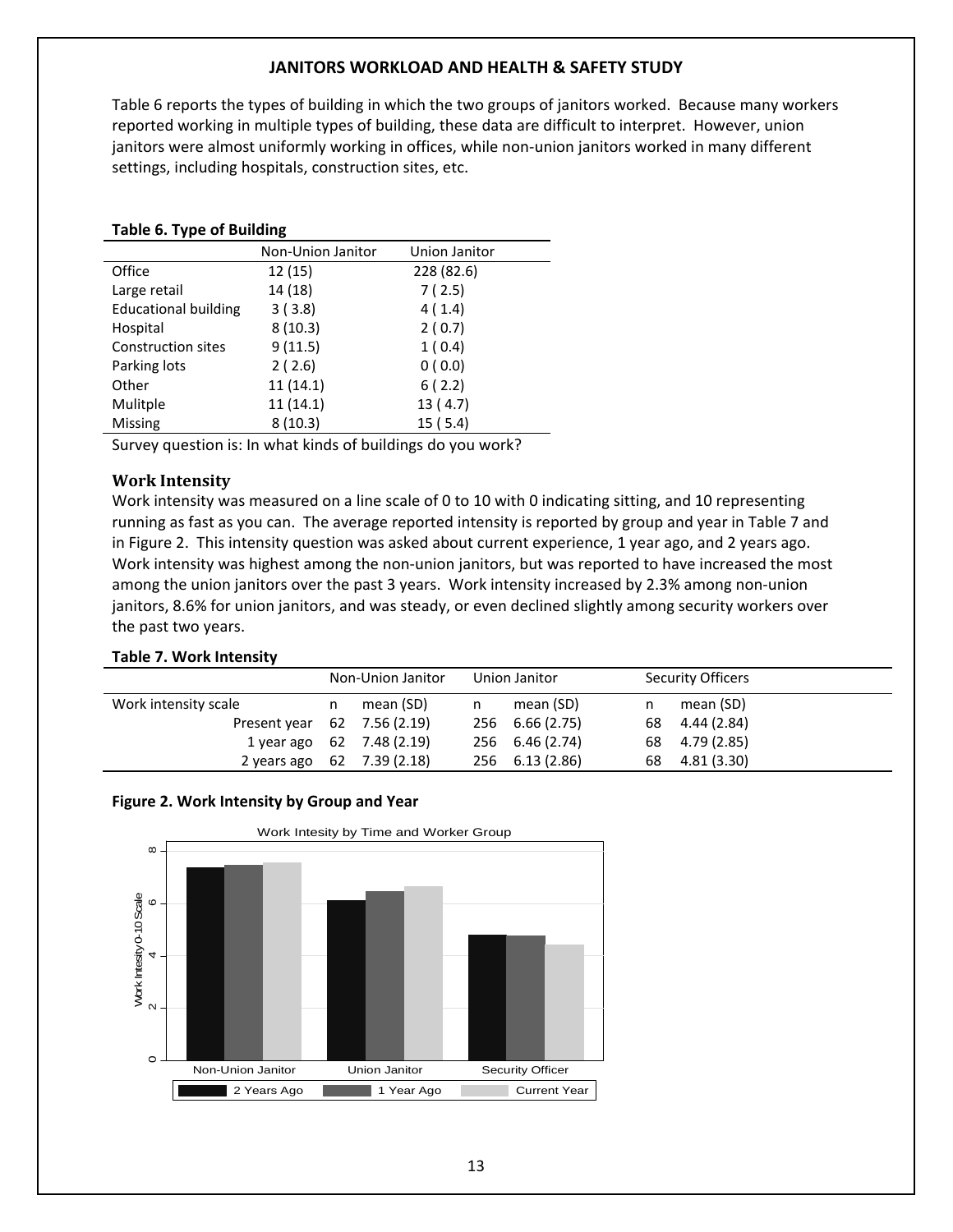The number and percent of Non‐Union and Union Janitors reporting use of various chemical types at least weekly is reported in Table 8, and mechanical and natural ventilation is reported in Table 9. Non‐ union janitors report working with better ventilation and operable windows more frequently than the union janitors or security officers, likely reflecting the type of building they work in.

| <b>Table 8. Chemical exposures</b>       |                          |                      |
|------------------------------------------|--------------------------|----------------------|
|                                          | <b>Non-Union Janitor</b> | <b>Union Janitor</b> |
| Number of workers                        | 78                       | 276                  |
| <b>Chemical Exposures</b>                | n (%)                    | $n(\%)$              |
| Multi-use cleaning (liquid)              | 74 (94.9)                | 215 (78.5)           |
| Spray cans (furniture, oven, fresheners) | 40 (51.3)                | 166 (60.1)           |
| Bleach                                   | 24 (30.8)                | 54 (19.6)            |
| Ammonia                                  | 38 (48.7)                | 69 (25.5)            |
| Acids (toilet bowl)                      | 50(64.1)                 | 100 (36.9)           |
| Solvents/stain removers                  | 26(33.3)                 | 104 (37.8)           |
| Floor care products                      | 22(28.2)                 | 25(9.1)              |
| <b>Disinfectants</b>                     | 55 (70.5)                | 197 (71.6)           |
|                                          |                          |                      |

#### **Table 9. Ventilation**

|                            | <b>Non-Union Janitor</b> | <b>Union Janitor</b> | <b>Security Officers</b> |
|----------------------------|--------------------------|----------------------|--------------------------|
| Number of workers          | 78                       | 276                  | 76                       |
| Work areas: Most/all areas | n (%)                    | n (%)                | n (%)                    |
| Air movement               | 65 (83.3)                | 184 (68.9)           | 47 (61.8)                |
| Ventilation On             | 67 (85.9)                | 172 (67.5)           | 38 (51.3)                |
| Windows can open           | 20(26.3)                 | 11(4.0)              | 7(9.5)                   |

The frequency of work with ergonomically stressful actions is reported in Table 10. Union janitors report a higher frequency of working with hands above the head, squatting, lifting and lowering objects, frequently lifting of 10 pounds or more and pushing or pulling heavy loads. It is assumed that the frequency of these actions is rare for Security Officers.

#### **Table 10. Ergonomic Exposures**

|                                      | Non-Union Janitor | Union Janitor |
|--------------------------------------|-------------------|---------------|
| Number of workers                    | 78                | 276           |
| Ergonomic exposures (most /all days) | n (%)             | n (%)         |
| Work with hands above head*          | 15(19.2)          | 158 (57.4)    |
| Work with neck/back bent*            | 46 (58.9)         | 154 (56.6)    |
| Work squatting*                      | 11(14.1)          | 66 (24.2)     |
| Work repeating same motion*          | 64 (82.1)         | 205 (78.8)    |
| Lift/lower objects or twisting*      | 14 (18.0)         | 122 (46.2)    |
| Lift 10 pounds*                      | 12(15.4)          | 137 (50.7)    |
| Lift 50 pounds**                     | 26 (33.4)         | 101 (36.0)    |
| Carry heavy loads >30 pounds***      | 12 (15.4)         | 55 (20.0)     |
| Push/pull heavy loads                | 44 (56.4)         | 234 (84.8)    |

*\**More than 2 hours total per day

*\*\**At least once per day

*\*\*\**7 feet or more

General health, sleep quality, pain, and upper extremity disability (QuickDASH) is reported by the three groups in Table 11. Both general health and pain in the back, leg or upper extremities is reported for the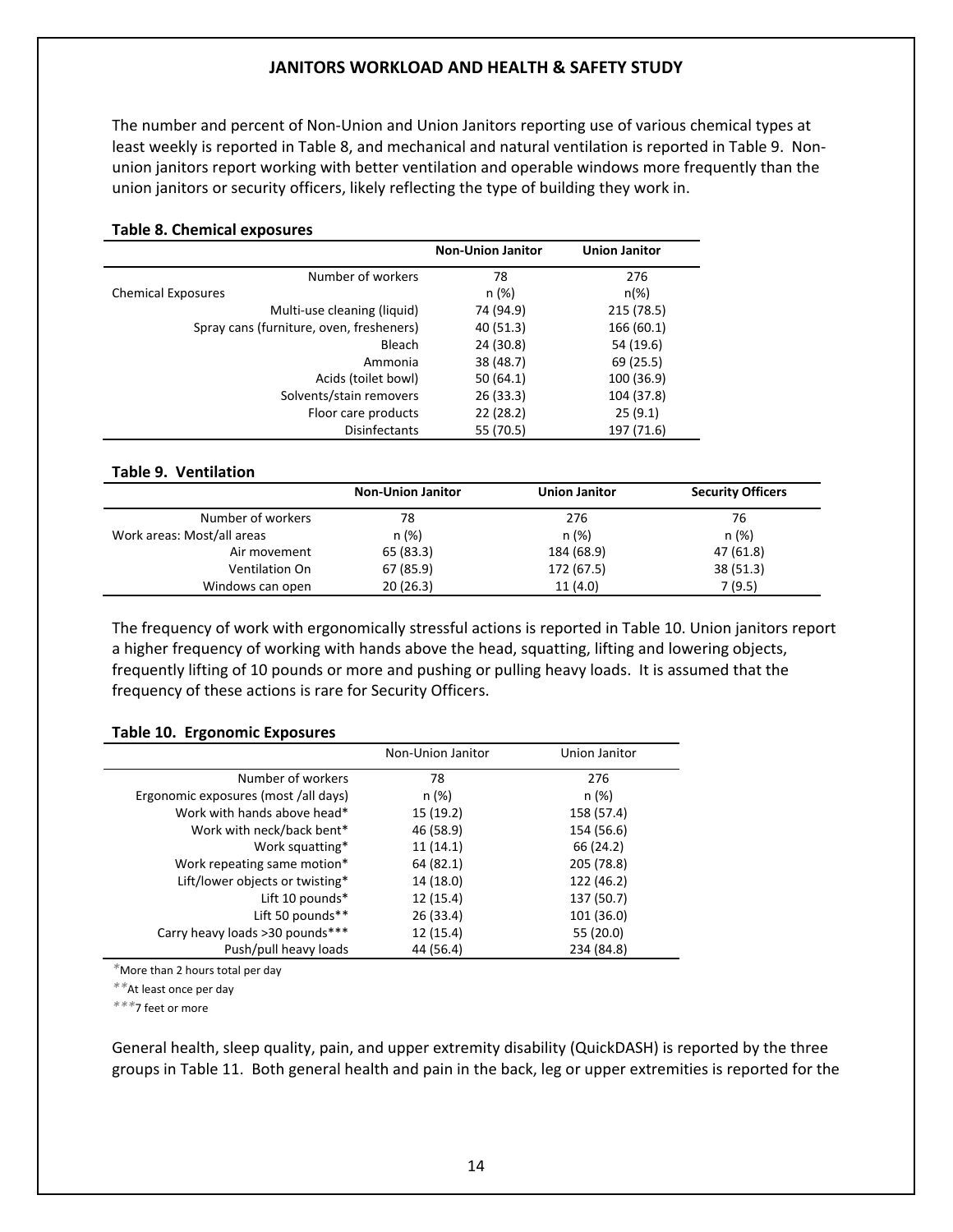past three years. While the security officers rated their overall health highest, there was a striking decrease in the reported health over the past three years among the union janitors.

The sleep score is an average of four questions, the questions were constructed so a higher score is a poor outcome, and this is a measure of the average of four questions: scale range of 4 to 16 which is a combination of four, 4‐point questions. Non‐union janitors had the highest score and security officers the lowest, indicating relatively poor sleep among the non-union janitors.

The QuickDASH score for upper extremity disability was much higher (about two times) among the union janitors than either of the other groups, and significantly higher than a general population normal score of 10.1. A QuickDASH score of 0 indicates no disability while the highest disability score of 100 indicates the person cannot perform activities of daily living like dressing, opening a jar, or shopping, etc. This scale is sensitive to age, and gender, and the adjusted score is also shown. The results indicate a significant level of physical pain and disability among this group. This finding is further supported by a higher reported level of back, and upper extremity pain among the union janitors, and a rapidly increasing pain score over the three years. This trend is most pronounced among the union janitors but also appears present among the non‐union group.

After adjusting for age and gender, the contrast in upper extremity disability is similar. The non-union janitors are slightly more disabled than the population norm, with a mean adjusted Quick DASH of 10.8; union janitors have the highest disability score of 20.0 and security officers the lowest with a mean of 5.6.

The frequency of working with pain in the back, legs and arms is also presented in Figure 3. Union Janitors report a higher frequency of these symptoms, and show a clear increase in their frequency over the past three years. A similar but less pronounced trend is seen among the non-union janitors, while no apparent change is seen among the Security Officers. Security Officers do show higher levels of leg pain, consistent with their common standing and walking tasks.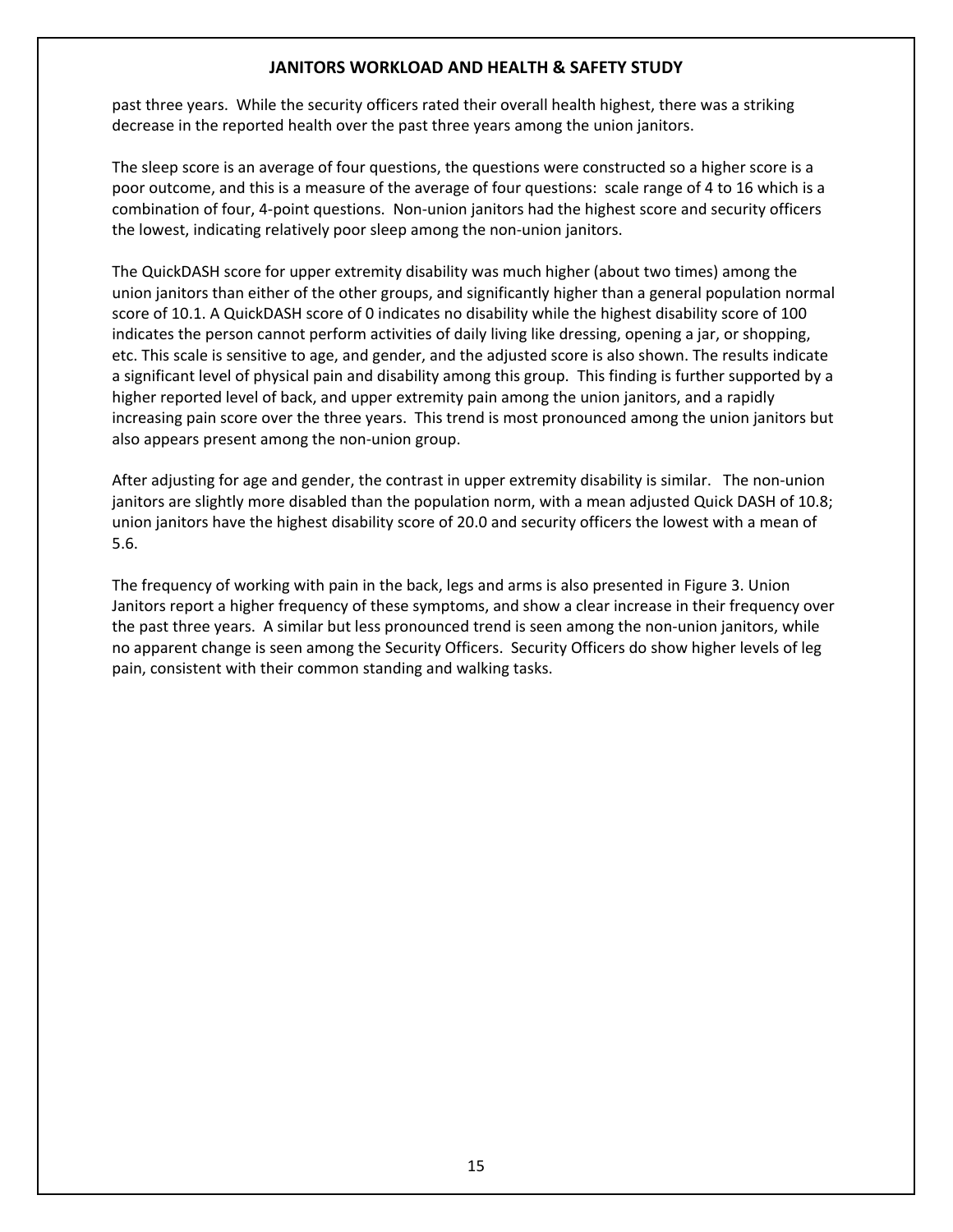| rapic 11. Ochchamhcaith, r ann anu Opper Extremnty Disability | Non-Union Janitor | Union Janitor | <b>Security Officers</b> |
|---------------------------------------------------------------|-------------------|---------------|--------------------------|
| Number of workers                                             | 78                | 276           | 76                       |
| General health (1 Poor-5 Excellent)                           | mean (SD)         | mean (SD)     | mean (SD)                |
| <b>Present Year</b>                                           | 2.74(0.86)        | 2.70(0.97)    | 3.21(1.02)               |
| 1 year ago                                                    | 2.82(0.80)        | 3.11(0.99)    | 3.21(1.00)               |
| 2 years ago                                                   | 2.91(0.74)        | 3.38(1.03)    | 3.28(1.09)               |
| Sleep adequacy (sum of score for 4 questions)                 | 12.47 (2.42)      | 10.21 (2.85)  | 9.92(2.88)               |
| Upper Extremity Disability (QuickDASH) *                      |                   |               |                          |
| Raw Score                                                     | 11.7(11.7)        | 21.1(18.4)    | 6.2(10.6)                |
| Age and gender adjusted                                       | 10.8(7.8)         | 20.0(12.9)    | 5.6(4.4)                 |
| N (%) Score >18                                               | 19 (25%)          | 119 (49%)     | 8 (11%)                  |
| Severity of Pain                                              |                   |               |                          |
| <b>Back</b>                                                   |                   |               |                          |
| Last week                                                     | 1.81(0.73)        | 2.31(0.98)    | 1.49(0.78)               |
| 1 year ago                                                    | 1.69(0.66)        | 2.01(0.95)    | 1.56(0.96)               |
| 2 years ago                                                   | 1.52(0.68)        | 1.70(0.88)    | 1.54(0.96)               |
| Leg                                                           |                   |               |                          |
| Last week                                                     | 1.54(0.68)        | 2.12(1.02)    | 1.68(0.86)               |
| 1 year ago                                                    | 1.50(0.68)        | 1.96 (0.96)   | 1.79(0.97)               |
| 2 years ago                                                   | 1.40(0.74)        | 1.68(0.90)    | 1.71(0.97)               |
| Arm, Shoulder, or Hand                                        |                   |               |                          |
| Last week                                                     | 1.92(0.68)        | 2.31(0.98)    | 1.35(0.60)               |
| 1 year ago                                                    | 1.60(0.61)        | 2.03(0.97)    | 1.38(0.63)               |
| 2 years ago                                                   | 1.40(0.57)        | 1.67(0.88)    | 1.33(0.65)               |

#### **Table 11. General Health, Pain and Upper Extremity Disability**

\*The general population would score 10.1 on the QuickDASH with a standard deviation of 14.68. Score range is 0‐ 100 with an 8 point change considered clinically significant. Thus the percent greater than 18 is also presented.



#### **Figure 3. Pain Symptoms**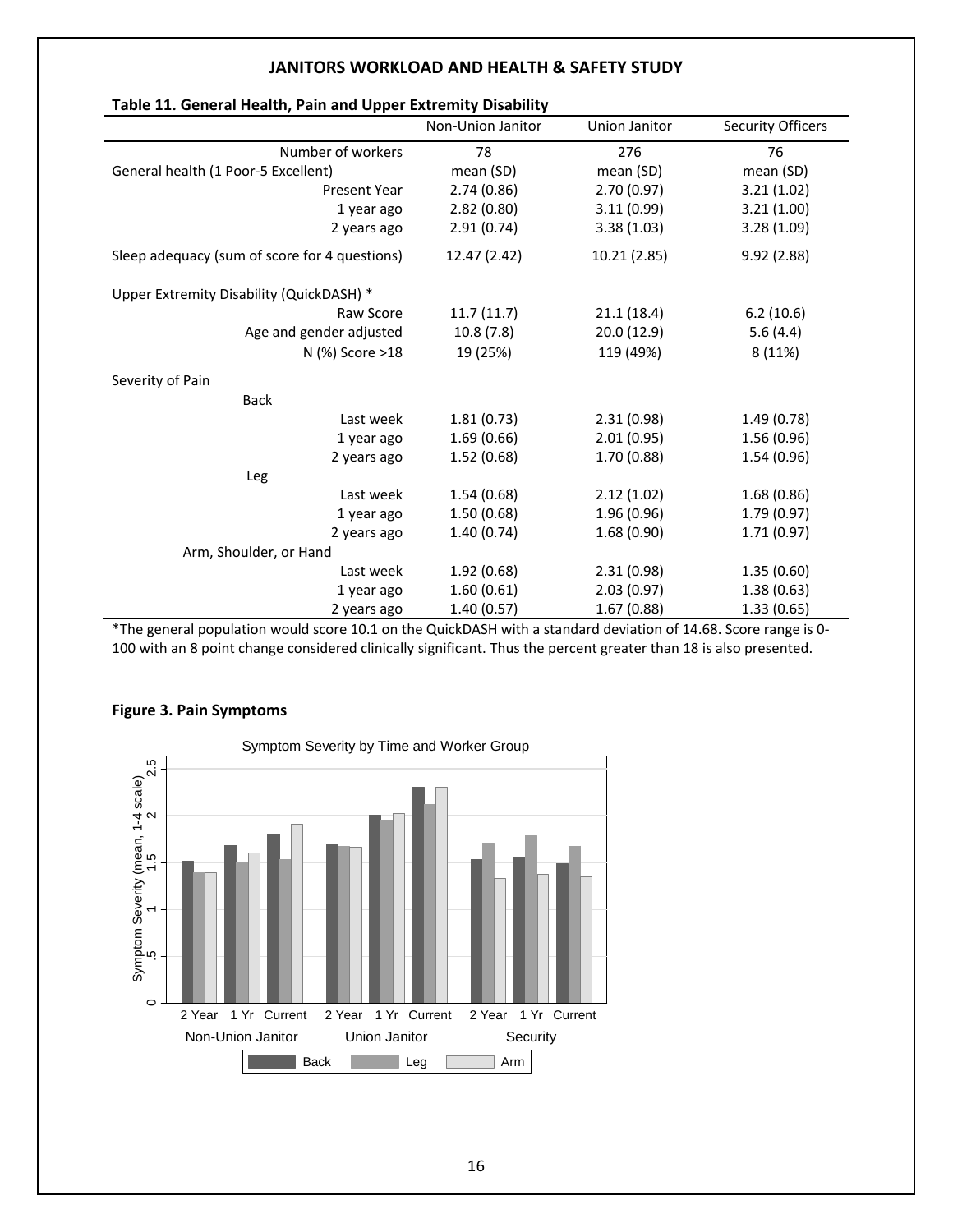### **Specific health symptoms**

Smoking rates and symptoms of skin, allergies and respiratory conditions are presented in Table 12. Skin symptoms were reported more frequently among the non-union janitors and lowest among security offices, however the respiratory symptoms were higher among union janitors or security officers. On the other hand, union janitors and security officers reported respiratory symptoms more often than non‐union janitors while smoking was much more common among the security officers. Given the low smoking rates among janitors, the high prevalence of respiratory symptoms, especially among the union janitors, is striking.

|                        | .,                     | <b>Non-Union Janitor</b> | <b>Union Janitor</b> | <b>Security Officers</b> |
|------------------------|------------------------|--------------------------|----------------------|--------------------------|
|                        | Number of workers      | 78                       | 276                  | 76                       |
|                        |                        | mean (SD)                | mean (SD)            | mean (SD)                |
| <b>Skin Conditions</b> |                        | n (%)                    | n (%)                | n (%)                    |
|                        | Rashes                 | 20(25.6)                 | 70 (25.5)            | 6(7.9)                   |
|                        | Chapping               | 44 (56.4)                | 97 (35.5)            | 6(7.9)                   |
|                        | <b>Hives</b>           | 32 (41.0)                | 57 (20.9)            | 12 (15.8)                |
| Respiratory            |                        |                          |                      |                          |
|                        | Cough                  | 15 (19.2)                | 95 (34.8)            | 30(39.5)                 |
|                        | Chest tightness        | 8(10.3)                  | 85 (31.4)            | 17 (22.4)                |
|                        | Wake up coughing       | 8(10.3)                  | 74 (27.0)            | 17 (22.4)                |
|                        | Wheezing               | 6(7.7)                   | 48 (17.6)            | 16(21.1)                 |
|                        | Asthma                 | 1(1.3)                   | 24 (8.8)             | 15 (19.7)                |
| Allergies/Sinus        |                        |                          |                      |                          |
|                        | <b>Nasal Allergies</b> | 24 (30.8)                | 112 (40.9)           | 25(32.9)                 |
|                        | <b>Sinus</b>           | 8(10.3)                  | 59 (21.9)            | 25(33.3)                 |
| Smoking                |                        |                          |                      |                          |
|                        | Never                  | 59 (76)                  | 217 (79)             | 31(41)                   |
|                        | Ever                   | 9(12)                    | 24(9)                | 23(30)                   |
|                        | Current                | 10(13)                   | 35 (13)              | 22(29)                   |

#### **Table 12. Symptoms of skin, allergy and respiratory conditions by group**

#### **Injuries**

The number of workers who reported an injury at work that required medical attention or time away from work is given in Table 13. The proportion of security officers reporting work related injuries has remained steady over the past three years between about 10 and 15%. Non-union janitors reported a similar frequency of injury two years ago, but lower levels since, while union janitors have reported a steady increase from about 6% up to 13.5% in the past year.

#### **Table 13. Injuries**

|                                             | <b>Non-Union Janitor</b> | <b>Union Janitor</b> | <b>Security Officers</b> |
|---------------------------------------------|--------------------------|----------------------|--------------------------|
| Number of workers                           | 78                       | 276                  | 76                       |
| Number of workers with one or more Injuries | n (%)                    | n (%)                | n (%)                    |
| Present year                                | 3(3.9)                   | 37(13.5)             | 10(13.3)                 |
| 1 year ago                                  | 5(6.5)                   | 33(12)               | 8(10.7)                  |
| 2 years ago                                 | 9(11.8)                  | 17(6.3)              | 11 (14.9)                |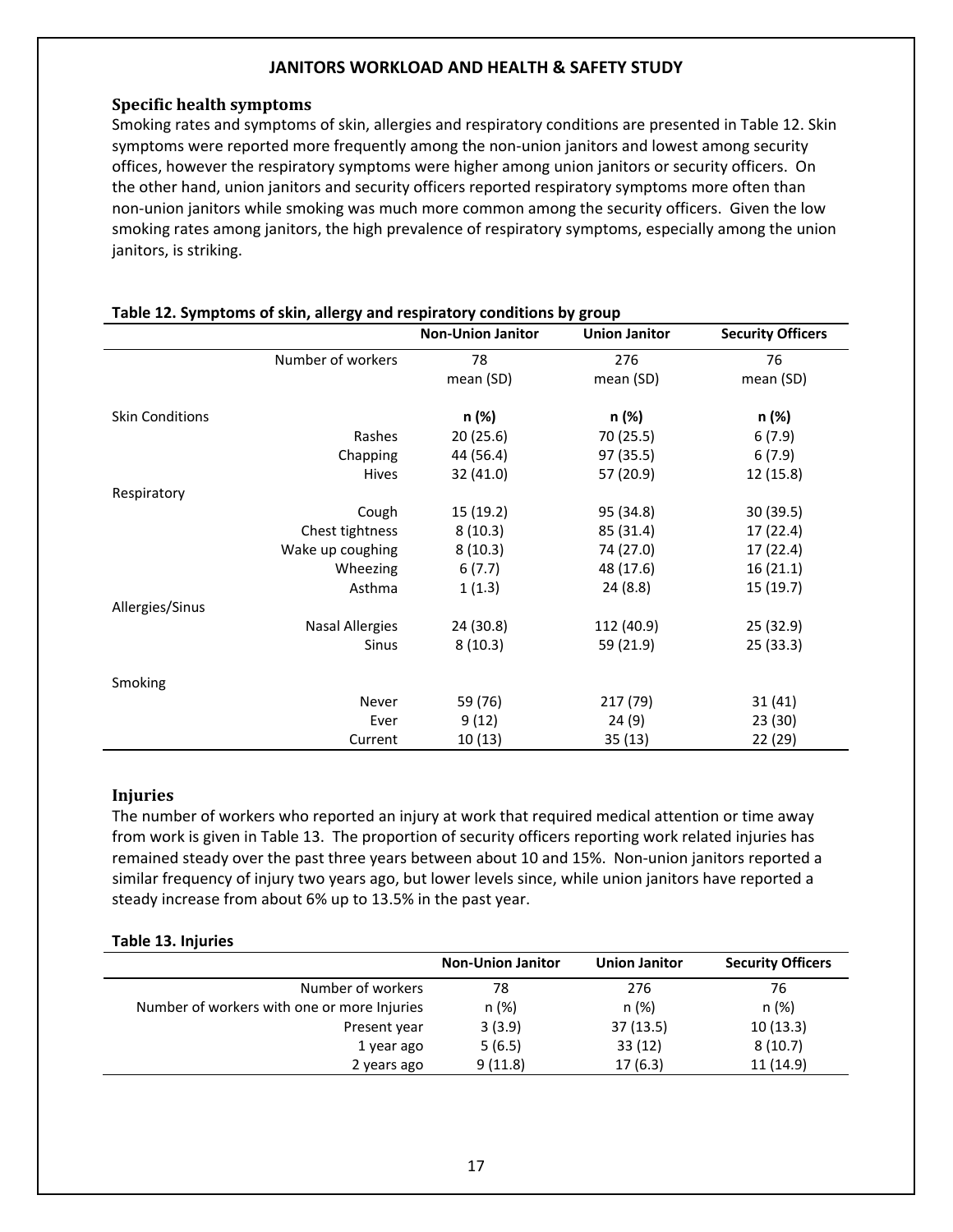#### Job Security and Psychosocial Stressors

Two questions concerning job security are presented in Table 14. Among non‐union janitors only 22% felt they would not lose their job in the next year, while over 60% of union janitors said that were fairly likely to lose their job, indicating a very low level of job security among the union group. About 20% of both janitors groups felt they would have a somewhat easy time finding a new job.

#### **Table 14. Job Security**

|                                 | <b>Non-Union Janitor</b> | <b>Union Janitor</b> | <b>Security Officers</b> |
|---------------------------------|--------------------------|----------------------|--------------------------|
| Number of workers               | 78                       | 276                  | 76                       |
| Likely to Lose Job in 12 months | n (%)                    | n (%)                | n (%)                    |
| Very/fairly Likely              | 6(7.9)                   | 163 (60.8)           | 19 (25)                  |
| Not too/not at all Likely       | 60 (79)                  | 94 (35.1)            | 46 (60)                  |
| Leave in next 12 months         | 10(13.2)                 | 11(4.1)              | 11(14.5)                 |
| Ease in finding new job         |                          |                      |                          |
| Very/Somewhat easy              | 14 (19.2)                | 52 (20.2)            | 33 (44.0)                |
| Not easy                        | 59 (80.8)                | 205 (79.8)           | 42 (56.0)                |

Responses to a series of questions on the psychosocial work environment are summarized in Table 15 and Figure 4. Individual questions (reported in Table 16) are presented as summary scales for questions that address how supervisors are perceived, the extent of job demands, the conflicts between work and family demands, and the degree of decision latitude perceived on the job. The responses for each of these scales is the average of several questions with responses on a Likert scale from 0 (strongly disagree) to 4 (strongly agree). In addition, a single question on overall stress at work was asked for this year, last year and two years ago.

Union janitors have the highest level of supervisory mis‐treatment, job demands and work/family conflict, while security officers have a greater degree of decision latitude (a positive outcome). Overall stress declined over time slightly for the security officers, while there was a strong increased level of stress for non-union and a very strong increase for union janitors over a three year period.

|                                          | <b>Non-Union Janitor</b> | <b>Union Janitor</b> | <b>Security Officers</b> |
|------------------------------------------|--------------------------|----------------------|--------------------------|
| Number of workers                        | 78                       | 276                  | 76                       |
| <b>Psychosocial Stressors</b>            | mean (SD)                | mean (SD)            | mean (SD)                |
| Supervisory Mis-Treatment (Mistreatment) | 2.18(0.48)               | 2.56(0.72)           | 2.48(0.94)               |
| <b>Family Stress</b>                     | 2.46(0.84)               | 3.20(0.87)           | 2.71(1.03)               |
| Job Pressure                             | 2.55(0.53)               | 3.12(0.57)           | 2.35(0.51)               |
| Decision Latitude                        | 2.38(0.39)               | 2.46(0.50)           | 2.72(0.65)               |
| <b>Stress</b>                            |                          |                      |                          |
| Present Year                             | 2.08(0.82)               | 2.40(1.08)           | 2.33(1.02)               |
| 1 year ago                               | 1.88(0.57)               | 2.14(1.03)           | 2.43(1.00)               |
| 2 years ago                              | 1.69(0.69)               | 1.89(0.98)           | 2.48(1.11)               |

#### **Table 15. Psychosocial Stressors & Stress**

*\*All scales except decision latitude are high score for bad conditions.*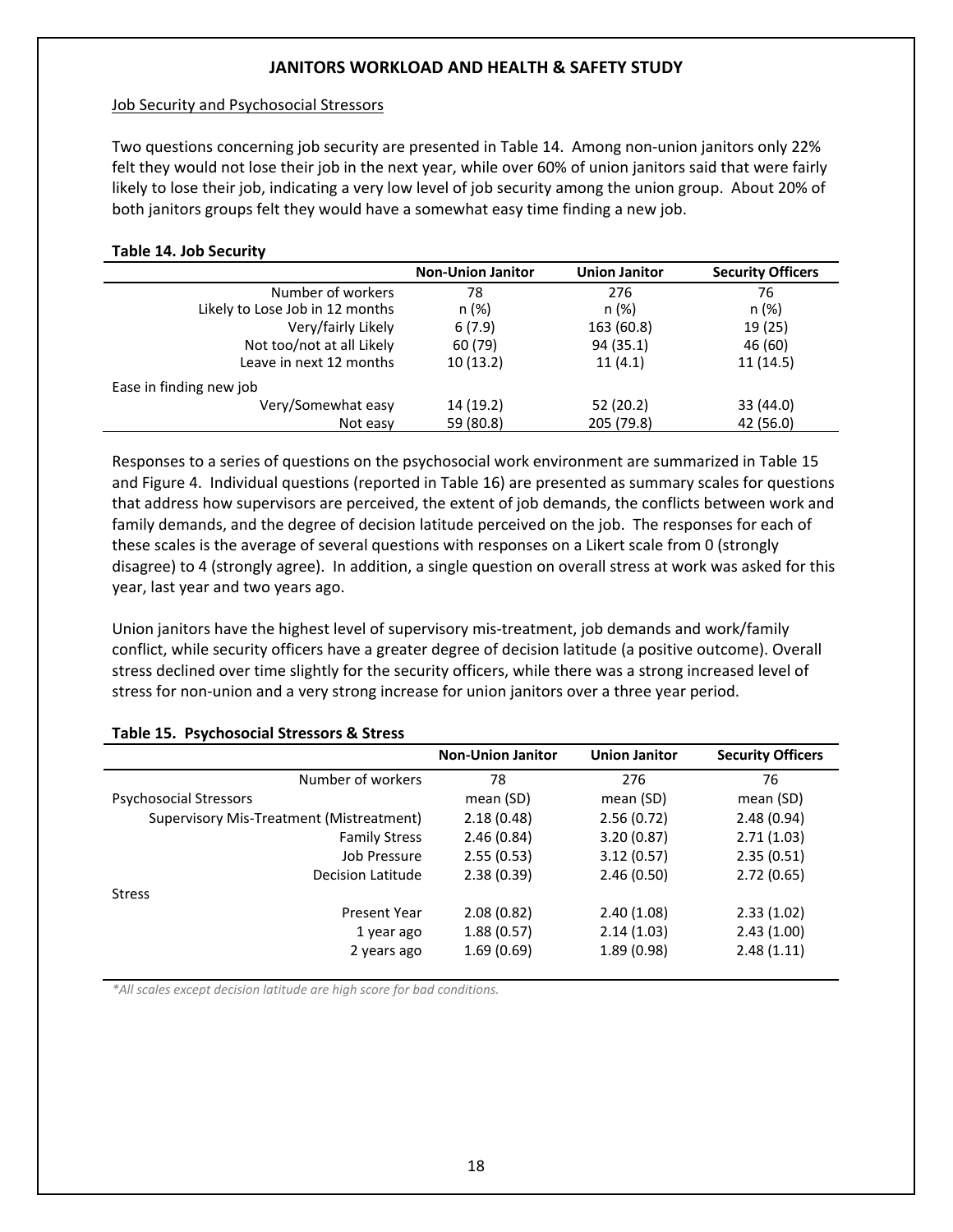### **Figure 4. Psychosocial Factors**



Additional detail of the individual questions for these psychosocial outcomes is provided in Table 16.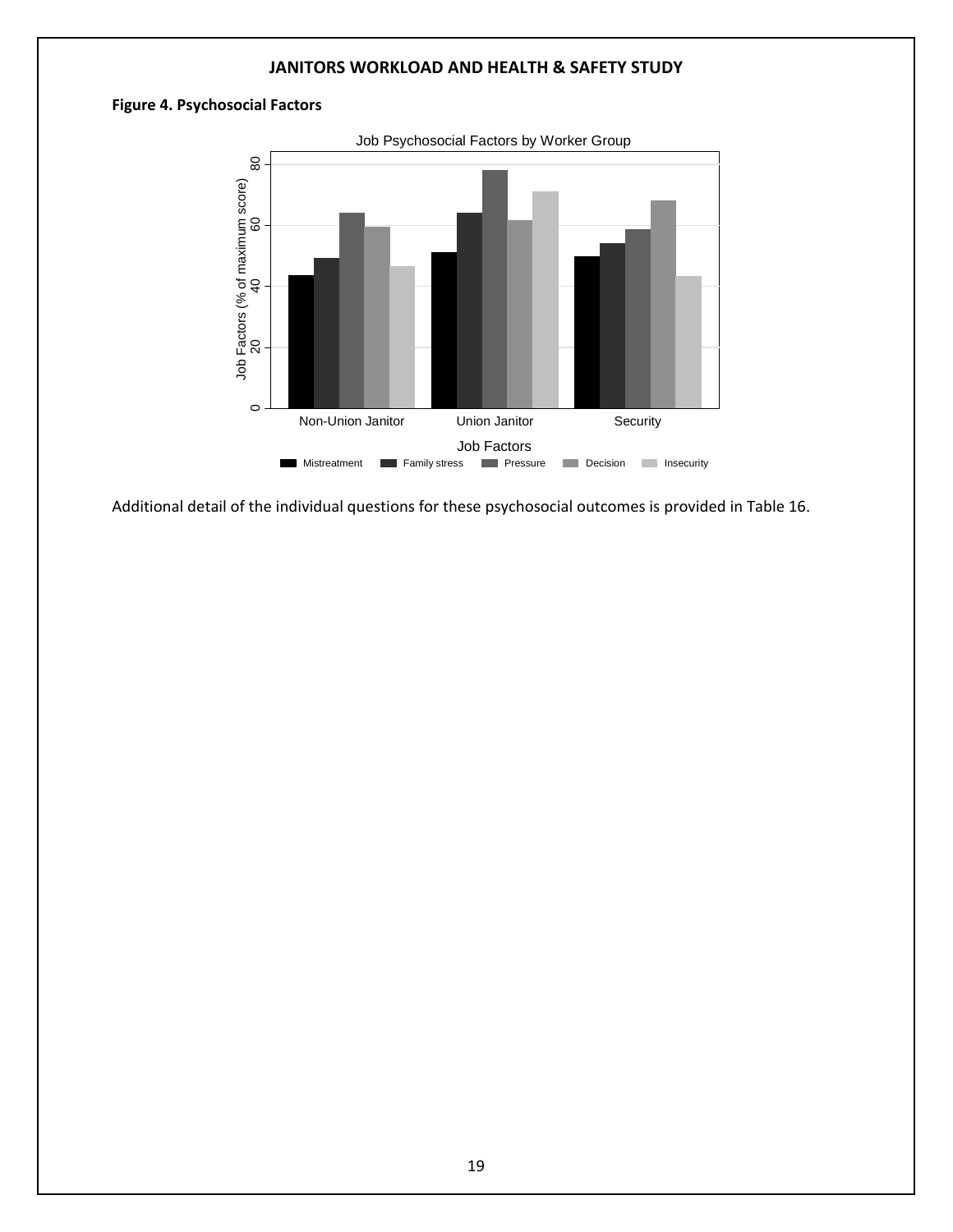| Table 16. Psychosocial Factors (Management Mis-treatment Questions) |                   |               |                          |
|---------------------------------------------------------------------|-------------------|---------------|--------------------------|
|                                                                     | Non-Union Janitor | Union Janitor | <b>Security Officers</b> |
| Management places safety before production                          |                   |               |                          |
| Strongly disagree n (%)                                             | 10(13)            | 28(10)        | 18 (24)                  |
| Disagree                                                            | 31(40)            | 63 (23)       | 6(8)                     |
| Neutral                                                             | 19 (24)           | 65 (24)       | 15 (20)                  |
| Agree                                                               | 18 (23)           | 100 (37)      | 31(41)                   |
| Strongly agree                                                      | (0)               | 13(5)         | 6(8)                     |
| Missing                                                             |                   | 7             |                          |
| My boss ridicules me                                                |                   |               |                          |
| Strongly disagree                                                   | 20(26)            | 25(9)         | 12 (16)                  |
| <b>Disagree</b>                                                     | 49 (63)           | 138 (50)      | 36 (47)                  |
| Neutral                                                             | 9(12)             | 48 (18)       | 9(12)                    |
| Agree                                                               | (0)               | 52 (19)       | 15 (20)                  |
| Strongly agree                                                      | (0)               | 12(4)         | 4(5)                     |
| Missing                                                             |                   | $\mathbf{1}$  |                          |
| My boss tells me my thoughts or feelings are stupid                 |                   |               |                          |
| Strongly disagree                                                   | 22 (29)           | 42 (16)       | 18 (24)                  |
| <b>Disagree</b>                                                     | 49 (64)           | 160 (60)      | 45 (59)                  |
| Neutral                                                             | 6(8)              | 24(9)         | 4(5)                     |
| Agree                                                               | (0)               | 34 (13)       | 3(4)                     |
| Strongly agree                                                      | (0)               | 6(2.3)        | 6(8)                     |
| Missing                                                             | $\mathbf{1}$      | 10            |                          |
| My boss tells me I'm incompetent                                    |                   |               |                          |
| Strongly disagree                                                   | 21(27)            | 36(14)        | 20(26)                   |
| Disagree                                                            | 50(65)            | 153 (60)      | 41 (54)                  |
| Neutral                                                             | 6(8)              | 29(11)        | 2(3)                     |
| Agree                                                               | (0)               | 33(13)        | 6(8)                     |
| Strongly agree                                                      | (0)               | 5(2)          | 7(9)                     |
| Missing                                                             | 1                 | 20            |                          |
| Your race/ethnicity is a factor in how you are treated at work      |                   |               |                          |
| Strongly disagree                                                   | 19 (25)           | 24(10)        | 18 (24)                  |
| <b>Disagree</b>                                                     | 47 (61)           | 121 (48)      | 28 (37)                  |
| Neutral                                                             | 6(8)              | 38(15)        | 5(7)                     |
| Agree                                                               | 1(1)              | 52(21)        | 15 (20)                  |
| Strongly agree                                                      | 4(5)              | 17(7)         | 10(13)                   |
| Missing                                                             | 1                 | 24            |                          |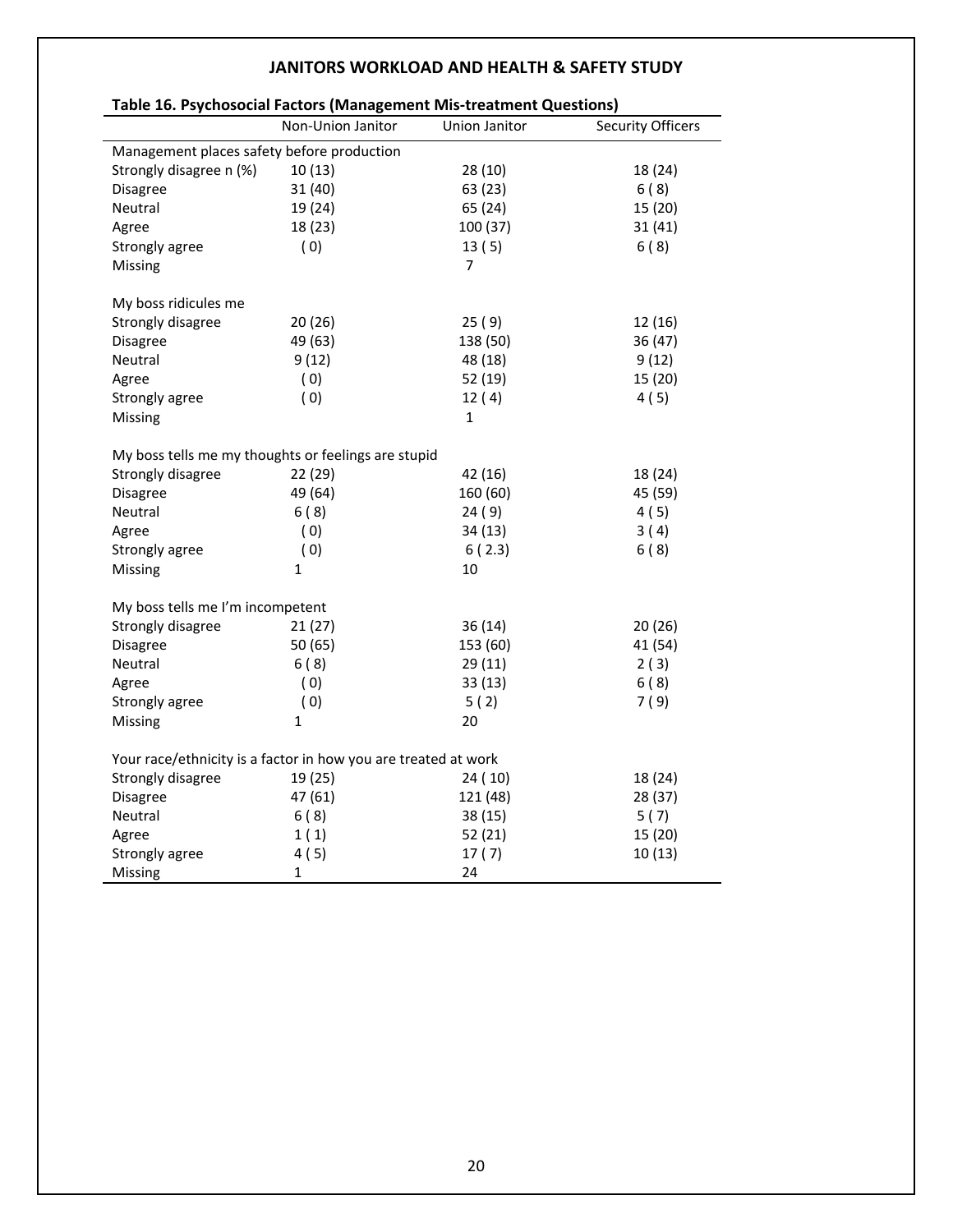| Table 16 (con't.) Psychoscial Factors (Job Pressure Questions) |                          |                      |                          |  |
|----------------------------------------------------------------|--------------------------|----------------------|--------------------------|--|
|                                                                | Non-Union Janitor        | <b>Union Janitor</b> | <b>Security Officers</b> |  |
| I do not have enough time to get my job done                   |                          |                      |                          |  |
| Strongly disagree, n (%)                                       | 9(12)                    | 9(3)                 | 18 (24)                  |  |
| <b>Disagree</b>                                                | 39 (50)                  | 56 (20)              | 38 (50)                  |  |
| Agree                                                          | 23(30)                   | 133 (48)             | 8(11)                    |  |
| Strongly agree                                                 | 7(9)                     | 78 (28)              | 11(14)                   |  |
| Missing                                                        | 0                        | 0                    | 1(1)                     |  |
| My job requires very fast work                                 |                          |                      |                          |  |
| Strongly disagree                                              | 3(4)                     | 5(2)                 | 5(6.6)                   |  |
| Disagree                                                       | 17(22)                   | 16(6)                | 38 (50.0)                |  |
| Agree                                                          | 46 (59)                  | 136 (50)             | 29 (38.2)                |  |
| Strongly agree                                                 | 12(15)                   | 117 (43)             | 4(5.3)                   |  |
| Missing                                                        | 0                        | $\overline{2}$       | 0                        |  |
|                                                                |                          |                      |                          |  |
| My job requires very hard work                                 |                          |                      |                          |  |
| Strongly disagree                                              | 3(4)<br>18 (23)          | 4(2)                 | 12 (16)<br>44 (58)       |  |
| <b>Disagree</b>                                                |                          | 29 (11)              |                          |  |
| Agree                                                          | 47 (60)                  | 132 (48)             | 15 (20)                  |  |
| Strongly agree                                                 | 10(13)<br>$\overline{0}$ | 109 (40)             | 3(4)                     |  |
| Missing                                                        |                          | 2(1)                 | 2(3)                     |  |
| My job requires excessive work                                 |                          |                      |                          |  |
| Strongly disagree                                              | 3(4)                     | 4(2)                 | 5(7)                     |  |
| <b>Disagree</b>                                                | 29 (37)                  | 33(12)               | 51(67)                   |  |
| Agree                                                          | 39 (50)                  | 142 (51)             | 13 (17)                  |  |
| Strongly agree                                                 | 7(9)                     | 58 (21)              | 4(5)                     |  |
| Missing                                                        | 0                        | 39 (14)              | 3(4)                     |  |
| My job involves conflicting demands                            |                          |                      |                          |  |
| Strongly disagree                                              | 10(13)                   | 6(2)                 | 6(8)                     |  |
| <b>Disagree</b>                                                | 52 (67)                  | 79 (29)              | 27 (36)                  |  |
| Agree                                                          | 13 (17)                  | 100 (36)             | 21(28)                   |  |
| Strongly agree                                                 | 3(4)                     | 27(10)               | 22 (29)                  |  |
| Missing                                                        | 0                        | 64 (23)              | 0                        |  |

# **Associations of Work Intensity with Key Outcomes**

The self‐reported work intensity scale was approximately divided into tertiles (one third of the respondents in each group), and selected injury, health, pain and stress outcomes were examined by these groups. Table 17, and Figure 6 presents these six outcomes by work intensity, first considering only the response of union janitors in the current year, and then all respondents for all three years. There was a strong statistically significant increase in the presence of poor/fair general health, back, leg and arm pain, and work stress with increasing work intensity. This clear trend appears among the union janitors, as well as the whole research sample. These results are highly suggestive that work intensity is contributing to increased rates of injury, illness, musculoskeletal pain and work stress.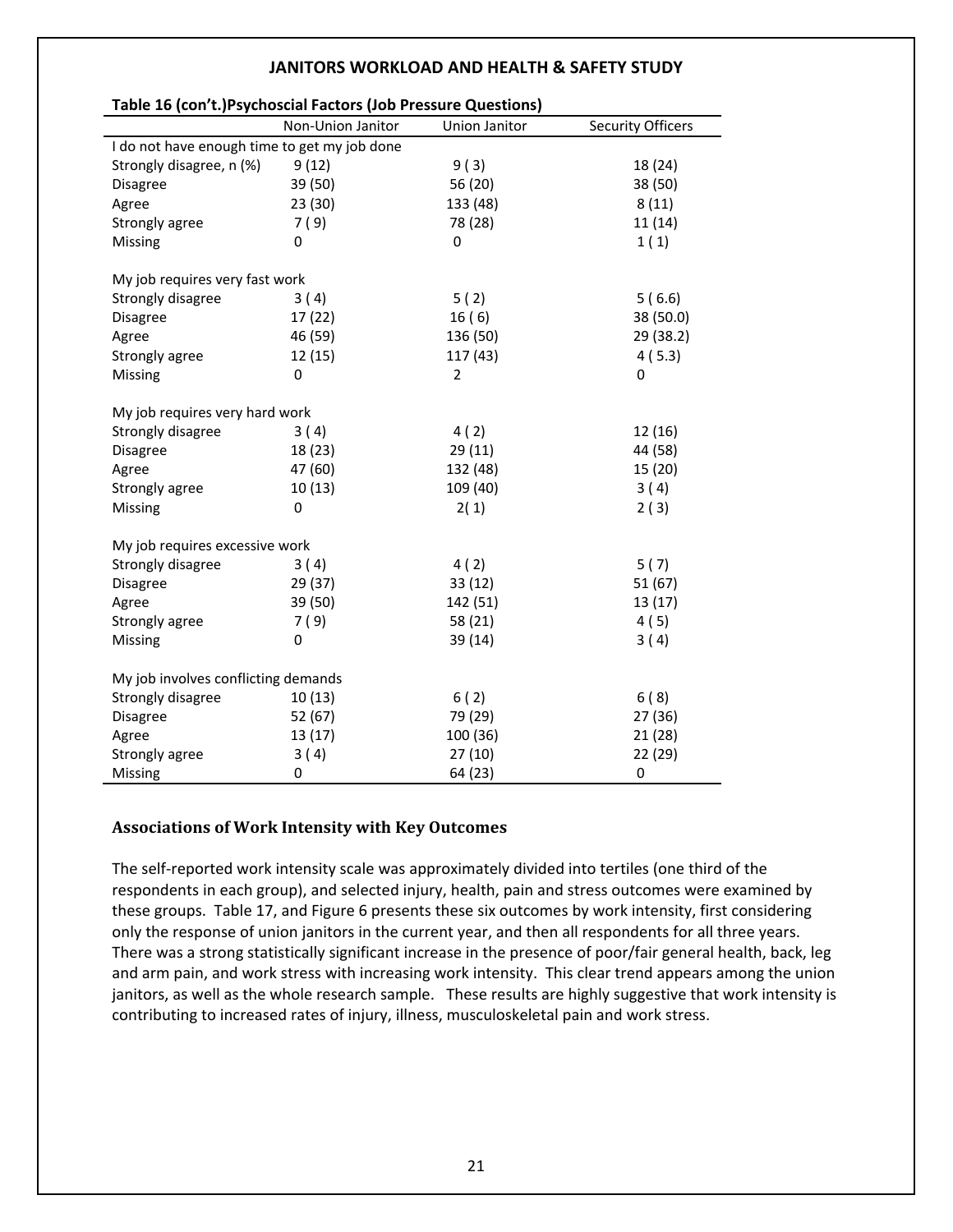| Year                              |                   |                          |                               |                       |                              |                       |
|-----------------------------------|-------------------|--------------------------|-------------------------------|-----------------------|------------------------------|-----------------------|
| <b>Work Intensity</b>             | Injury in<br>Year | General<br><b>Health</b> | <b>Back Pain</b><br>Moderate- | Leg Pain<br>Moderate- | <b>Arm Pain</b><br>Moderate- | Work<br><b>Stress</b> |
|                                   |                   | Poor-Fair                | <b>Severe</b>                 | <b>Severe</b>         | <b>Severe</b>                | <b>Moderate</b>       |
|                                   |                   |                          |                               |                       |                              | -Severe               |
| Union Janitors only, current year | n (%)             | n (%)                    | n(%)                          | n (%)                 | n (%)                        | n (%)                 |
| only                              |                   |                          |                               |                       |                              |                       |
| Low                               | 6(6.7)            | 11(12.1)                 | 20(22.0)                      | 13(14.3)              | 19 (20.9)                    | 23(25.3)              |
| Medium                            | 5(11.4)           | 17 (38.6)                | 24 (55.8)                     | 19 (43.2)             | 17 (38.6)                    | 25(56.8)              |
| <b>High</b>                       | 26(18.6)          | 75 (53.6)                | 72 (53.3)                     | 63 (46.3)             | 69 (51.5)                    | 77 (57.0)             |
| P-value*                          | .031              | < .001                   | < .001                        | < .001                | < .001                       | < .001                |
|                                   |                   |                          |                               |                       |                              |                       |
| All work groups, all 3 years      |                   |                          |                               |                       |                              |                       |
| Low                               | 30(7.85)          | 55 (14.4)                | 59 (15.5)                     | 49 (12.8)             | 45 (11.8)                    | 91(23.8)              |
| Medium                            | 37(12.1)          | 126 (41.0)               | 89 (29.1)                     | 88 (28.8)             | 70 (22.8)                    | 109 (35.6)            |
| High                              | 52 (16.9)         | 118 (38.7)               | 106 (35.8)                    | 104 (34.7)            | 104 (35.0)                   | 148 (49.5)            |
| P-value                           | 0.001             | < 0.001                  | < 0.001                       | < 0.001               | < 0.001                      | < 0.001               |
|                                   |                   |                          |                               |                       |                              |                       |

**Table 17. Selected Outcomes by Work Intensity, All groups and years, and Union Janitors in Current**

\* Fishers exact test P‐value

#### **Figure 6. Injury, Health, Pain and Stress Outcomes by Work Intensity (All years, all groups)**



Prevalence ratios were used to assess the likelihood of subjects experiencing negative outcomes or poor work environments being associated with high work intensity. Work intensity categories were redefined for this analysis as higher than the median vs. lower than the median. A QuickDASH upper extremity disability score 8 points above the population average could be considered a clinically identifiable disability and thus those with a QuickDASH score above 18 were considered to have a disability in this analysis. Using work intensity and injury as an example, a prevalence ratio of 0.5 indicates the a subject with high work intensity is one-half as likely to have an injury, a prevalence ratio of 1 indicates no effect of work intensity on injury, and a prevalence ratio of 2 indicates a subject with high work intensity is twice as likely to have an injury. For example, among all subjects in the study,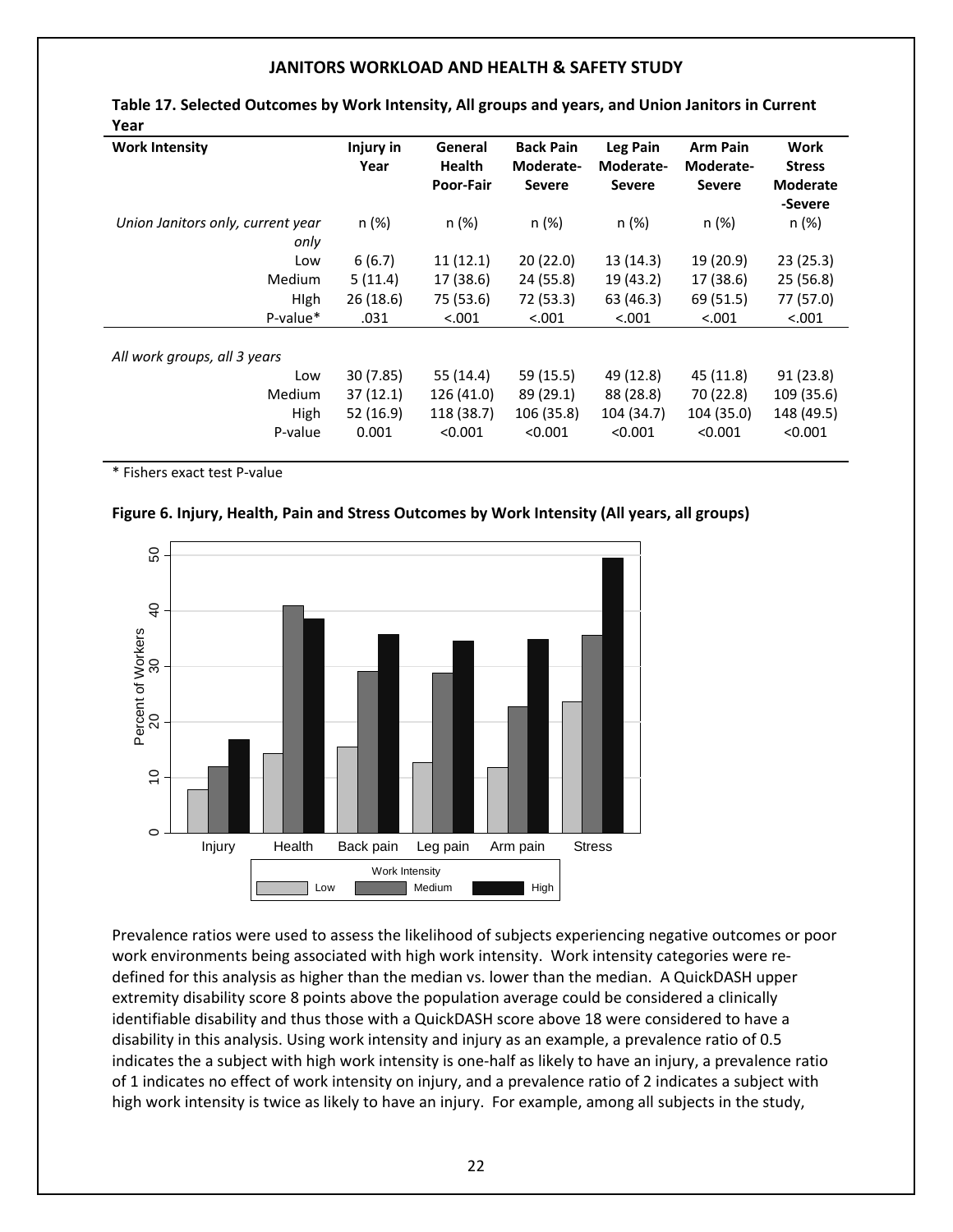those rating their work as high intensity (above the median) were 2.17 times (p=0.007) as likely to report an injury than those reporting relatively low work intensity subjects. Among Security Officers, there was almost a five-fold increased risk of injury. Similar risks were associated with many, but not all outcomes, and years for each group (Table 18). Additional work is needed to fully understand the relationships between work intensity and risk while controlling for year and work group.

| Outcomes                                                             | יש וטו טו<br>All                         | <br>Non-union                              | Union                                  | <b>Security</b>            |
|----------------------------------------------------------------------|------------------------------------------|--------------------------------------------|----------------------------------------|----------------------------|
| RR (P-value for Chi square)                                          | <b>Groups</b>                            | <b>Janitors</b>                            | <b>Janitors</b>                        | <b>Officers</b>            |
| Injury current year                                                  | 2.17(007)                                | $-(-)^*$                                   | 2.03(0.036)                            | 4.75 (.004)                |
| Injury 1 year ago                                                    | 1.85(.033)                               | 0.81(.810)                                 | 2.03(0.042)                            | 2.95 (.090)                |
| Injury 2 years ago                                                   | 2.12(.019)                               | $5.22$ (.064)                              | 1.99(0.154)                            | 2.25(.136)                 |
| QuickDASH Disability                                                 | 2.05(0.001)                              | 1.24(0.465)                                | 2.33(0.001)                            | 0.81(.652)                 |
| Back Pain current year                                               | 1.75(.001)                               | $0.52$ (.211)                              | 1.82(0.001)                            | 1.29 (.750)                |
| Back Pain 1 year ago                                                 | 1.42 (.060)                              | 0.11(012)                                  | 1.81(.005)                             | 1.33 (.600)                |
| Back Pain 2 years ago                                                | 2.01(.002)                               | $0.42$ (.192)                              | 2.14(0.004)                            | 5.71(.001)                 |
| Leg Pain current year<br>Leg Pain 1 year ago<br>Leg Pain 2 years ago | 1.80(0.001)<br>1.99(0.001)<br>2.22(.001) | 0.37(0.120)<br>0.75(.687)<br>$1.04$ (.944) | 2.43(001)<br>2.55(.001)<br>3.18(0.001) | 1.34 (.528)<br>2.10(0.080) |
|                                                                      |                                          |                                            |                                        | 1.71 (.220)                |
| Arm Pain current year                                                | 2.04(0.001)                              | 0.55(.318)                                 | 2.07(0.001)                            | 2.15(.375)                 |
| Arm Pain 1 year ago                                                  | 2.31(.001)                               | 0.14(0.034)                                | 2.56(0.001)                            | 3.00 (.236)                |
| Arm Pain 2 years ago                                                 | 2.24(002)                                | 0.17(0.067)                                | 2.15(.001)                             | 1.71 (.575)                |
| Stress current year                                                  | 1.63(0.001)                              | 1.01(0.980)                                | 1.86(0.001)                            | 2.20(0.003)                |
| Stress 1 year ago                                                    | 1.61(001)                                | $0.40$ (.078)                              | 2.16(0.001)                            | 2.33(0.001)                |
| Stress 2 years ago                                                   | 1.47(022)                                | $0.58$ (.325)                              | 2.08(0.001)                            | 1.43 (.173)                |
|                                                                      |                                          |                                            |                                        |                            |
| General Health current year                                          | 2.40(0.001)                              | 1.60(0.175)                                | 2.96(0.001)                            | $1.22$ (.667)              |
| General Health 1 year ago                                            | 1.85(0.002)                              | 1.31(.524)                                 | 2.85(.001)                             | 0.75(.618)                 |
| General Health 2 years ago                                           | 2.65(0.001)                              | $1.62$ (.245)                              | 3.97 (.001)                            | 1.50 (.379)                |
|                                                                      |                                          |                                            |                                        |                            |
| Management Mistreatment                                              | $0.92$ (.453)                            | 1.23( .732)                                | $0.89$ (.353)                          | 1.53(0.145)                |
| Family/Job Balance                                                   | 1.10(0.369)                              | 1.20(0.721)                                | 1.01 (.949)                            | 2.01 (.029)                |
| <b>Decision Latitude</b>                                             | 1.39(0.003)                              | 1.69(0.177)                                | 1.71(.001)                             | 1.51(0.032)                |
| <b>Job Pressure</b>                                                  | $1.02$ (.881)                            | 2.76(0.111)                                | $0.82$ (.022)                          | 2.15(0.193)                |

#### **Table 18. Prevalence ratio for Selected Outcomes by Work Intensity**

\* *No cases in low intensity jobs, therefore unable to compute.*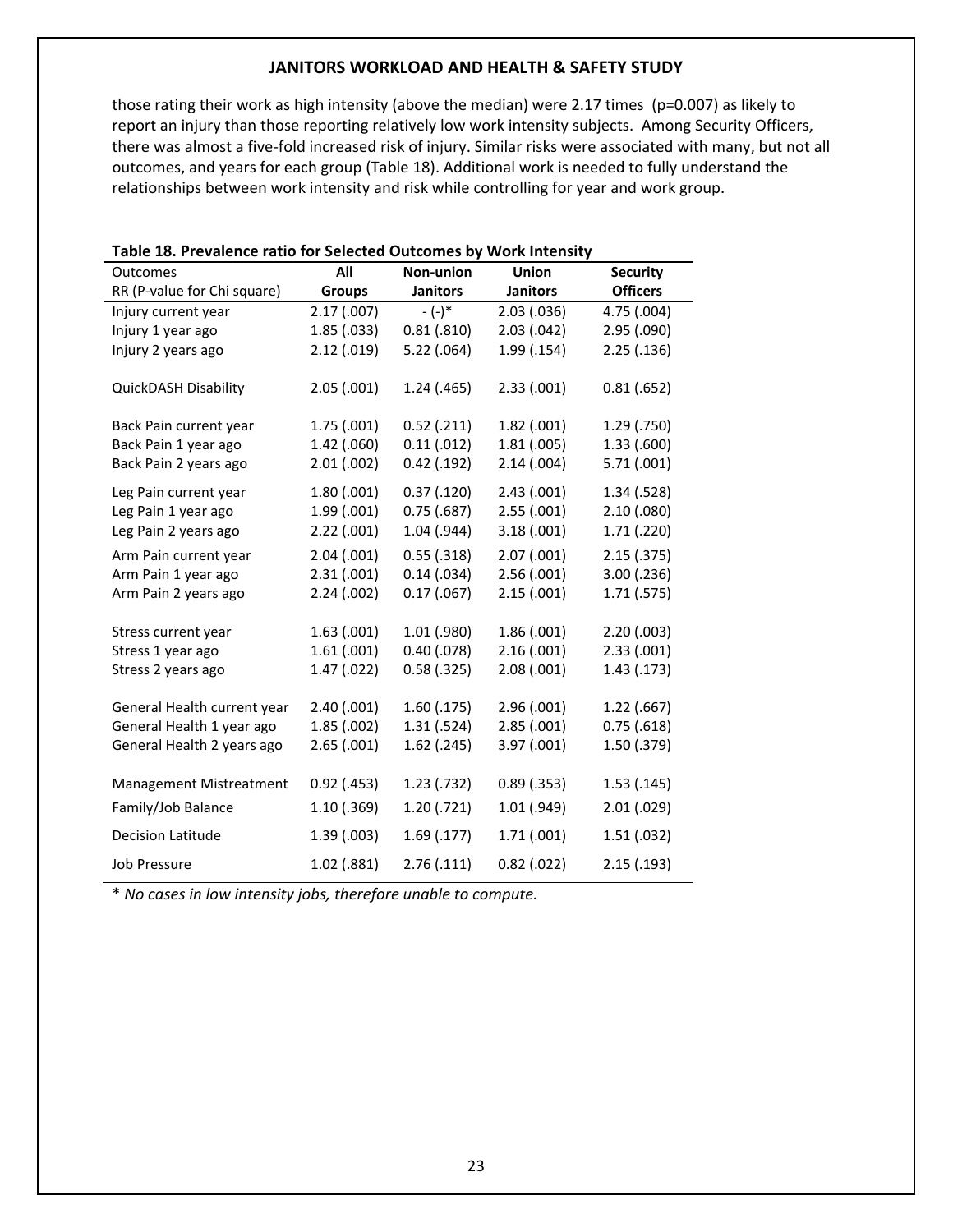#### **Conclusions**

Commercial janitors are a large group of low wage, often immigrant workers who face significant risks at work. This is the first study to evaluate the extent to which janitors' health is adversely affected by their workload over time. The study design was novel in that it compared self‐reported occupational exposures and outcomes among union janitors, non‐union janitors and security officers, and assessed changes in key exposures and outcomes over the past three years. Our results indicate that all three groups have significant problems with health, pain and injury; however, specific issues differ for each group. Self-reported work intensity appears to be strongly associated with health, injury, pain and stress, a trend observed across all three groups.

Janitorial work is high paced, and has numerous physical and psychosocial challenges. These challenges have increased substantially in recent years, especially among the union janitors. Our study indicates that union janitors have increasing frequency of injury, poor and declining overall health, a very high level of upper extremity disability, and a high and increasing level of musculoskeletal pain. In addition to adverse health outcomes, union janitors report a higher frequency of ergonomic exposures, such as working with hands above the head, squatting, lifting and lowering object, frequently lifting of 10 pounds or more and pushing or pulling heavy loads.

The degree of disability in simple tasks using the upper extremities found among janitors as compared to our study groups and the normal population is striking. The QuickDASH is a standardized survey that asks about a janitor's ability to perform certain activities (e.g. using a knife to cut food) in addition to symptoms. The QuickDASH disability scores illustrates that union workers are at a 2‐4 fold risk of a clinically identifiable disability of the upper extremity.

Of the three groups, work intensity among union janitors increased the most during the past three years. In addition, fifty-eight percent of union janitors skipped their breaks daily or weekly, and this indicates that janitors are not receiving sufficient recovery time for preventing injuries and illnesses. Union janitors also reported the highest level of supervisory mis‐treatment, job demands and work/family conflict. Most notably, there was a very strong increase level of stress among union janitors over a three‐year period as compared to non‐union janitors and security officers. Our results are consistent with previous occupational studies related to physical workload and ergonomic factors among cleaners in which musculoskeletal pain and muscle complaints were significantly associated with a fast work pace, job dissatisfaction, and job-related worry and tension. The combination of increased work intensity, insufficient recovery time due to fewer breaks, and psychosocial stressors are most likely contributing to the increase level of disability and injury among union janitors. Additional research is needed to fully understand the implications of these findings.

In general, non‐union janitors experience similar pain and injury as union janitors but to a lesser degree. These findings are not what we expected, and more work is needed to better understand this. Non‐ union janitors do have higher frequency of skin symptoms, moderate but increasing levels of back and extremities pain. There was a strong increased level of stress for non-union janitors as well. Approximately twice as many non‐union janitors use more hazardous cleaning agents, such as acids, ammonia and bleach as compared to union janitors, as well as less personal protective equipment during the use of cleaning agents. Differences in work organization and employment characteristics between the two groups differ, and help explain our findings. Janitorial company supervisors are generally not present at sites as they tend to manage multiple buildings. Union companies employ a "foreman" who is also a janitor but additionally assists with supervision of the workers and acts as a messenger for the supervisor. Non-union janitors do not have "foremen or supervisors", and appear to have more control over establishing their work pace and activities and less job pressure.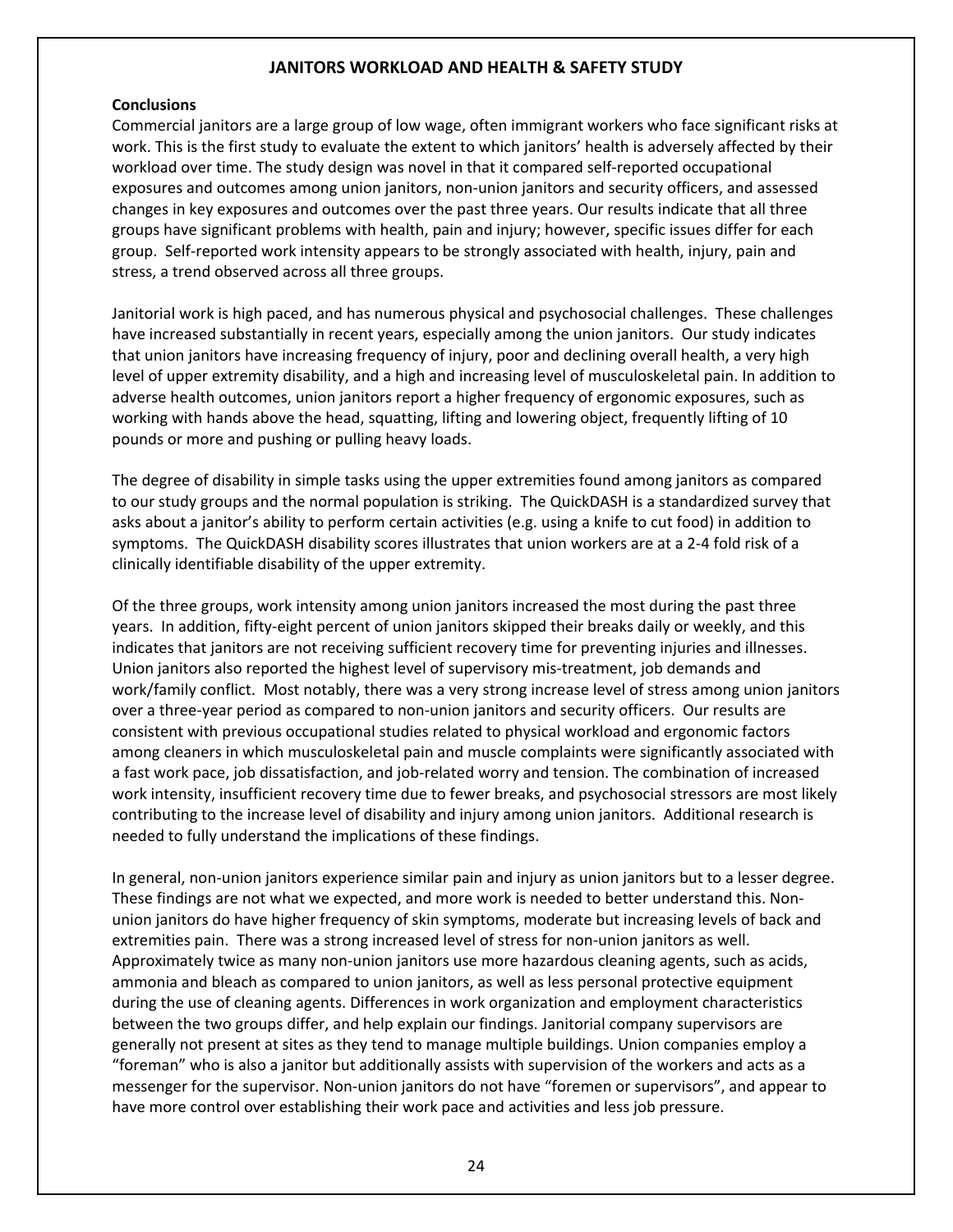The inclusion of the security officers as a control group increased the reliability of our study, especially as they relate to changes over the three-year period. Security officers, who share the same work hours and place of work (e.g., office buildings, shopping malls, movie theaters) as janitors but not the specific work tasks and exposures was an important element of the study design for understanding our results. As expected by the tasks and their type of work, the security officers had the lowest disability score (mean adjusted Quick DASH score 5.6), even lower than the general population. However, security officers have a relatively high injury rate, relatively high rates of sinus symptoms, low job decision latitude and report being abused by their supervisors. As expected some of these adverse health outcomes (e.g. injury rates) remained the same over time or slightly decreased over time. Although stress is high among security officers, the overall stress declined over time slightly. Twenty-nine percent of security officers currently smoke, whereas only 13% of janitors smoke, and this may explain the high rate of respiratory symptoms.

#### **Limitations**

Despite the intriguing findings, a number of significant limitations of the study must be recognized. Even though we were interested in changes in work and health over time, we were only able to ask the questionnaire at one point in time (a cross-sectional retrospective study). As a result, the data reported for earlier years may be less accurately reported, and could be subject to reporting bias. Those reporting recent problems may be more likely to report more past problems, too. However, the fact that the changes in workload were not uniformly reported among the three groups provides some assurance that the reported changes over time are real.

A major weakness is that both exposures (work pace and other exposure factors), and outcomes (health, stress, pain, etc.) were self‐reported, provides for significant opportunity for information bias. Those that report symptoms may be more likely to also report higher levels of exposure as a way of explaining those symptoms. Evidence that this could be a factor comes from the very similar pattern of relationships between work intensity and several different outcomes. However, this pattern was not uniformly seen among the different groups. For instance non-union janitors reported less back pain with increased work intensity while union janitors had about a two-fold increased risk, and security officers had a strong increased risk 2 years ago but less since (Table 18). Additional work is needed to determine the extent to which this bias is present.

Despite these limitations, the data indicate an increase in workload especially for union janitors over the past few years, and a concomitant increase in a variety of health and safety outcomes. The contrast of the findings within the union janitors compared to the other two groups gives a level of assurance that the patterns observed are real and meaningful.

#### **Recommendations**

 Determine the pace and work intensity for commercial janitors that will reduce the injury and illness rates. Review industry staffing guidelines used to meet targeted cleaning standards, such as the custodial staffing guidelines for educational institutions, and determine if these guidelines are effective in preventing injury and illness. For example, the Association of Physical Plant Administrators of Universities and Colleges (APPA) provide guidance and software tools for janitorial staffing in educational institutions

(https://www.appa.org/fourcore/maintenance/main.cfm).

● The work-related issues for security officers as a group should be further explored in order to implement appropriate interventions.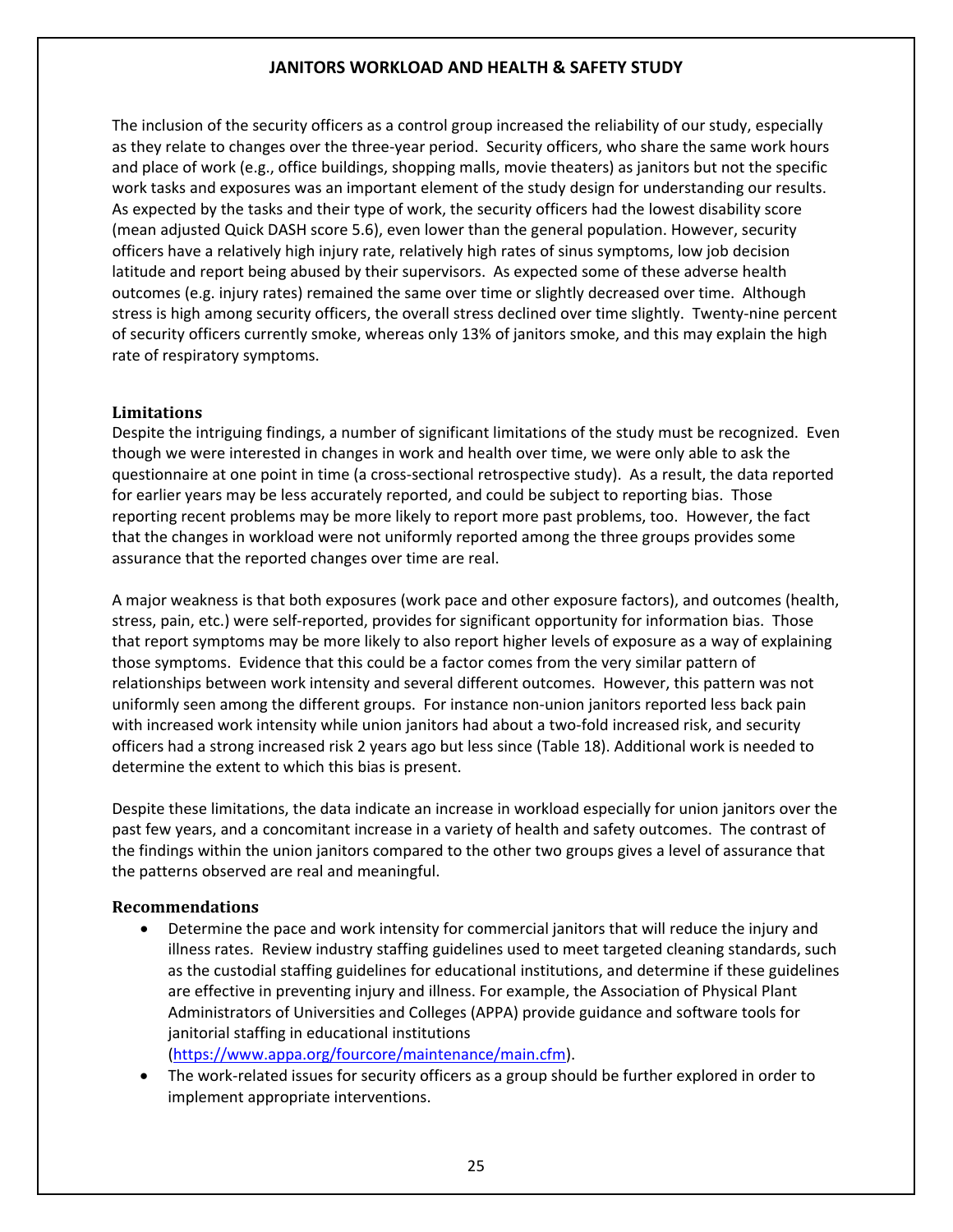- Identify administrative measures to reduce work intensity, monotonous work, etc (e.g. work flow improvements, team work and job rotations). Ensure that workers understand the importance of taking their rest periods to prevent injury and illness. The Washington Administrative Code 296‐126‐092 requires that employees be given a paid rest period of at least ten minutes for each four hours of working time (WAC 296‐126‐092).
- Training is needed at both supervisory and worker levels (e.g. stress management, workers rights, injury reporting, and effective management styles). These should be available in appropriate languages.
- Additional studies should be mounted to test the effectiveness of reduced work pace, improving supervisory attitudes and safety climate, and increasing worker involvement in safety and health management. Research using validated scales and objective measures of work exposures and health outcomes would enhance these initial findings.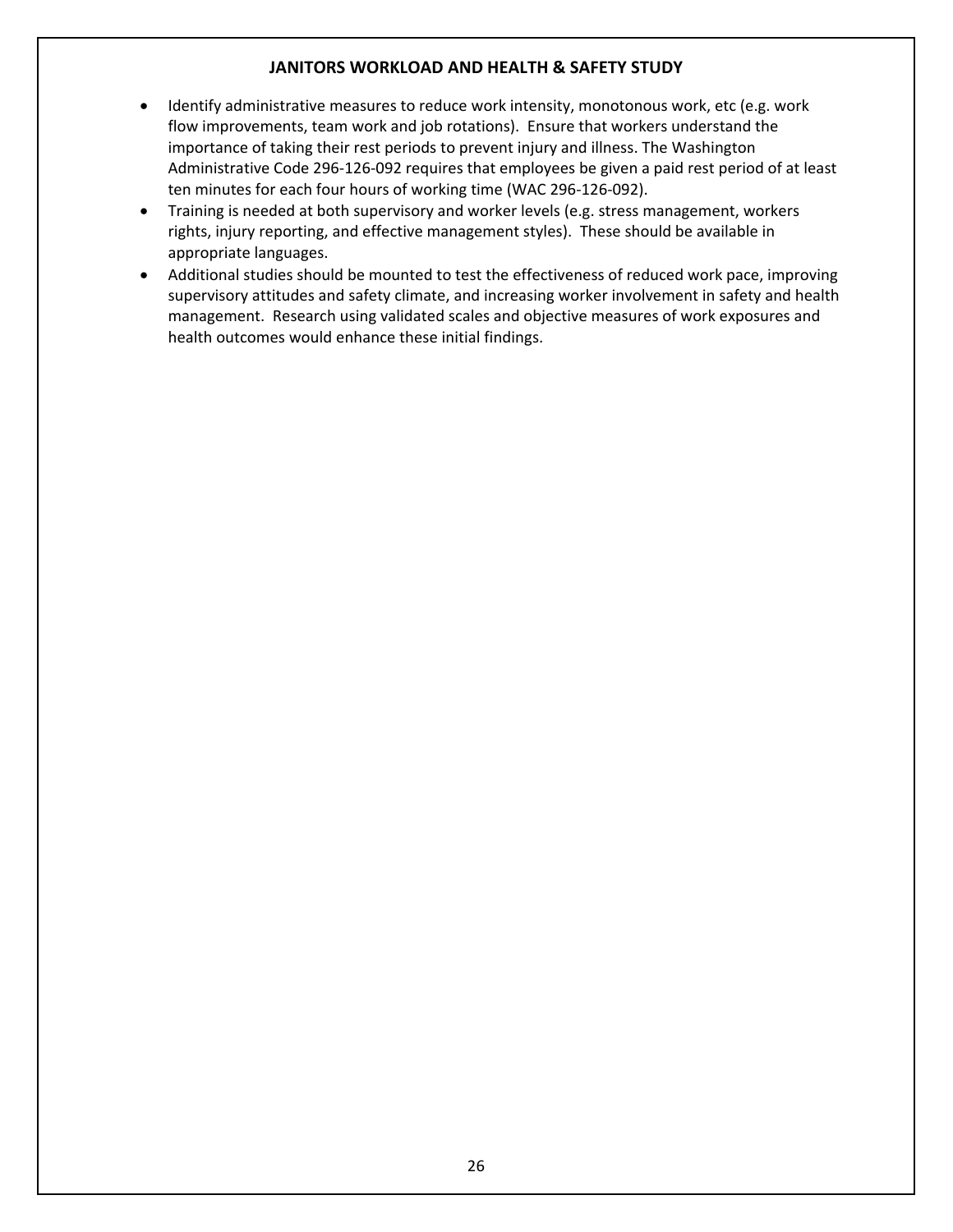#### **References**

Association of Physical Plant Administrators of Universities and Colleges (APPA). (2012). Facilities Performance Indicators Report 2010‐2011. APPA, Alexandra Virginia.

Arif A, Delclos GL, Whitehead LW, Tortolero SR, and Lee ES. (2003). Occupational Exposures associated with work‐related asthma and work‐related wheezing among US workers. *American Journal of Industrial Medicine,44:368‐376.*

Bello A, Quinn MM, Perry MJ, and Milton DK. 2010). Quantitative assessment of airborne exposures generated during common cleaning tasks: pilot study. Environ Health, 9:76 (1‐10).

Bureau of Labor and Statistics. (2010).Nonfatal occupational injuries and illnesses requiring days away from work, 2010. *Economic News Resease.* Retrieved from http://www.bls.gov/news.release/osh2.nr0.htm

Bureau of Labor and Statistics. (2012). Occupational employment and wages. *Occupational Employment Statistics.* Retrieved from http://www.bls.gov/oes/current/oes372011.htm.

Cabeccas, JM. (2007). The risk of upper limb disorder in cleaners: modified application of the Strain Index method. *International Journal of Industrial Ergonomics*, 27(3):177‐187.

Charles L, Loomis D, and Demissie Z. (2009). Occupational hazards experienced by cleaning workers and janitors: A review of the epidemiologic literature. Work 34:105-116.

Huang Y, Zohar D, Robertson M, Garabet A, Lee J, and Murphy L. (2013). Development and validation of safety climate scales for lone workers using truck drivers exemplar. Transportation Research 17:5‐19.

Jaakkola J, & Jaakola M. (2006). Professional cleaning and asthma. *Current Opinion in Allergy and Clinical Immunology.* 6, 85‐90.

Kaufman, G. (2012). This week in poverty: Janitors' strike goes citywide. *The Nation.* Retrieved from http://www.thenation.com/blog/168870/week‐poverty‐houston‐janitors‐strike‐goes‐citywide#

Leigh JP, Miller T. (1998). Job related diseases and occupations within a large workers' compensation data set. *American Journal of Industrial Medicine,* 33, 197‐211.

Medina‐Ramon M, Zock JP, Kogevinas M, Sunyer J, Torralba Y, Borrell A, Burgos F, Anto JM. (2005). Asthma, chronic bronchitis, and exposure to irritant agents in occupational domestic cleaning: a nested case‐control study. Occupational and Environmental Medicine, 62:598‐606.

Nielsen J. (1996). The occurrence and course of skin symptoms on the hands among female cleaners. Contact Dermatitis 34:284‐291.

Punnet L, Ustun A, Nelson DI, Fingerhut M, Leight J, Tak SW, Phillips S. (2005). Estimating the global burden of low back pain attributable to combined exposures. *American Journal of Industrial Medicine, 48:459‐469.*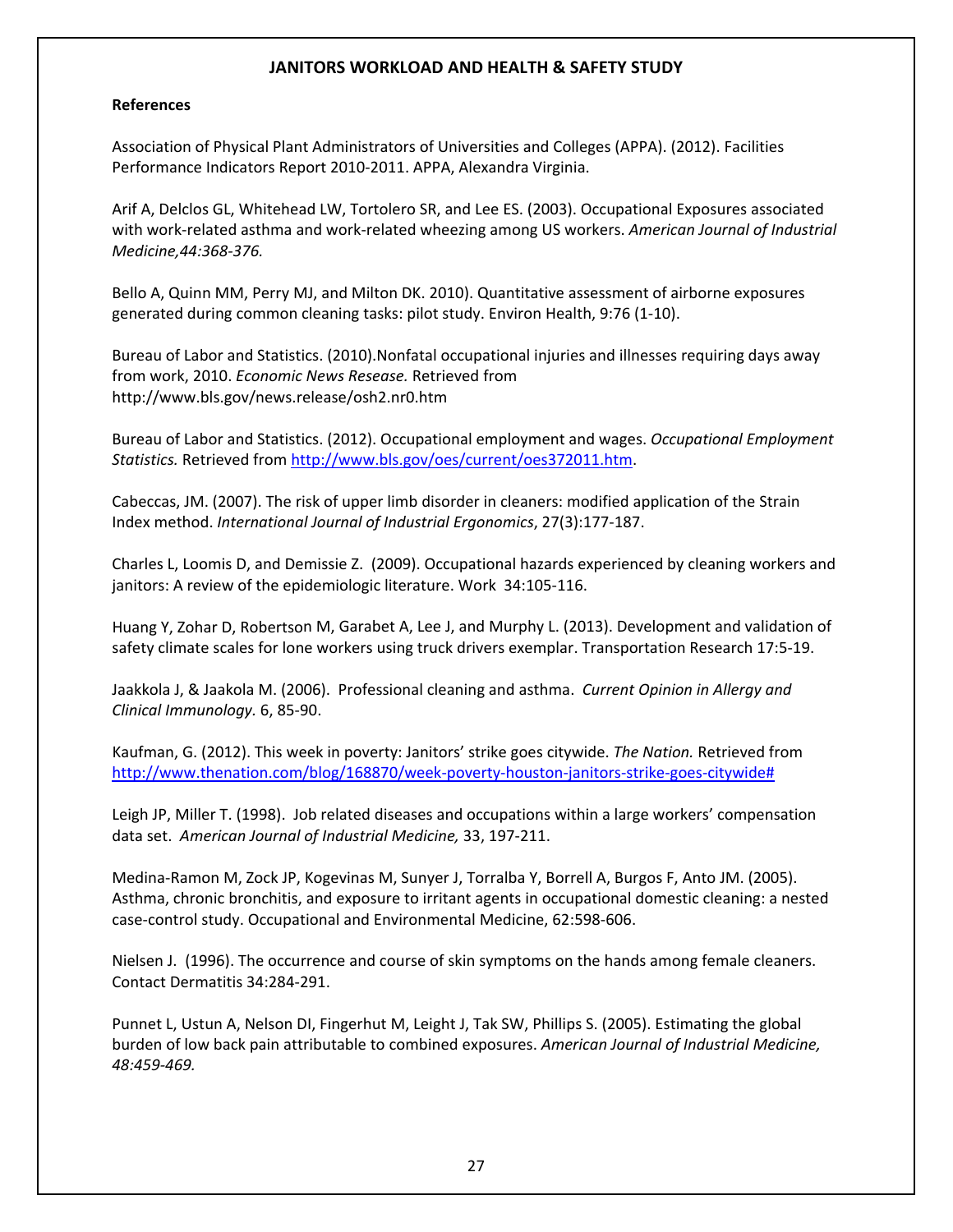Village J, Koehoorn M, Hossain S, and Ostry A. Quantifying tasks, ergnonomic exposurs and injury rates among school custodial workers. Ergonomics, 52:6, 723‐734.

Washington State Administrative Code 296‐126‐092. Accessed on July 30, 2013,http://apps.leg.wa.gov/wac/default.aspx?cite=296‐126‐092

Woods, V, & Bucle P. (2006). Musculoskeletal ill health amongst cleaners and recommendations for work organisational change. *International Journal of Industrial Ergonomics*, 36, 61‐72.

Zock, J. P. (2005). World at work: Cleaners. *World at Work*, 581‐584.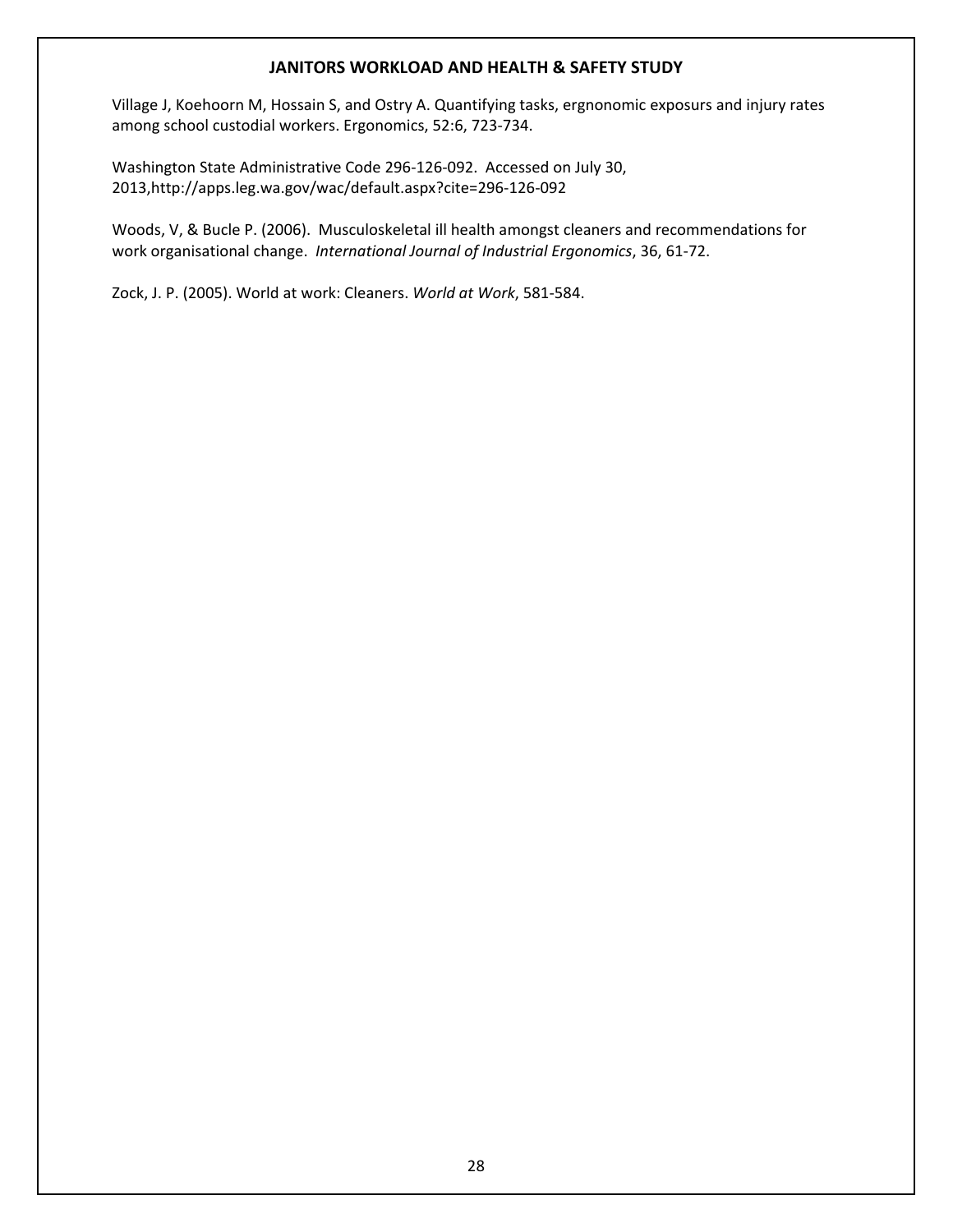#### **Appendix: English Janitor Questionnaire**



SCHOOL OF PUBLIC HEALTH

UNIVERSITY of WASHINGTON

**Department of Environmental and Occupational Health Sciences**

Please answer the following questions to the best of your ability. Your answers are confidential and will not be shared with your coworkers or supervisor. You can choose not to answer specific questions. For questions about your work activities and behavior, please tell us what you actually do, not what you are supposed to do.

| Today's Date: |  |  |
|---------------|--|--|
|               |  |  |
|               |  |  |

Time:

Interviewer: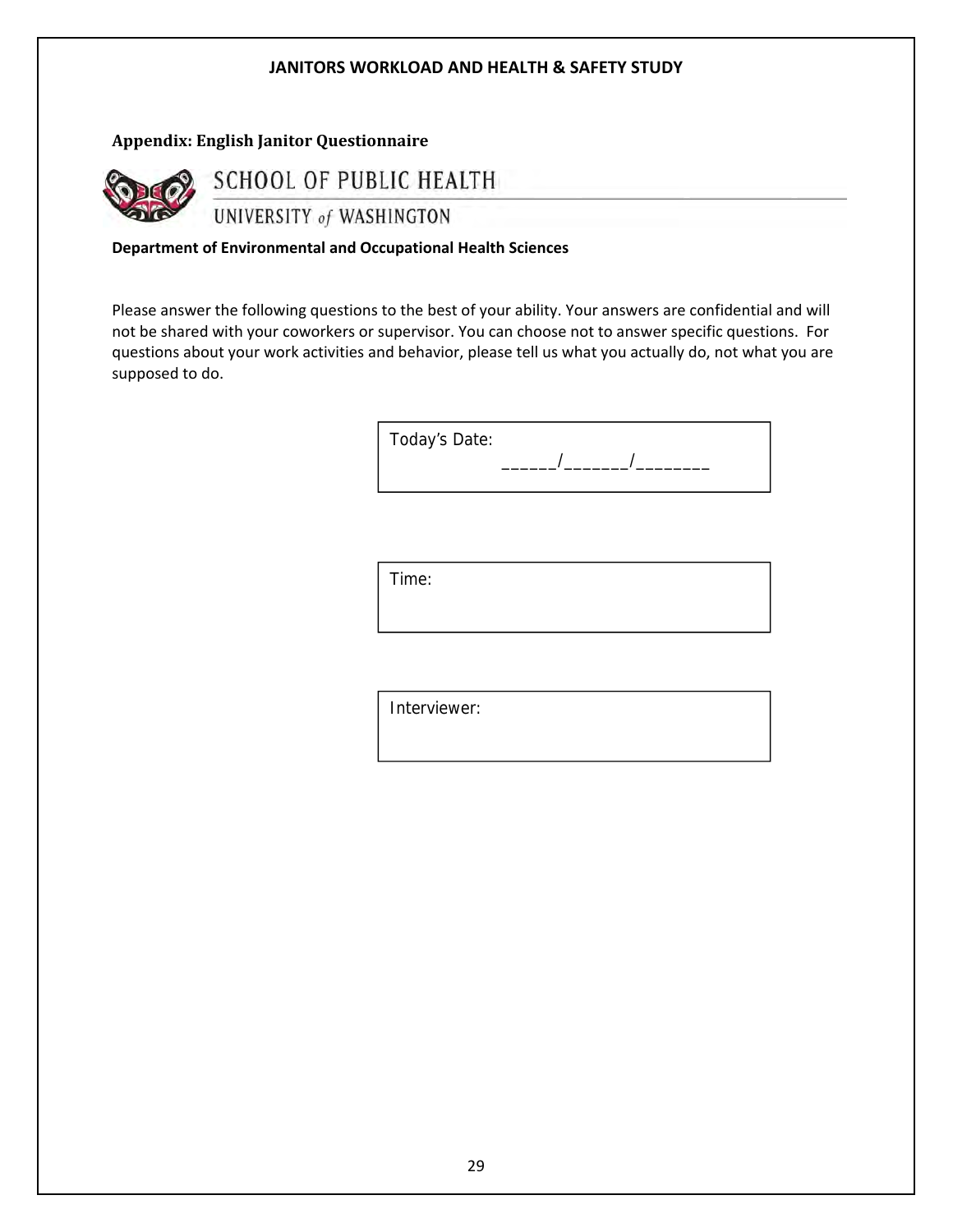| 2. | How many years have you worked at this job?            |                                    | Years                        |                                                     |
|----|--------------------------------------------------------|------------------------------------|------------------------------|-----------------------------------------------------|
| з. | Which of the following best describes your work        |                                    |                              |                                                     |
|    | schedule at this job?                                  |                                    |                              | Regular Daytime Schedule                            |
|    |                                                        |                                    | <b>Regular Evening Shift</b> |                                                     |
|    |                                                        |                                    | <b>Regular Night Shift</b>   |                                                     |
|    |                                                        |                                    | evening or nights)           | Rotating Shift (Changes regularly from days to      |
|    |                                                        |                                    |                              | Split Shift (One consisting of two distinct periods |
|    |                                                        |                                    | day)                         | Variable Schedule (Changes from day to day)each     |
|    |                                                        |                                    | $\exists$ Other              |                                                     |
| 5. | Please specify which companies you currently work for. |                                    |                              |                                                     |
|    | A&A Maintenance Enterprise                             | <b>Evergreen Building Services</b> |                              | <b>Pacific Building Service</b>                     |
|    | Able Building Maintenance                              | <b>GCA Services Group</b>          |                              | <b>Quality Janitorial Services</b>                  |
|    | ABM-King County                                        | Harvard Clean/Maintenance          |                              | <b>SBM Site Services</b>                            |
|    | <b>ABM-Pierce County</b>                               | ICTS/Huntleigh                     |                              | Seattle Building Maintenance                        |
|    | Allied Building Services                               | Innovative Facility Services       |                              | Seattle Maintenance Services                        |
|    | <b>Capitol Building Maintenance</b>                    | MBM (Metropolitan Building)        |                              | Service Point of Seattle                            |
|    | <b>Cascadian Building Maintenance</b>                  | Nationwide Janitorial Services     |                              | Unico Services Co                                   |
|    |                                                        |                                    |                              | <b>Varsity Contractors</b>                          |
|    |                                                        |                                    |                              |                                                     |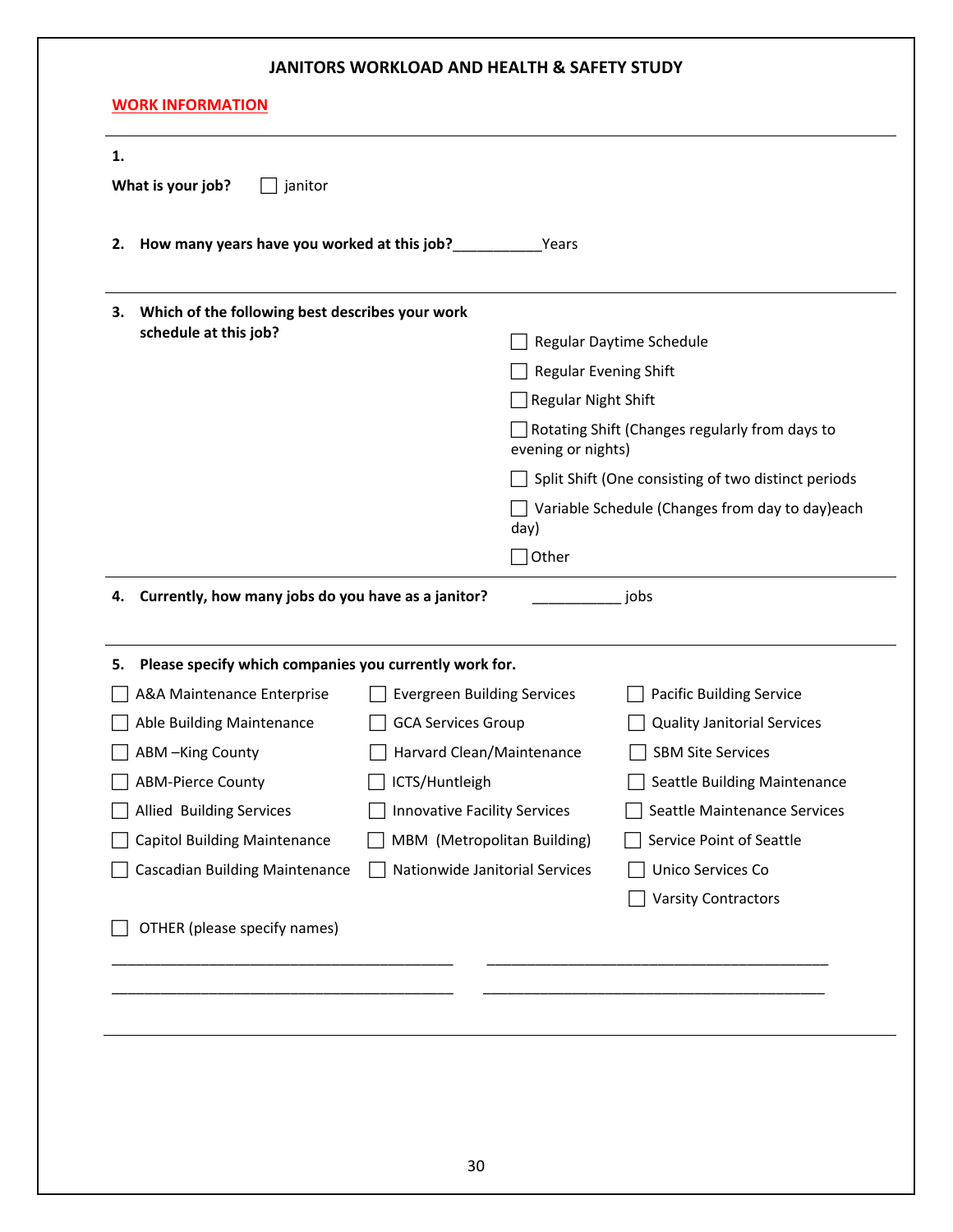| 6. | In what kind(s) of building(s) do you work?                         | Office Buildings<br>Restaurants                 |
|----|---------------------------------------------------------------------|-------------------------------------------------|
|    |                                                                     | Large Retail Stores<br>Apartment buildings      |
|    |                                                                     | Small Retail Stores<br>Movie Theaters           |
|    |                                                                     | <b>Educational Buildings</b><br>Malls           |
|    |                                                                     | Other ________________                          |
|    | 7. How many janitors currently work in your building(s)?            | <b>OR</b>                                       |
|    |                                                                     | Don't Know                                      |
| 8. | Did you work in the same building (s) last year?                    | Yes _______ No IF NO, SKIP to Question 11.      |
| 9. | How many janitors worked in your building last                      | OR                                              |
|    | year?                                                               | Don't Know                                      |
|    | 10. Did you work in the same building 2 years ago?                  | _____ Yes ______ No IF NO, SKIP to Question 12. |
|    | 11. How many janitors worked in your building (s) 2                 | OR                                              |
|    | years ago?                                                          | Don't Know                                      |
|    |                                                                     |                                                 |
|    | 12. Do you have another job that is not related to                  | Yes No                                          |
|    | janitorial services?                                                |                                                 |
|    | 13. Are you a member of a union?                                    | _ Yes _______ No                                |
|    |                                                                     |                                                 |
|    | 14. If yes, which union?                                            | SEIU Local 6                                    |
|    |                                                                     | WFSE/AFSCME Council 28                          |
|    |                                                                     | Other                                           |
|    |                                                                     | Don't Know                                      |
|    |                                                                     |                                                 |
|    | Now we would like to ask questions about your work hours and tasks. |                                                 |
|    | 15. How many hours did you get paid for last week?                  | hours                                           |
|    | 16. How many hours did you work last week?                          | hours                                           |
|    |                                                                     |                                                 |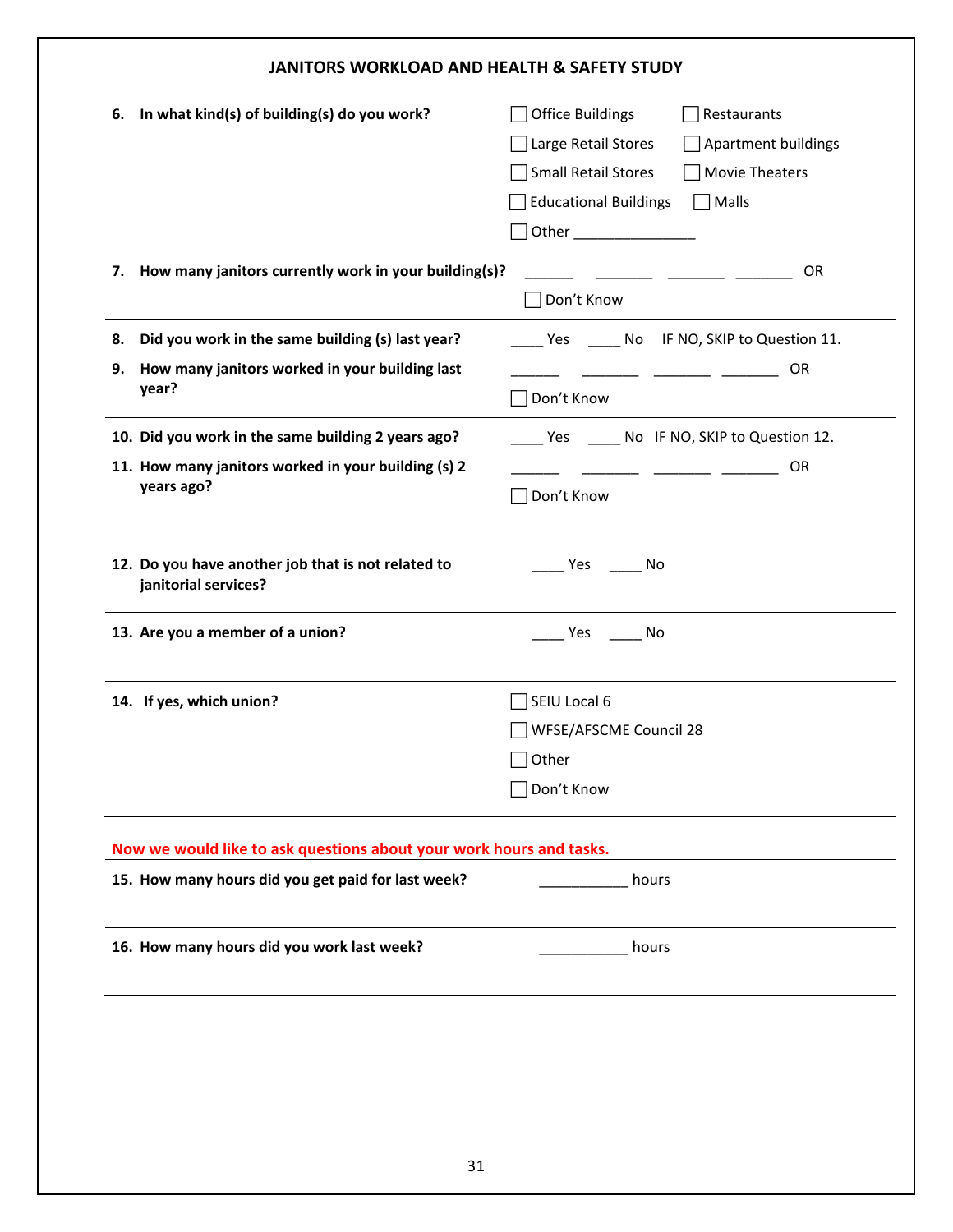| 17. How often do you skip breaks or lunch because              | never or almost never                                                                                                                                                                                                    |
|----------------------------------------------------------------|--------------------------------------------------------------------------------------------------------------------------------------------------------------------------------------------------------------------------|
| otherwise you will not get your work done?                     | at least once per month                                                                                                                                                                                                  |
|                                                                | at least once per week                                                                                                                                                                                                   |
|                                                                | every day                                                                                                                                                                                                                |
| start with the task that you spent the most time on LAST WEEK. | 18. We would like to learn more about the tasks you do at work and the amount of time you spend doing them.<br>Here is a list of tasks. During last week, how many hours did you spend doing the following tasks? We may |
| <b>Cleaning Task</b>                                           |                                                                                                                                                                                                                          |
| Dusting and Ledging                                            | Zero Hours                                                                                                                                                                                                               |
|                                                                | 1 to 5 Hours                                                                                                                                                                                                             |
|                                                                | 5 to 10 Hours                                                                                                                                                                                                            |
|                                                                | 10 to 20 Hours                                                                                                                                                                                                           |
|                                                                | More than 20 Hours                                                                                                                                                                                                       |
| <b>Cleaning Windows</b>                                        | Zero Hours                                                                                                                                                                                                               |
|                                                                | 1 to 5 Hours                                                                                                                                                                                                             |
|                                                                | 5 to 10 Hours                                                                                                                                                                                                            |
|                                                                | 10 to 20 Hours                                                                                                                                                                                                           |
|                                                                | More than 20 Hours                                                                                                                                                                                                       |
| Polishing Stainless Steel or Brass                             | Zero Hours                                                                                                                                                                                                               |
|                                                                | 1 to 5 Hours                                                                                                                                                                                                             |
|                                                                | 5 to 10 Hours                                                                                                                                                                                                            |
|                                                                | 10 to 20 Hours                                                                                                                                                                                                           |
|                                                                | More than 20 Hours                                                                                                                                                                                                       |
| <b>Cleaning White/Chalk Boards</b>                             | Zero Hours                                                                                                                                                                                                               |
|                                                                | 1 to 5 Hours                                                                                                                                                                                                             |
|                                                                | 5 to 10 Hours                                                                                                                                                                                                            |
|                                                                | 10 to 20 Hours                                                                                                                                                                                                           |
|                                                                | More than 20 Hours                                                                                                                                                                                                       |
| Cleaning Furniture (tables, desks, chairs)                     | Zero Hours                                                                                                                                                                                                               |
|                                                                |                                                                                                                                                                                                                          |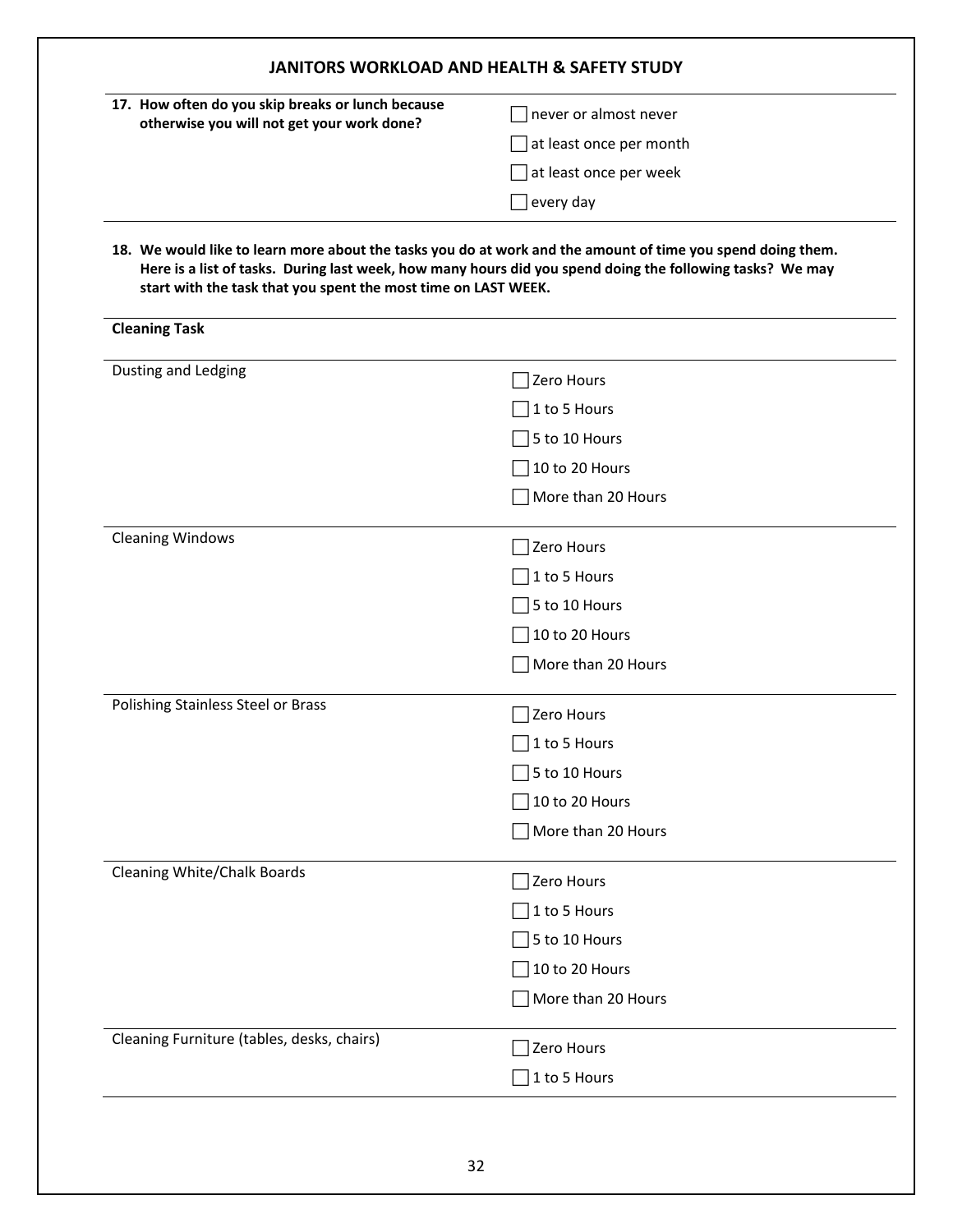|                              | 5 to 10 Hours      |  |
|------------------------------|--------------------|--|
|                              | 10 to 20 Hours     |  |
|                              | More than 20 Hours |  |
| Moving furniture             | Zero Hours         |  |
|                              | 1 to 5 Hours       |  |
|                              | 5 to 10 Hours      |  |
|                              | 10 to 20 Hours     |  |
|                              | More than 20 Hours |  |
| Sweeping/Mopping             | Zero Hours         |  |
|                              | 1 to 5 Hours       |  |
|                              | 5 to 10 Hours      |  |
|                              | 10 to 20 Hours     |  |
|                              | More than 20 Hours |  |
| <b>Buffing Floor</b>         | Zero Hours         |  |
|                              | 1 to 5 Hours       |  |
|                              | 5 to 10 Hours      |  |
|                              | 10 to 20 Hours     |  |
|                              | More than 20 Hours |  |
| Carpet Shampooing            | Zero Hours         |  |
|                              | 1 to 5 Hours       |  |
|                              | 5 to 10 Hours      |  |
|                              | 10 to 20 Hours     |  |
|                              | More than 20 Hours |  |
| Vacuuming                    | Zero Hours         |  |
|                              | 1 to 5 Hours       |  |
|                              | 5 to 10 Hours      |  |
|                              | 10 to 20 Hours     |  |
|                              | More than 20 Hours |  |
| <b>Collecting Trash Only</b> | Zero Hours         |  |
|                              | 1 to 5 Hours       |  |
|                              | 5 to 10 Hours      |  |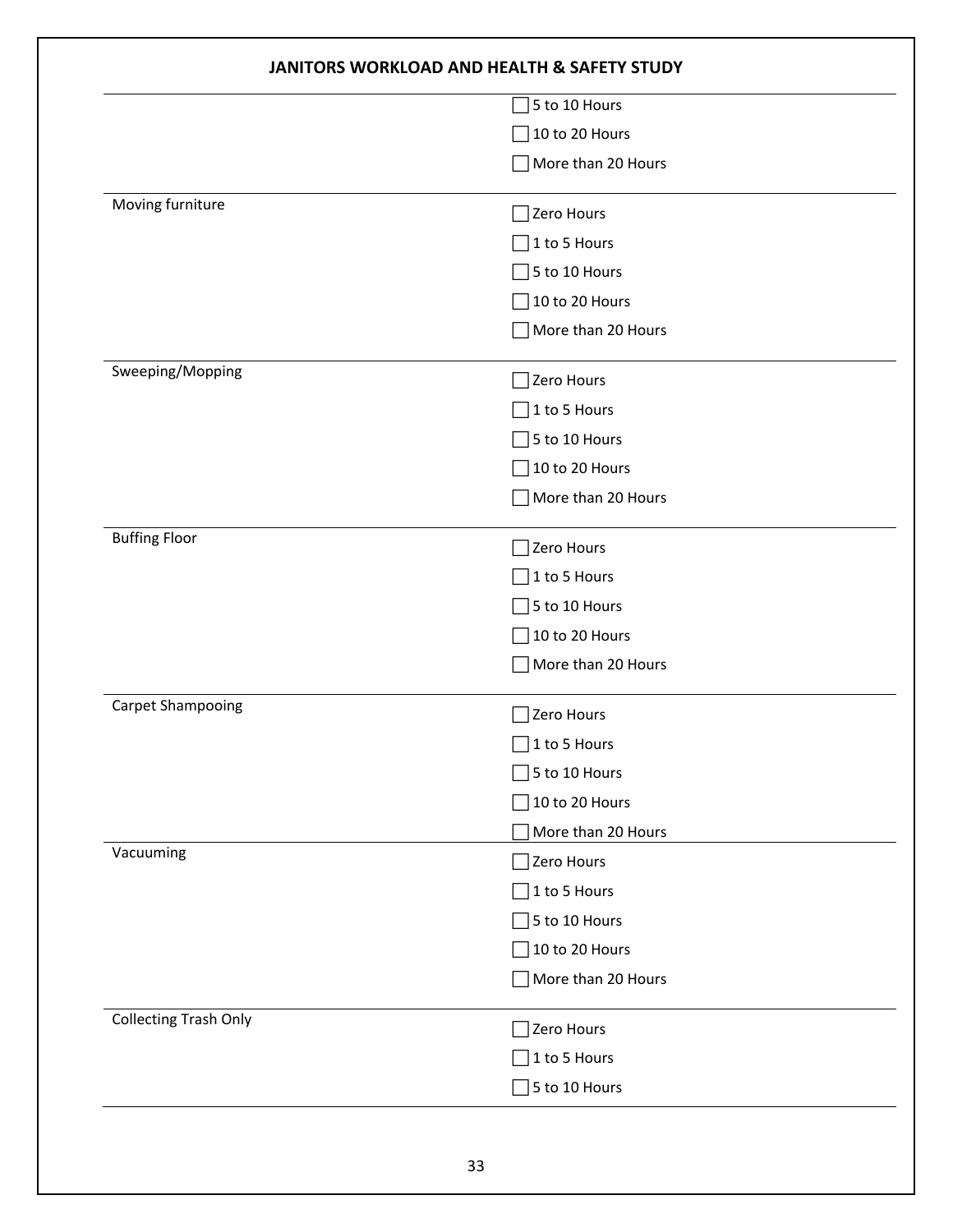|                                                       | 10 to 20 Hours          |  |
|-------------------------------------------------------|-------------------------|--|
|                                                       | More than 20 Hours      |  |
|                                                       |                         |  |
| Collecting Trash, Recyclables, and Compost            | Zero Hours              |  |
|                                                       | 1 to 5 Hours            |  |
|                                                       | 5 to 10 Hours           |  |
|                                                       | 10 to 20 Hours          |  |
|                                                       | More than 20 Hours      |  |
| Sorting Trash, Recyclables, and Compost               | Zero Hours              |  |
|                                                       | 1 to 5 Hours            |  |
|                                                       | 5 to 10 Hours           |  |
|                                                       | 10 to 20 Hours          |  |
|                                                       | More than 20 Hours      |  |
| Cleaning Bathroom (sinks, toilets, mirrors, counters, | Zero Hours              |  |
| walls)                                                | 1 to 5 Hours            |  |
|                                                       | 5 to 10 Hours           |  |
|                                                       | 10 to 20 Hours          |  |
|                                                       | More than 20 Hours      |  |
| Floor Stripping or Waxing                             | Zero Hours              |  |
|                                                       | 1 to 5 Hours            |  |
|                                                       | $\sqrt{5}$ to 10 Hours  |  |
|                                                       | $\vert$ 10 to 20 Hours  |  |
|                                                       | More than 20 Hours      |  |
| Office Kitchen Cleaning (e.g., dishes, appliances)    | Zero Hours              |  |
|                                                       | $\lceil$ 1 to 5 Hours   |  |
|                                                       | $\sqrt{5}$ to 10 Hours  |  |
|                                                       | $\left]$ 10 to 20 Hours |  |
|                                                       | More than 20 Hours      |  |
| Other tasks                                           | hours                   |  |

## **We want to ask questions about the intensity of your work.**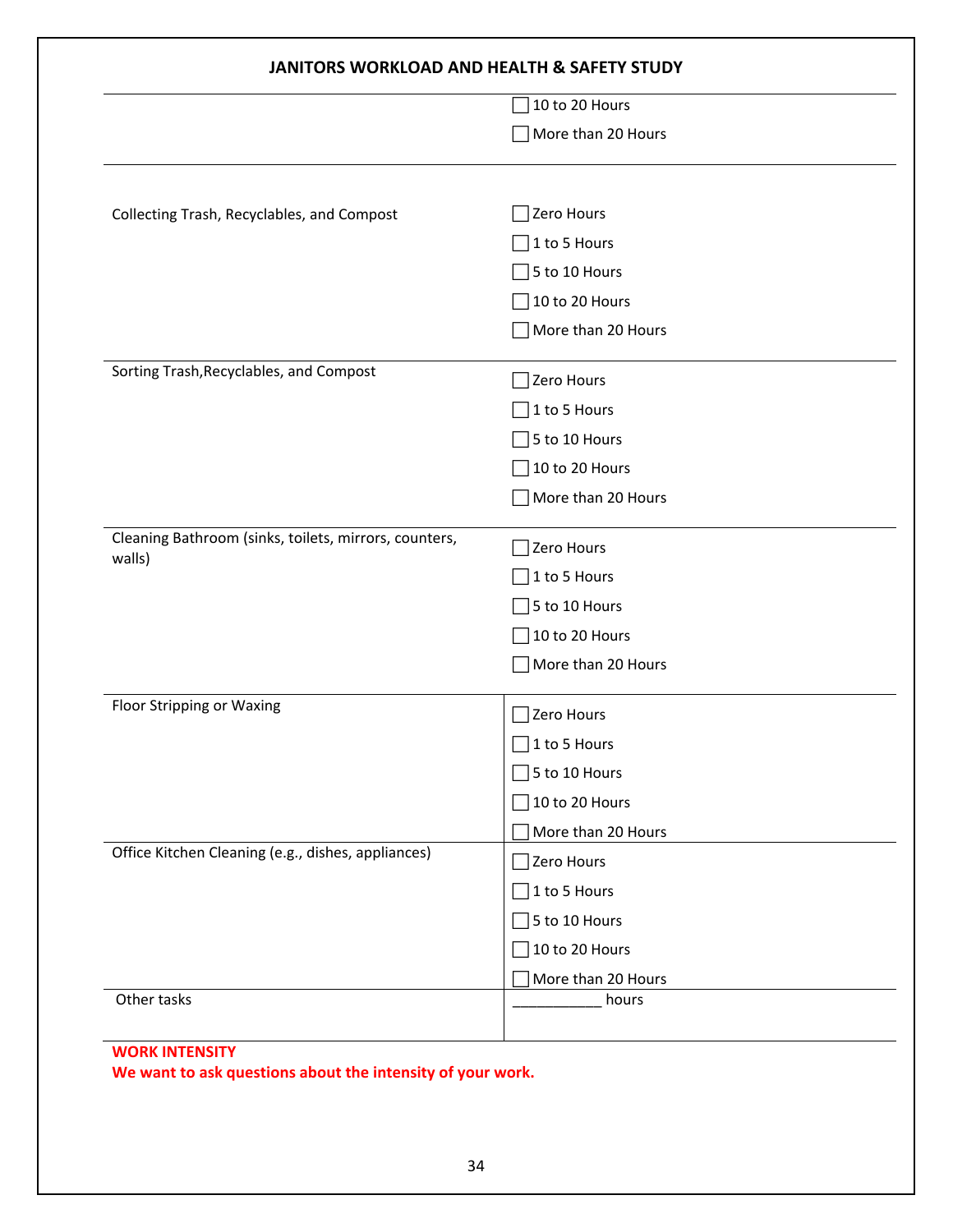This number line represents the intensity of janitorial work. It ranges from 0 to 10 with the intensity at 0 being comparable to sitting in a chair, and the intensity at 10 being comparable to running as fast as you can.

#### 19. Please place an X on the line that you think best describes the intensity of your work last week **(or the last week that you worked)?**

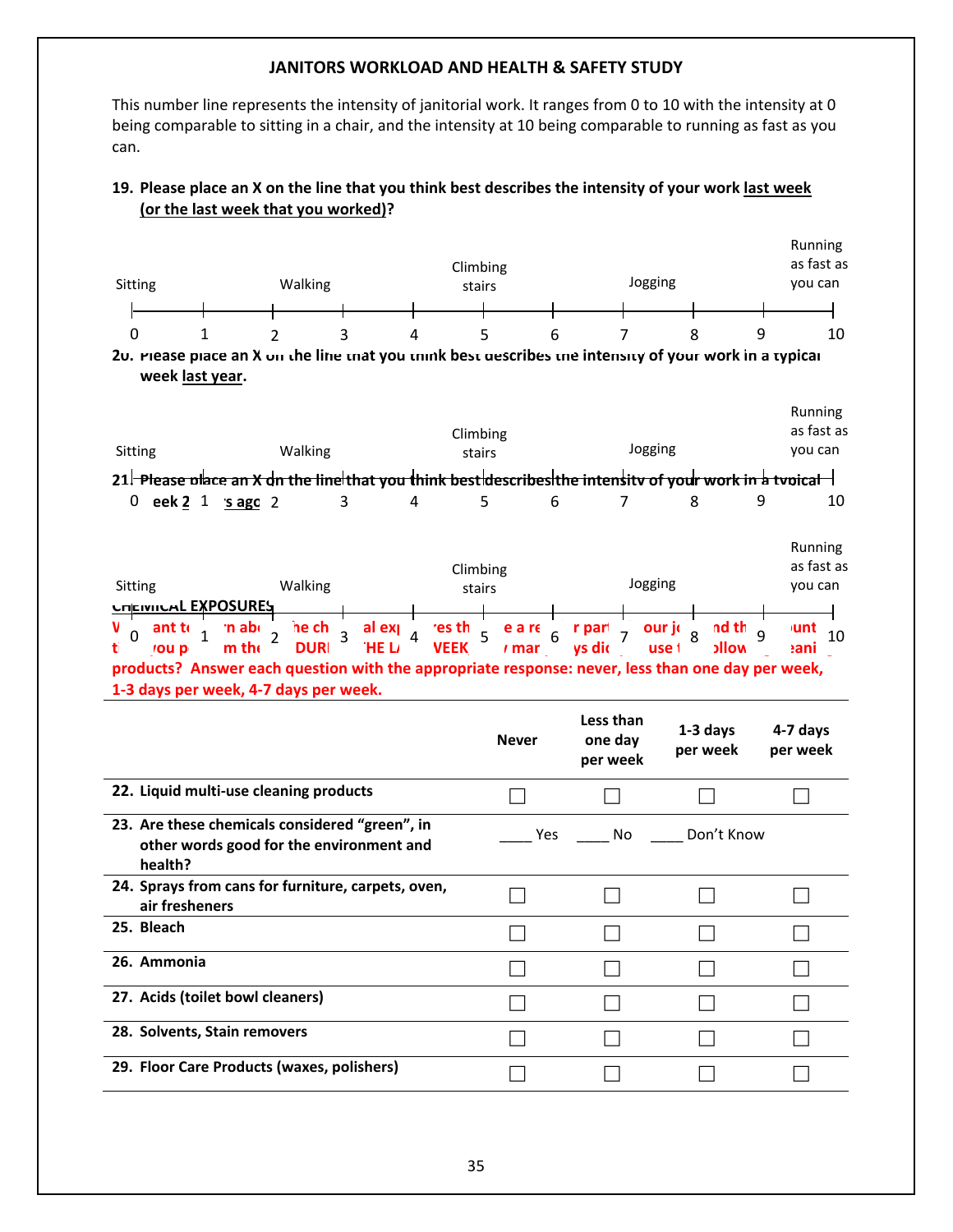**30. Disinfectants (Products that kill germs)**

#### **Answer each question with the appropriate response: none, some areas, most areas, all areas.**

| In how many of your work areas is:                                | <b>None</b> | Some<br>Areas | <b>Most</b><br>Areas | All<br>Areas | Don't<br><b>Know</b> |
|-------------------------------------------------------------------|-------------|---------------|----------------------|--------------|----------------------|
| 31. Air movement is good.                                         |             |               |                      |              |                      |
| 32. The ventilation system is turned on when I am<br>in the area. |             |               |                      |              |                      |
| 33. There are windows that can be opened.                         |             |               |                      |              |                      |

**Answer each question with the appropriate response: always, most of the time, some of the time, and never.**

|                                                                                                                                        | <b>Never</b> | Some of the<br>time | Most of the<br>time                          | <b>Always</b> |
|----------------------------------------------------------------------------------------------------------------------------------------|--------------|---------------------|----------------------------------------------|---------------|
| 34. In the last week, how often did you use<br>gloves when you were cleaning or<br>disinfecting surfaces?                              |              |                     |                                              |               |
| 35. If yes, are they latex?                                                                                                            | Yes          | No don't know       |                                              |               |
| 36. In the last week, how often did you use a<br>face mask, respirator, or bandana when<br>you were cleaning or disinfecting surfaces? |              |                     |                                              |               |
| 37. If yes, please select the letter that<br>corresponds to the kind you use.                                                          | А            | B<br>с              | C<br>D<br>Duckbill type N-95 respirator<br>D |               |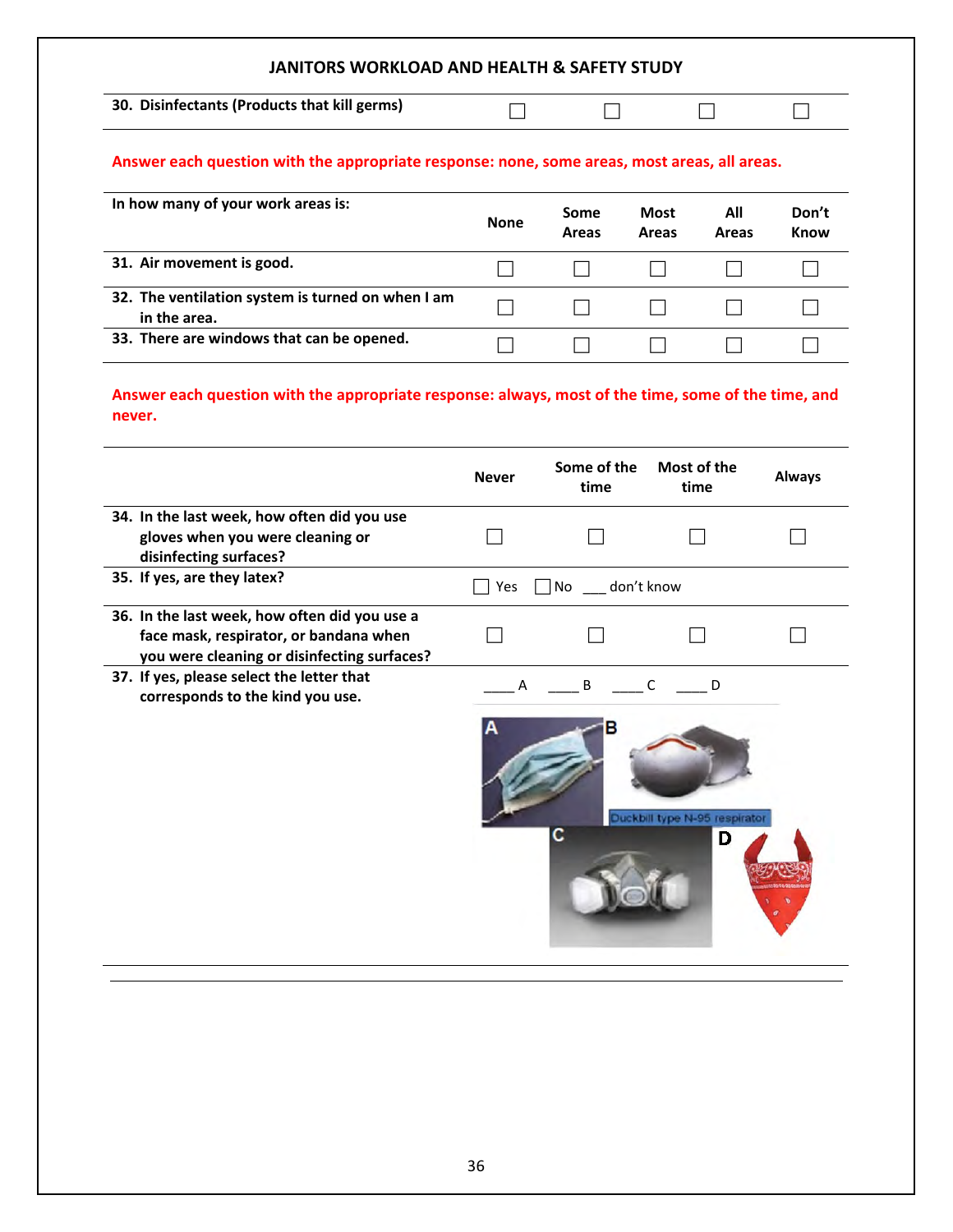#### **ERGONOMIC EXPOSURES**

We want to learn about the movements and postures that are a regular part of your job, and the **amount of time you perform them. DURING THE LAST WEEK, answer each question with the appropriate response: always, most of the time, some of the time, or never:**

|                                                                                                                                                | <b>Never</b> | Some of the<br>Days | <b>Most Days</b> | <b>All Days</b> |
|------------------------------------------------------------------------------------------------------------------------------------------------|--------------|---------------------|------------------|-----------------|
| 38. How often do you work with your hands above the<br>head or the elbows above the shoulder for more<br>than 2 hours total per day?           |              |                     |                  |                 |
| 39. How often do you work with your neck or back bent<br>(without support or ability to vary posture) for more<br>than 2 hours total per day?  |              |                     |                  |                 |
| 40. How often do you work squatting or kneeling for<br>more than 2 hours total per day?                                                        |              |                     |                  |                 |
| 41. How often do you work repeating the same motion<br>with your hands, wrists, arms, or shoulders for more<br>than 2 hours total per day?     |              |                     |                  |                 |
| 42. How often do you lift or lower objects above the<br>shoulders or below the knees or while twisting for<br>more than 2 hours total per day? |              |                     |                  |                 |
| 43. How often do you lift 10 pounds (4.5 kilos) more<br>than twice per minute for more than 2 hours total<br>per day?                          |              |                     |                  |                 |
| 44. How often do you lift 50 pounds (22.7 kilos) at least<br>once per day?                                                                     |              |                     |                  |                 |
| 45. How often do you carry heavy loads greater than 30<br>pounds over a distance of 7 feet or more?                                            |              |                     |                  |                 |
| 46. How often do you push or pull heavy loads?                                                                                                 |              |                     |                  |                 |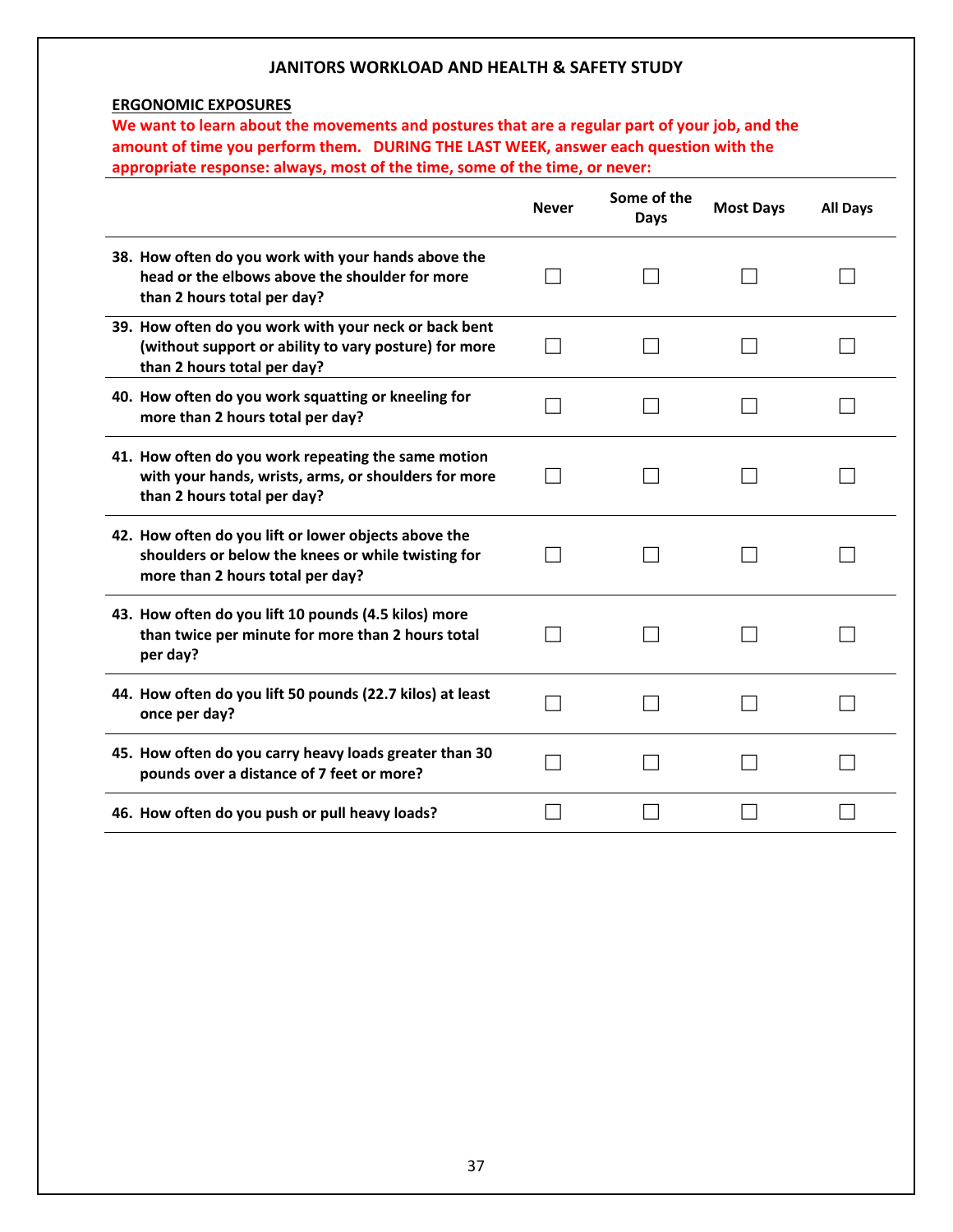#### **HEALTH**

#### **We would like to ask you some questions about your health. Please answer each question with the appropriate response: excellent, very good, good, fair or poor.**

|                                                                   | Poor | Fair | Good | Very<br>Good | <b>Excellent</b> |
|-------------------------------------------------------------------|------|------|------|--------------|------------------|
| 47. In general, would you say your health is?                     |      |      |      |              |                  |
| 48. In general, how would you say your health was last<br>year?   |      |      |      |              |                  |
| 49. In general, how would you say your health was 2 years<br>ago? |      |      |      |              |                  |

#### **Please rate your ability to do the following activities in the last week by answering the appropriate response. Answer each question with the appropriate response: no difficulty, mild difficulty, moderate difficulty, severe difficulty, or unable.**

|                                                                                                                                                                                       | <b>No</b><br>difficulty         | <b>Mild</b><br><b>Difficulty</b> | <b>Moderate</b><br><b>Difficulty</b> | <b>Severe</b><br><b>Difficulty</b> | Unable           |
|---------------------------------------------------------------------------------------------------------------------------------------------------------------------------------------|---------------------------------|----------------------------------|--------------------------------------|------------------------------------|------------------|
| 50. Opening a tight or new jar?                                                                                                                                                       |                                 |                                  | l I                                  |                                    |                  |
| 51. Do heavy household chores (e.g., wash<br>walls, floors)                                                                                                                           |                                 |                                  |                                      |                                    |                  |
| 52. Carry a shopping bag or briefcase                                                                                                                                                 |                                 |                                  |                                      |                                    |                  |
| 53. Wash your back                                                                                                                                                                    |                                 |                                  |                                      |                                    |                  |
| 54. Use knife to cut food                                                                                                                                                             |                                 |                                  |                                      |                                    |                  |
| 55. Recreational activities in which you take<br>some force or impact through your arm,<br>shoulder or hand (e.g., golf, hammering,<br>tennis, etc.)                                  |                                 |                                  |                                      |                                    |                  |
|                                                                                                                                                                                       | Not at all                      | Slightly                         | <b>Moderately</b>                    | Quite a<br><b>Bit</b>              | <b>Extremely</b> |
| 56. During the past week, to what extent<br>has your arm, shoulder, or hand problem<br>interfered with your normal social<br>activities with family, friends, neighbors<br>or groups? |                                 |                                  |                                      |                                    |                  |
|                                                                                                                                                                                       | <b>Not</b><br>limited at<br>all | Slightly<br>limited              | <b>Moderately</b><br>limited         | <b>Very</b><br>limited             | Unable           |
|                                                                                                                                                                                       |                                 |                                  |                                      |                                    |                  |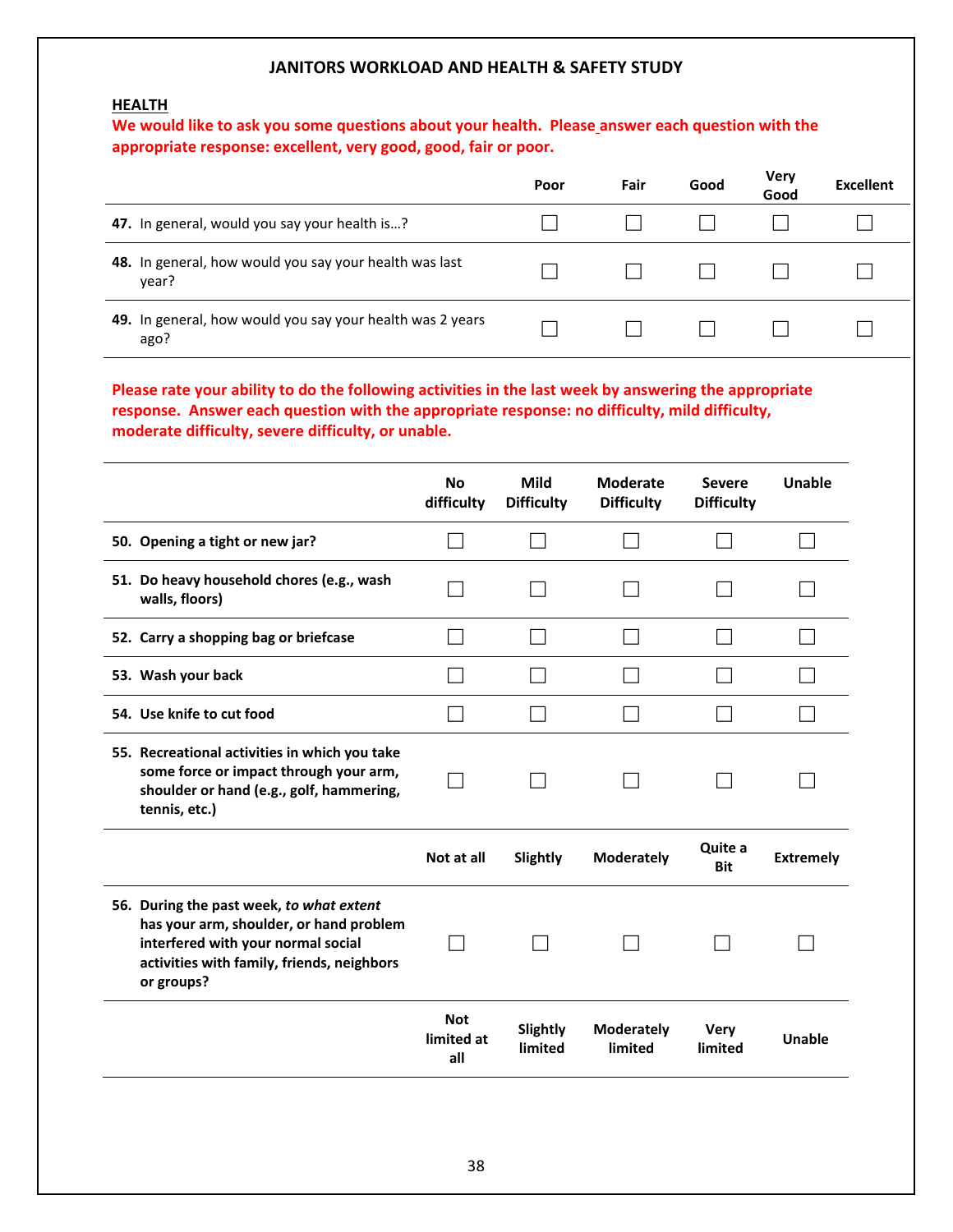| 57. During the past week, were you limited                                                                                                                      |                         |                           |                               |                             |                                                |
|-----------------------------------------------------------------------------------------------------------------------------------------------------------------|-------------------------|---------------------------|-------------------------------|-----------------------------|------------------------------------------------|
| in your work or other regular daily<br>activities with family, friends, neighbors<br>or groups?                                                                 |                         |                           |                               |                             |                                                |
| Please rate the severity of the following symptoms in the last week.                                                                                            |                         |                           |                               |                             |                                                |
|                                                                                                                                                                 | <b>None</b>             |                           | Mild                          | <b>Moderate</b>             | <b>Severe</b>                                  |
| 58. Arm, shoulder or hand pain                                                                                                                                  |                         |                           |                               |                             |                                                |
| 59. Tingling (pins and needles) in your arm, shoulder<br>or hand                                                                                                |                         |                           |                               |                             |                                                |
|                                                                                                                                                                 |                         |                           |                               |                             |                                                |
|                                                                                                                                                                 |                         |                           |                               |                             |                                                |
| Answer each question with the appropriate response: none, mild difficulty, moderate difficulty,<br>severe difficulty, or so much difficulty that I can't sleep. | <b>No</b><br>difficulty | <b>Mild</b><br>difficulty | <b>Moderate</b><br>difficulty | <b>Severe</b><br>difficulty | So much<br>difficulty<br>that I<br>can't sleep |

**have you had sleeping because of the pain in your arm, shoulder or hand? (circle one)**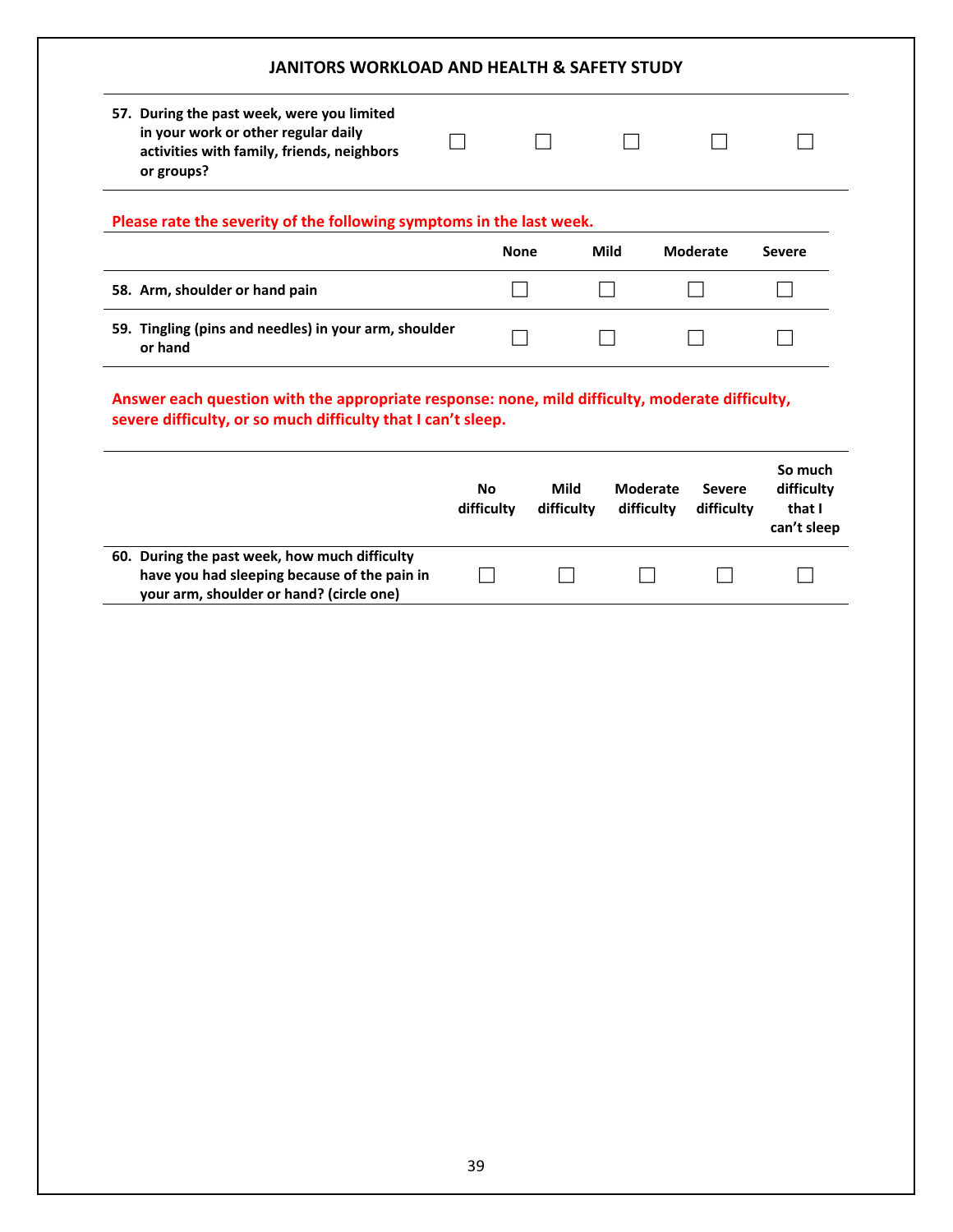Please rate the severity of symptoms at the time you most feel the pain during a typical week. We would like to know if you had these symptoms one week ago, one year ago and 2 years ago. Answer **each question with the appropriate response: none, mild, moderate, and severe..**

|                                                                                               | <b>None</b> | <b>Mild</b> | <b>Moderate</b> | <b>Severe</b> |
|-----------------------------------------------------------------------------------------------|-------------|-------------|-----------------|---------------|
| 61. Please rate the severity of back pain in the last week.                                   |             |             |                 |               |
| 62. Please rate the severity of back pain last year.                                          |             |             |                 |               |
| 63. Please rate the severity of back pain 2 years ago.                                        |             |             |                 |               |
| We will now ask about the pain in your legs.                                                  |             |             |                 |               |
| 64. Please rate the severity of leg pain in the last week.                                    |             |             |                 |               |
| 65. Please rate the severity of leg pain last year.                                           |             |             |                 |               |
| 66. Please rate the severity of leg pain 2 years ago.                                         |             |             |                 |               |
| We will ask now about the pain in your arm, shoulder, or<br>hand                              |             |             |                 |               |
| 67. Please rate the severity of arm, shoulder or hand pain<br>in the last week.               |             |             |                 |               |
| 68. Please rate the severity of arm, shoulder or hand pain<br>last year.                      |             |             |                 |               |
| 69. Please rate the severity of arm, shoulder or hand pain 2<br>years ago.                    |             |             |                 |               |
| We would like to know about the severity of stress you feel<br>at work during a typical week. |             |             |                 |               |
| 70. Please rate the severity of stress in the last week.                                      |             |             |                 |               |
| 71. Please rate the severity of stress last year.                                             |             |             |                 |               |
| 72. Please rate the severity of stress 2 years ago.                                           |             |             |                 |               |

# **We would like to ask you questions about your health.**

**In the last 12 months, have you had . . .**

|                                                                                        | Yes | No. | Don't Know |
|----------------------------------------------------------------------------------------|-----|-----|------------|
| 73. Skin rashes, itching, or redness on hands or arms<br>that last more than one week? |     |     |            |
| 74. Skin chapping or cracking on hands or arms that<br>last more than one week?        |     |     |            |
| 75. Ever gotten hives (red or white bumps) that itch?                                  |     |     |            |
| 76. Any nasal allergies, including hay fever?                                          |     |     |            |
| 77. Sinusitis or sinus problems?                                                       |     |     |            |
| 78. Cough?                                                                             |     |     |            |
| 79. Chest tightness?                                                                   |     |     |            |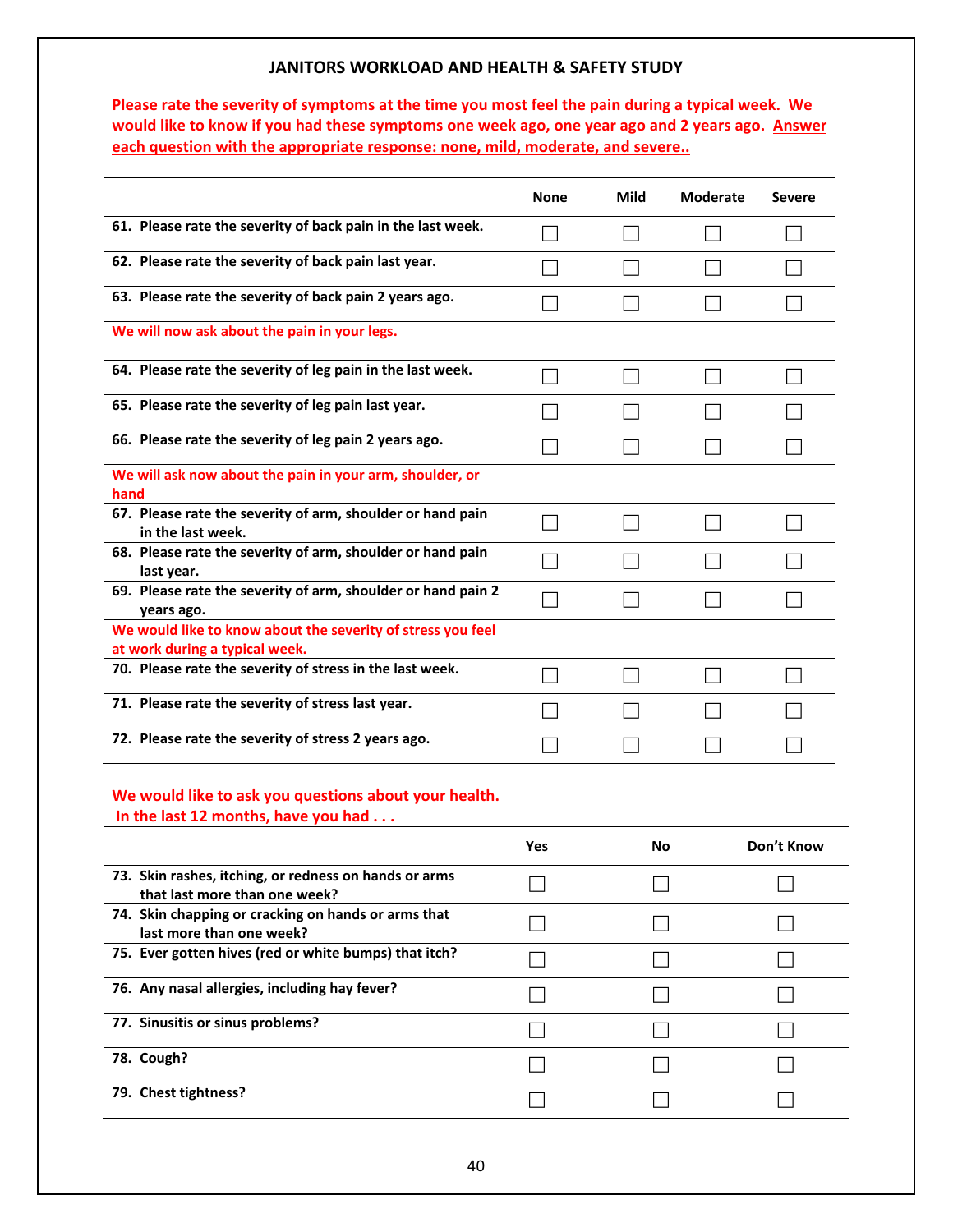| <b>JANITORS WORKLOAD AND HEALTH &amp; SAFETY STUDY</b>                                                                                                             |              |                                    |                            |              |                                         |
|--------------------------------------------------------------------------------------------------------------------------------------------------------------------|--------------|------------------------------------|----------------------------|--------------|-----------------------------------------|
| 80. Woken up with coughing or feeling tightness in<br>your chest or shortness of breath?                                                                           |              |                                    |                            |              |                                         |
| 81. Wheezing or whistling in your chest?                                                                                                                           |              |                                    |                            |              |                                         |
| 82. Have you ever been told by a doctor, nurse, or<br>other health professional that you had asthma?                                                               |              |                                    |                            |              |                                         |
| 83. Do you currently smoke cigarettes?                                                                                                                             |              |                                    |                            |              |                                         |
| 84. Have smoked 100+ cigarettes in your lifetime?                                                                                                                  |              |                                    |                            |              |                                         |
| Answer each question with the appropriate response: never, rarely, sometimes, often or very often.                                                                 |              |                                    |                            |              |                                         |
|                                                                                                                                                                    | Never        | Rarely                             | <b>Sometimes</b>           | <b>Often</b> | <b>Very Often</b>                       |
| 85. How often during the past 4 weeks did you get<br>enough sleep to feel rested upon waking up?                                                                   |              |                                    |                            |              |                                         |
| 86. Over the past 4 weeks, what time did you usually<br>turn the lights off to go to sleep?                                                                        |              |                                    | $am \mid$<br> pm           |              |                                         |
| 87. Over the past 4 weeks, what time did you usually get<br>out of bed?                                                                                            |              |                                    | $\mathsf{lam}$  <br> pm    |              |                                         |
| Answer each question with the appropriate response: never, less than once a week, once or twice a week,<br>or three or more times a week.                          |              |                                    |                            |              |                                         |
|                                                                                                                                                                    | <b>Never</b> | <b>Less Than</b><br>Once a<br>Week | Once or<br>Twice a<br>Week |              | Three or<br><b>More Times</b><br>a Week |
| 88. During the past 4 weeks, how often could you not get<br>to sleep within 30 minutes?                                                                            |              |                                    |                            |              |                                         |
| 89. During the past 4 weeks, how often did you wake up<br>during your sleep?                                                                                       |              |                                    |                            |              |                                         |
| 90. During the past 4 weeks, how often did you take naps<br>during your waking period?                                                                             |              |                                    |                            |              |                                         |
| We would like to learn more about any injuries and accidents you have had at work.                                                                                 |              |                                    |                            |              |                                         |
| 91. How many times were you injured at work this<br>year? (An injury is when you had first aid or time<br>off from work even if you didn't tell anyone)            | 0            |                                    | >2 _________ don't know    |              |                                         |
| 92. How many days total did your injury or injuries<br>this year affect your ability to do your work?                                                              |              | days                               | don't know                 |              |                                         |
| 93. How many times were you injured at work one<br>year ago? (An injury is when you received first<br>aid or time off from work even if you didn't tell<br>anyone) | 0            |                                    | $\vert$ >2 don't know      |              |                                         |
|                                                                                                                                                                    |              |                                    |                            |              |                                         |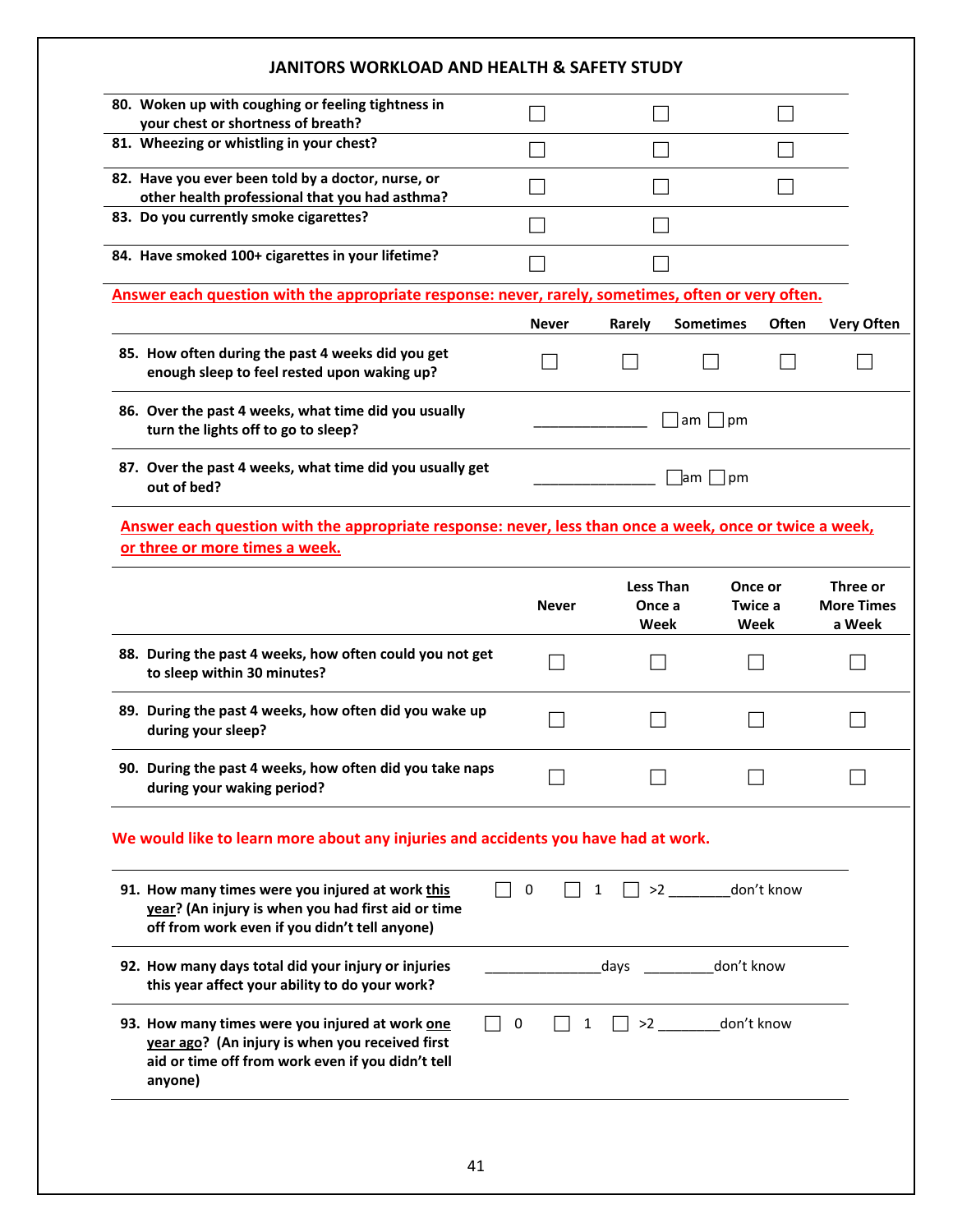| 94. How many days total did your injury or injuries<br>one year ago affect your ability to do your work?                                                          |                         | days | don't know |
|-------------------------------------------------------------------------------------------------------------------------------------------------------------------|-------------------------|------|------------|
| 95. How many times were you injured at work 2<br>years ago? (An injury is when you received first<br>aid or time off from work even if you didn't tell<br>anyone) | $\overline{\mathbf{0}}$ | >2   | don't know |
| 96. How many days total did your injury or injuries 2<br>years ago affect your ability to do your work?                                                           |                         | days | don't know |

#### **PSYCHOSOCIAL STRESSORS**

**We would like to learn more about the interaction you have with supervisors, your job requirements, and how your job impacts time with your family or personal duties**. **Answer each question with the appropriate response: strongly disagree, disagree, neutral, agree, or strongly agree:**

|      |                                                                                                                    | <b>Strongly</b><br><b>Disagree</b> | <b>Disagree</b> | <b>Neutral</b> | Agree | <b>Strongly</b><br>Agree |
|------|--------------------------------------------------------------------------------------------------------------------|------------------------------------|-----------------|----------------|-------|--------------------------|
| 97.  | Management places safety before production                                                                         |                                    |                 |                |       |                          |
| 98.  | My boss ridicules me.                                                                                              |                                    |                 |                |       |                          |
| 99.  | My boss tells me my thoughts or feelings are<br>stupid.                                                            |                                    |                 |                |       |                          |
| 100. | My boss tells me I'm incompetent.                                                                                  |                                    |                 |                |       |                          |
| 101. | Your race/ethnicity is a factor in how you are<br>treated at work.                                                 |                                    |                 |                |       |                          |
| 102. | The demands of your work interfere with your<br>family or personal time.                                           |                                    |                 |                |       |                          |
| 103. | The amount of time your job takes up makes it<br>difficult to fulfill your family or personal<br>responsibilities. |                                    |                 |                |       |                          |
| 104. | Things you want to do at home do not get done<br>because of the demands your job puts on you.                      |                                    |                 |                |       |                          |
| 105. | Your job produces strain that makes it difficult to<br>fulfill your family or personal duties.                     |                                    |                 |                |       |                          |
| 106. | Due to your work-related duties, you have to make<br>changes to your plans for family or personal<br>activities.   |                                    |                 |                |       |                          |
|      |                                                                                                                    | Strongly<br><b>Disagree</b>        | Disagree        | Agree          |       | Strongly<br>Agree        |
|      |                                                                                                                    |                                    |                 |                |       |                          |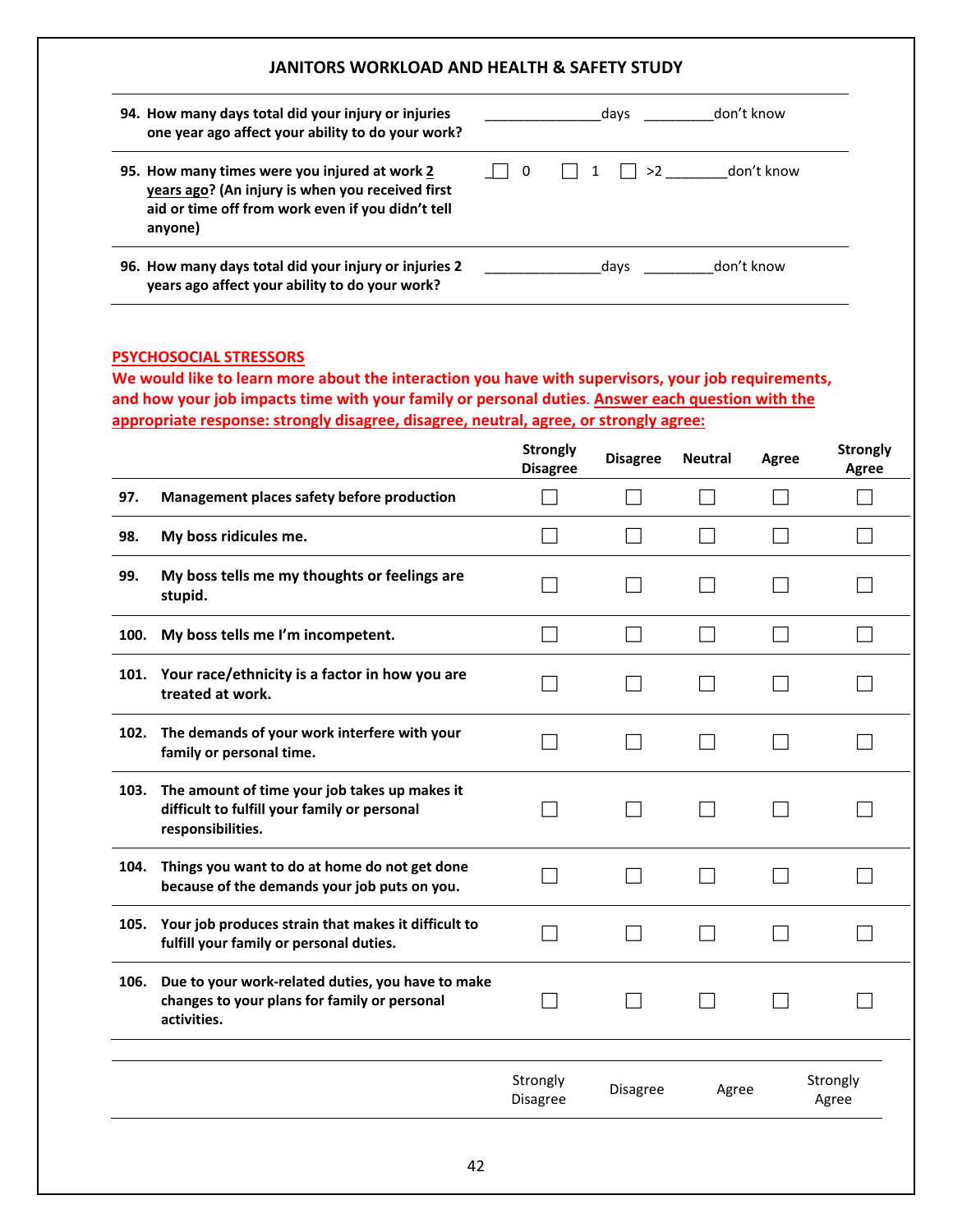|      | JANITORS WORKLOAD AND HEALTH & SAFETY STUDY                                                                                                         |                                                                                                                         |  |              |  |
|------|-----------------------------------------------------------------------------------------------------------------------------------------------------|-------------------------------------------------------------------------------------------------------------------------|--|--------------|--|
| 107. | I do not have enough time to get my job done.                                                                                                       |                                                                                                                         |  |              |  |
|      | 108. My job requires very fast work.                                                                                                                |                                                                                                                         |  |              |  |
|      | 109. My job requires very hard work.                                                                                                                |                                                                                                                         |  |              |  |
| 110. | My job requires excessive work.                                                                                                                     |                                                                                                                         |  |              |  |
|      | 111. My job involves conflicting demands.                                                                                                           |                                                                                                                         |  | $\mathbf{L}$ |  |
|      | 112. On my job, I have very little freedom to decide<br>how I do my work.                                                                           |                                                                                                                         |  |              |  |
|      | 113. I have a lot of say about what happens on my<br>job.                                                                                           |                                                                                                                         |  |              |  |
|      | 114. My job allows me to make a lot of decisions on<br>my own.                                                                                      |                                                                                                                         |  |              |  |
| 115. | Thinking about the next 12 months, how likely<br>do you think it is that you will lose your job or be<br>laid off?                                  | Very likely<br>Fairly likely<br>Not too likely<br>Not at all likely<br>Will voluntarily leave company in next 12 months |  |              |  |
|      | 116. How easy would it be for you to find a job with<br>another employer with approximately the same<br>income and fringe benefits as you have now? | Very easy<br>Somewhat easy<br>Not easy at all                                                                           |  |              |  |
|      | <b>DEMOGRAPHICS</b>                                                                                                                                 |                                                                                                                         |  |              |  |
|      | 117. In what year were you born?                                                                                                                    |                                                                                                                         |  |              |  |
|      | 118. In what country were you born?                                                                                                                 |                                                                                                                         |  |              |  |
| 119. | How many years have you lived in the United                                                                                                         | ________________ years                                                                                                  |  |              |  |